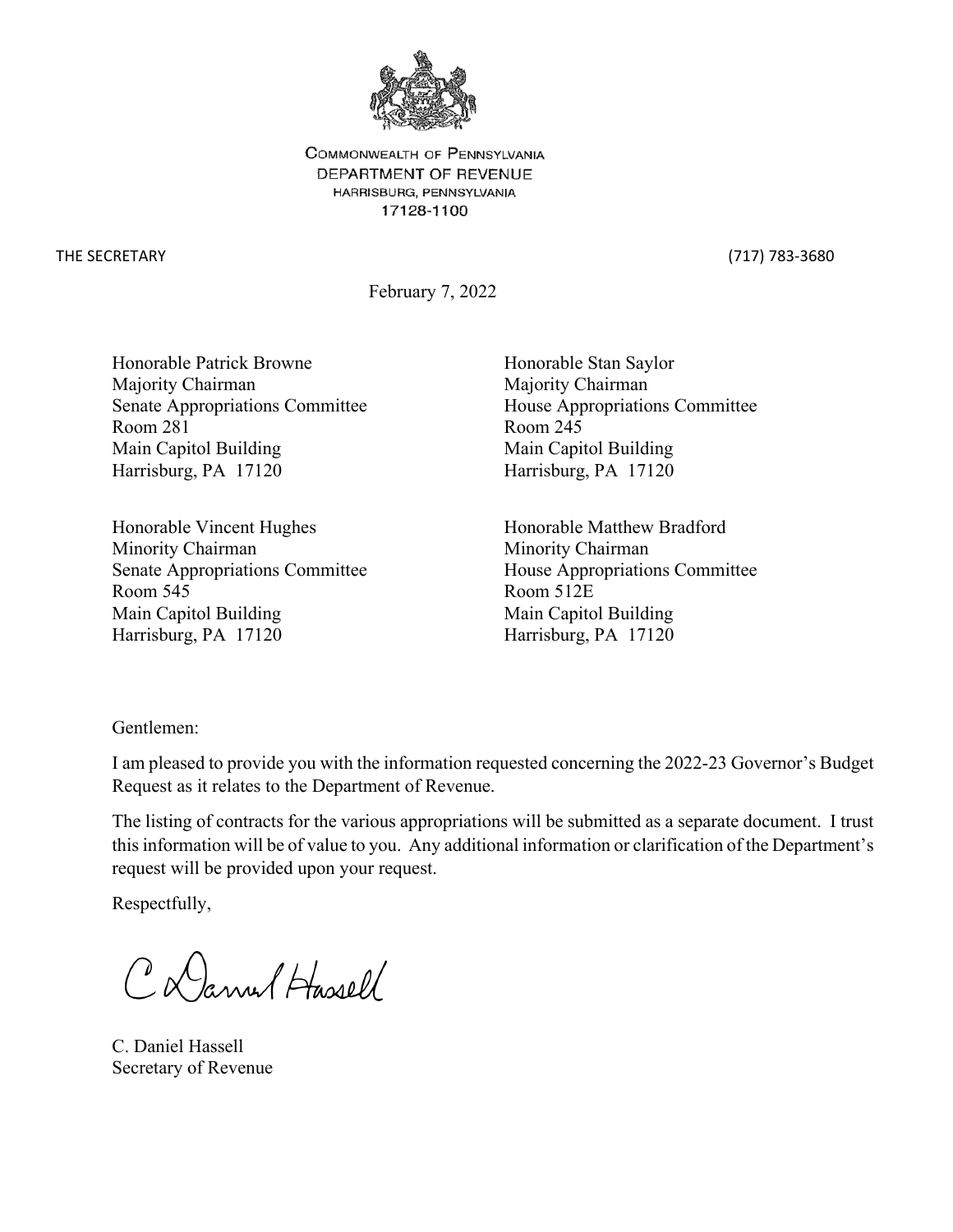# **Pennsylvania Department of Revenue**

# **Our Mission**

To fairly, efficiently, and accurately administer Pennsylvania tax and Lottery programs.

# **Our Vision**

To be an innovative, customer-focused, and employee-centered agency.

# **Our Values**

We act with integrity

We are connected

We are adaptable

We are inclusive

We are service-oriented

We are continuously learning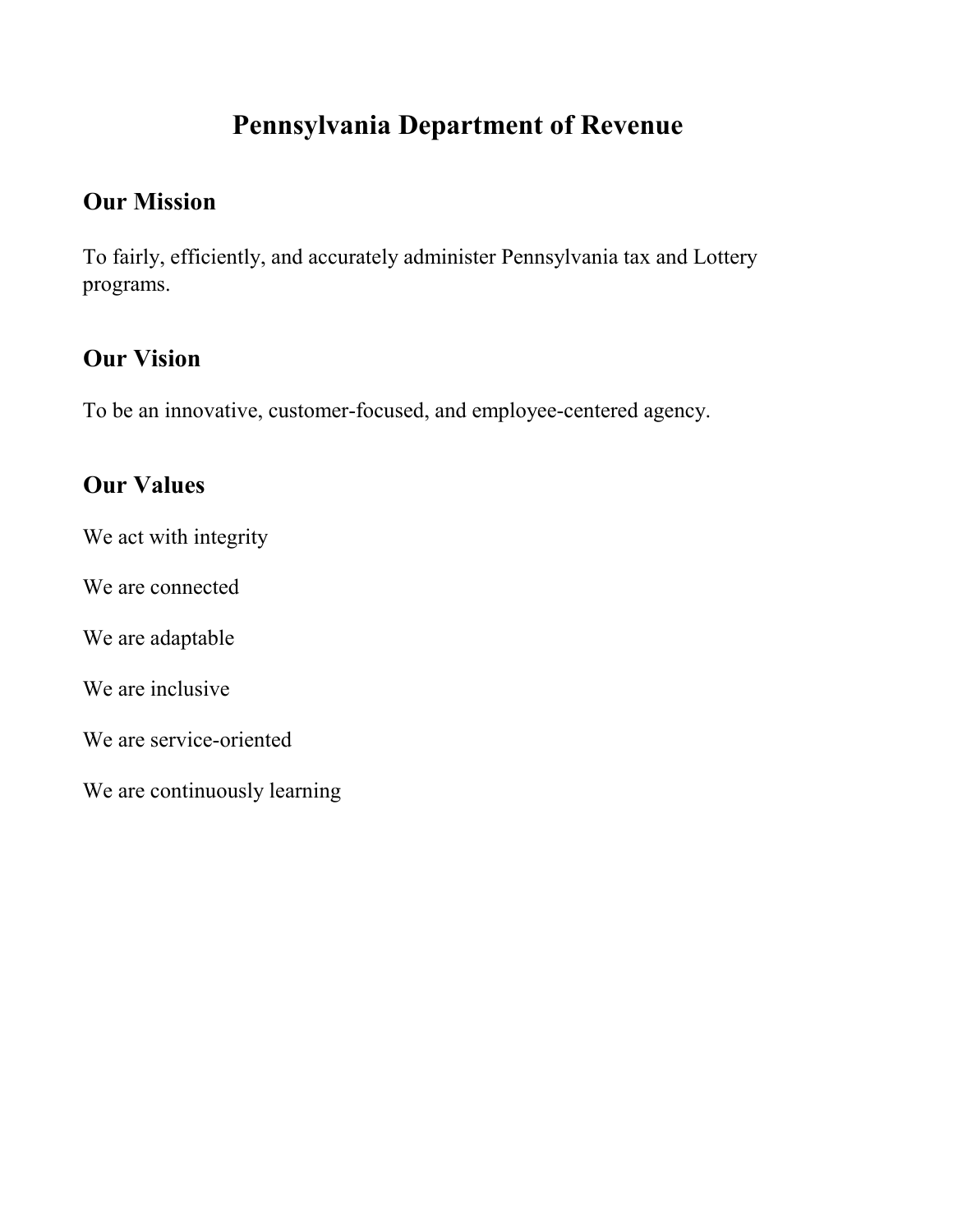#### **TABLE OF CONTENTS**

| <b>GENERAL FUND</b>                                           | Page               |
|---------------------------------------------------------------|--------------------|
| General Government Operations                                 | $1 - 3$            |
| <b>Enhanced Revenue Collections Account</b>                   | $4 - 5$            |
| Technology and Process Modernization                          | $6 - 7$            |
| Commissions - Inheritance and Realty Transfer Tax Collections | $8-9$              |
| Distribution of Public Utility Realty Tax                     | $10 - 11$          |
| <b>MOTOR LICENSE FUND</b>                                     |                    |
| Collection of Liquid Fuels Taxes                              | $12 - 13$          |
| Refunding Liquid Fuels Tax                                    | $14 - 15$          |
| <b>STATE LOTTERY FUND</b>                                     |                    |
| General Operations - Lottery Administration                   | $16-18$            |
| Lottery Equipment Purchase                                    | $19-20$            |
| Lottery Advertising                                           | $21 - 22$          |
| Property Tax Rent Rebate - General Operations                 | $23 - 24$          |
| <b>On-Line Vendor Commissions</b>                             | $25 - 26$          |
| <b>Instant Vendor Commissions</b>                             | 27-28              |
| iLottery Vendor Commission                                    | 29-30              |
| Payment of Prizes                                             | $31 - 32$          |
| Property Tax and Rent Assistance for Older Pennsylvanians     | 33-34              |
| <b>FANTASY CONTEST FUND</b>                                   |                    |
| <b>Fantasy Contest Operations</b>                             | $35 - 36$          |
| <b>STATE RACING FUND</b>                                      |                    |
| Collections - State Racing                                    | 37-38              |
| <b>GAMING FUND</b>                                            |                    |
| General Operations - Gaming                                   | 39-40              |
| <b>VIDEO GAMING FUND</b>                                      |                    |
|                                                               |                    |
| <b>VGT</b> Operations                                         | $41 - 42$<br>43-44 |
| Loan Repayment General Fund                                   |                    |
| <b>COSTS OF COLLECTING LOCAL SALES TAX</b>                    |                    |
| Allegheny County                                              | 45                 |
| Philadelphia County                                           | 46                 |
| <b>COMPARATIVE FINANCIAL STATEMENT</b>                        |                    |
| Lottery Fund                                                  | 47                 |
|                                                               |                    |

#### **CONTRACT LIST SUBMITTED AS A SEPARATE DOCUMENT**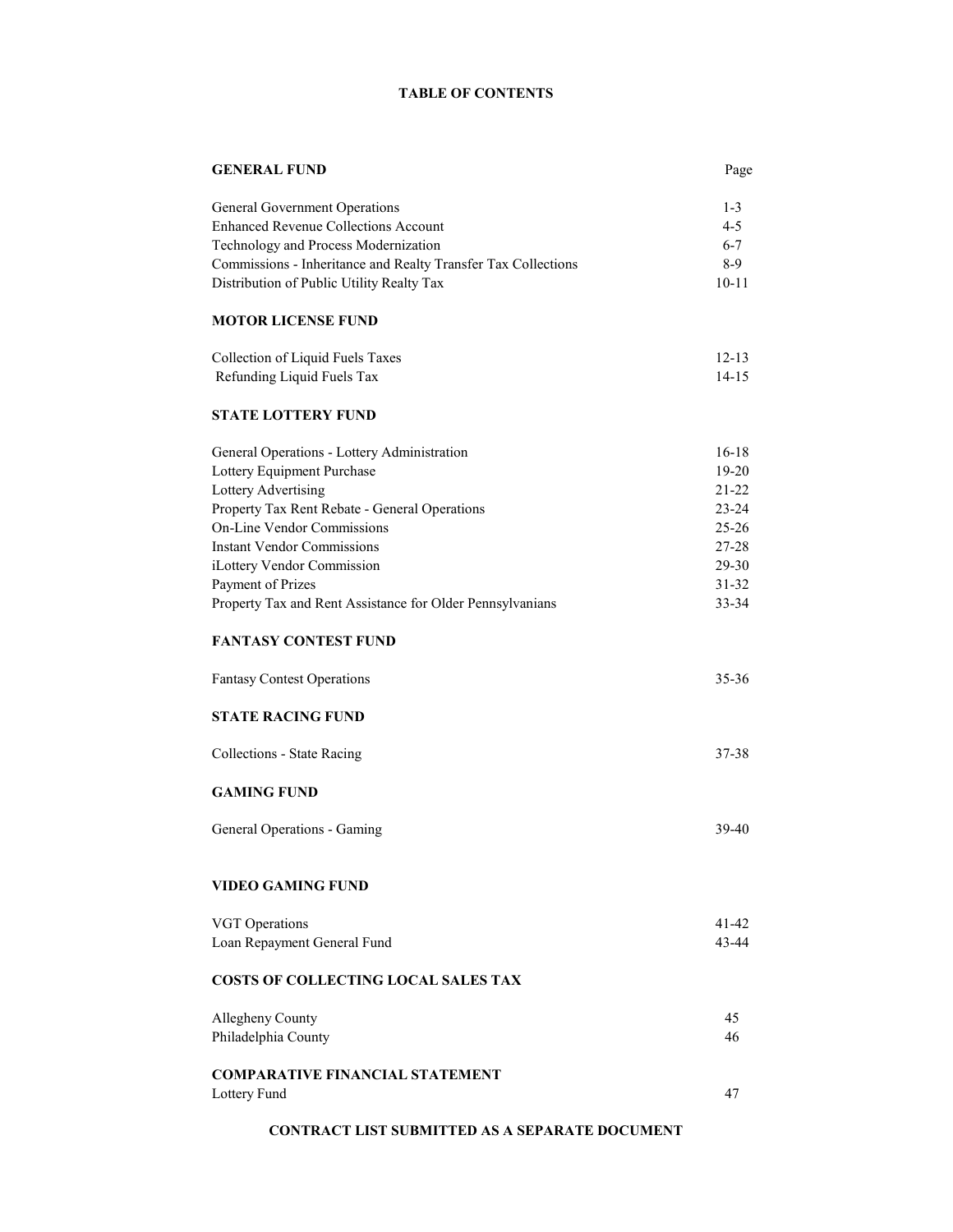#### **APPROPRIATION NAME**

General Government Operations (SAP - 10208)

|                                                               | Page # of Governor's Executive Budget: E37-2, E37-4, E37-5, E37-6, E37-7 |                             |                            |                                                   |                             |
|---------------------------------------------------------------|--------------------------------------------------------------------------|-----------------------------|----------------------------|---------------------------------------------------|-----------------------------|
| <b>I. SUMMARY FINANCIAL DATA</b><br>(\$ Amounts in Thousands) |                                                                          |                             | 2020-21<br><b>Actual</b>   | 2021-22<br><b>Available</b>                       | 2022-23<br><b>Request</b>   |
| <b>State Funds</b>                                            |                                                                          |                             | \$142,954                  | \$142,954                                         | \$149,177                   |
| <b>Federal Funds</b>                                          |                                                                          |                             | \$0                        | \$0                                               | \$0                         |
| <b>Other Funds</b>                                            |                                                                          |                             | \$34,585                   | \$29,958                                          | \$29,608                    |
| Total                                                         |                                                                          |                             | \$177,539                  | \$172,912                                         | \$178,785                   |
| <b>II. HISTORY OF LAPSES</b><br>(\$ Amounts in Thousands)     |                                                                          |                             | 2019-20                    | 2020-21                                           | <b>Estimated</b><br>2021-22 |
| <b>State Funds</b>                                            |                                                                          |                             | \$2,000                    | \$0                                               | \$0                         |
| III. COMPLEMENT INFORMATION                                   |                                                                          |                             | 12/31/2020                 | 12/31/2021                                        | 2022-23<br><b>Budgeted</b>  |
| <b>State Funded</b>                                           | - Authorized<br>- Filled                                                 |                             | 1,318<br>1,191             | 1,318<br>1,156                                    | 1,318<br>n/a                |
| <b>Benefit Factor</b>                                         |                                                                          |                             | 75.77%                     | 69.15%                                            | 75.60%                      |
| (\$ Amounts in Thousands)<br><b>PERSONNEL</b>                 | 2020-21<br><b>Actual</b>                                                 | 2021-22<br><b>Available</b> | 2022-23<br><b>Budgeted</b> | Change<br><b>Budgeted vs.</b><br><b>Available</b> | <b>Percent</b><br>Change    |
| <b>State Funds</b>                                            | \$88,778                                                                 | \$90,532                    | \$96,290                   | \$5,758                                           | 6.36%                       |
| <b>Federal Funds</b>                                          | \$0                                                                      | \$0                         | \$0                        | \$0                                               | 0.00%                       |
| <b>Other Funds</b><br><b>Total Personnel</b>                  | \$13,652<br>\$102,430                                                    | \$13,705<br>\$104,237       | \$13,670<br>\$109,960      | (\$35)<br>\$5,723                                 | $-0.26%$<br>5.49%           |
| <b>OPERATING</b>                                              |                                                                          |                             |                            |                                                   |                             |
| <b>State Funds</b>                                            | \$52,780                                                                 | \$52,175                    | \$52,562                   | \$387                                             | 0.74%                       |
| <b>Federal Funds</b>                                          | \$0                                                                      | \$0                         | \$0                        | \$0                                               | 0.00%                       |
| <b>Other Funds</b>                                            | \$20,933                                                                 | \$16,253                    | \$15,938                   | (\$315)                                           | $-1.94%$                    |
| <b>Total Operating</b>                                        | \$73,713                                                                 | \$68,428                    | \$68,500                   | $\sqrt{$72}$                                      | 0.11%                       |
| <b>FIXED ASSETS</b>                                           |                                                                          |                             |                            |                                                   |                             |
| <b>State Funds</b><br><b>Federal Funds</b>                    | \$1,396<br>\$0                                                           | \$247<br>\$0                | \$325<br>\$0               | \$78<br>\$0                                       | 31.58%<br>0.00%             |
| <b>Other Funds</b>                                            | \$0                                                                      | \$0                         | \$0                        | \$0                                               | 0.00%                       |
| <b>Total Fixed Assets</b>                                     | \$1,396                                                                  | \$247                       | \$325                      | \$78                                              | 31.58%                      |
| <b>TOTAL FUNDS</b>                                            |                                                                          |                             |                            |                                                   |                             |
| <b>State Funds</b>                                            | \$142,954                                                                | \$142,954                   | \$149,177                  | \$6,223                                           | 4.35%                       |
| <b>Federal Funds</b>                                          | \$0                                                                      | \$0                         | \$0                        | \$0                                               | 0.00%                       |
| <b>Other Funds</b><br><b>Total Funds</b>                      | \$34,585<br>\$177,539                                                    | \$29,958<br>\$172,912       | \$29,608<br>\$178,785      | (\$350)<br>\$5,873                                | $-1.17%$<br>3.40%           |
|                                                               |                                                                          |                             |                            |                                                   |                             |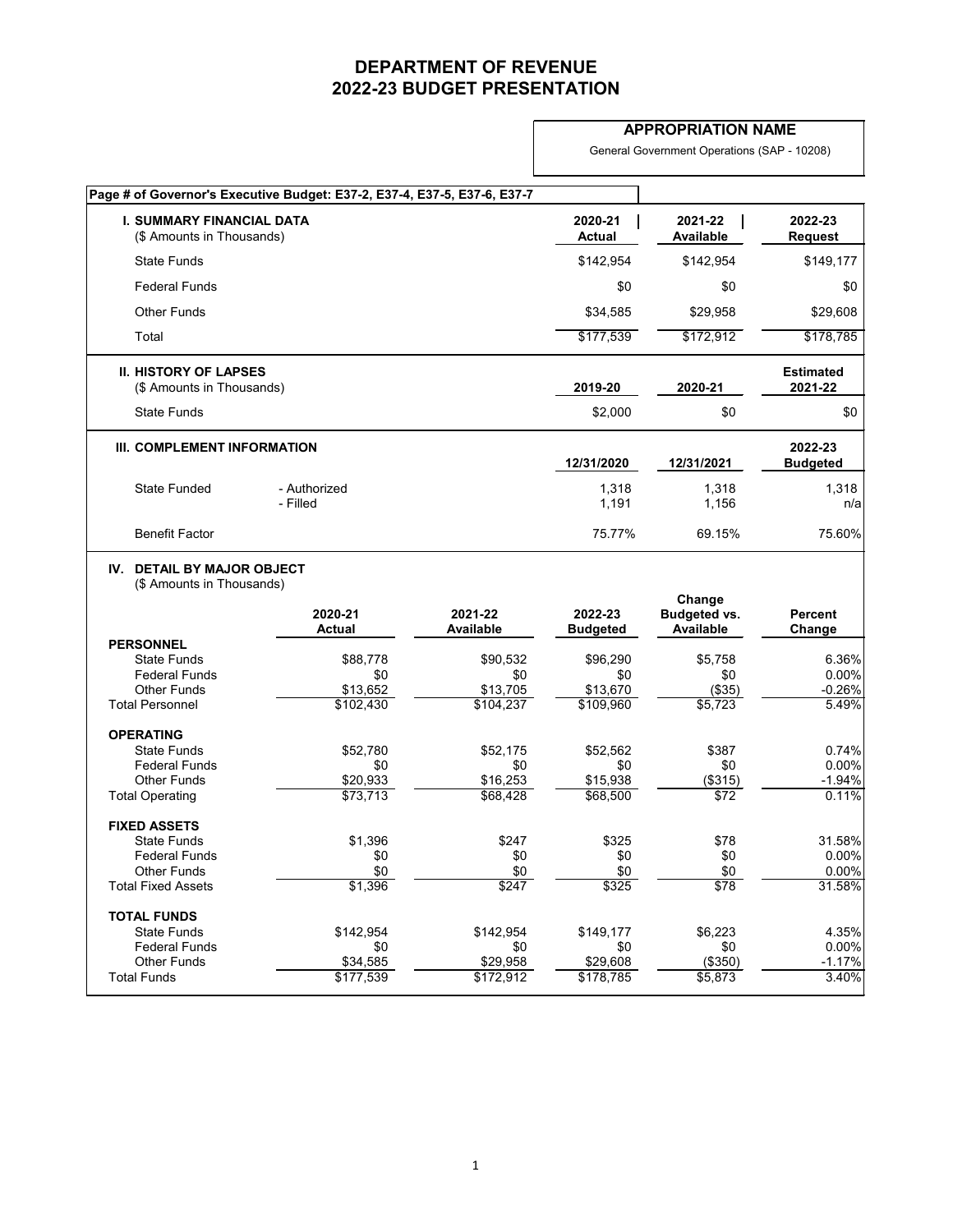General Government Operations (SAP - 10208)

#### **V. EXPLANATION OF CHANGES**

(\$ Amounts in Thousands)

|                                         | State \$ | Federal \$ | Other \$   | Total \$     |
|-----------------------------------------|----------|------------|------------|--------------|
| <b>PERSONNEL</b>                        |          |            |            |              |
| A. Cost to maintain complement          | \$5,758  | \$0        | \$0        | \$5,758      |
| B. Decrease in augmentations            | \$0      | \$0        | (\$35)     | (\$35)       |
| Subtotal Personnel                      | \$5,758  | \$0        | $($ \$35)  | \$5,723      |
| <b>OPERATING</b>                        |          |            |            |              |
| A. Increase for contractual obligations | \$387    | \$0        | \$0        | \$387        |
| B. Decrease in augmentations            | \$0      | \$0        | (\$315)    | (\$315)      |
| <b>Subtotal Operating</b>               | \$387    | $\sqrt{6}$ | ( \$315)   | $\sqrt{$72}$ |
| <b>FIXED ASSETS</b>                     |          |            |            |              |
| A. Increase for nonrecurring costs      | \$78     | \$0        | \$0        | \$78         |
| B. Decrease in augmentations            | \$0      | \$0        | \$0        | \$0          |
| <b>Subtotal Fixed Assets</b>            | \$78     | $\sqrt{6}$ | $\sqrt{6}$ | \$78         |
| <b>TOTAL</b>                            | \$6,223  | \$0        | (\$350)    | \$5,873      |

#### **VI. DERIVATION OF REQUEST/ LEGISLATIVE CITATIONS**

Derivation of Request

### (A) Personnel

All personnel costs were calculated based on approved salary positions and established employee benefit rates.

#### (B) Operating Expenses

Operating costs were calculated to maintain required levels of operation.

#### (C) Fixed Assets

Fixed asset costs were calculated to maintain required levels of operation.

Legislative Citations: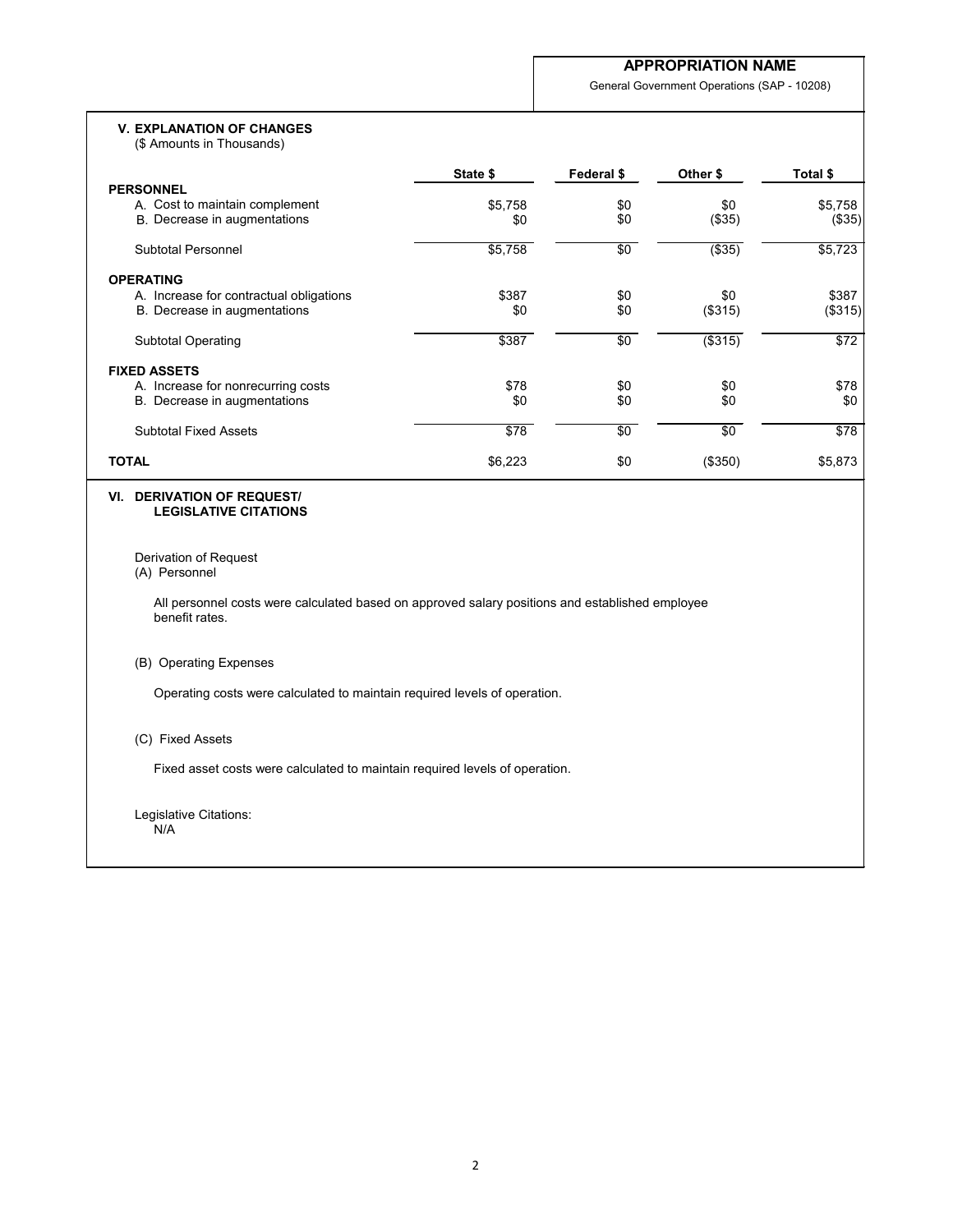General Government Operations (SAP - 10208)

| <b>Additional Information</b>                                                                                                                                                                                                                                                                                                                                                                                                                                                                                                                                                                                                                    |          |         |         |         |
|--------------------------------------------------------------------------------------------------------------------------------------------------------------------------------------------------------------------------------------------------------------------------------------------------------------------------------------------------------------------------------------------------------------------------------------------------------------------------------------------------------------------------------------------------------------------------------------------------------------------------------------------------|----------|---------|---------|---------|
| (1) 2020-21 Obligations rolled forward to 2021-22<br>(\$ Amounts in Thousands)                                                                                                                                                                                                                                                                                                                                                                                                                                                                                                                                                                   |          |         |         |         |
| <b>State Funds</b>                                                                                                                                                                                                                                                                                                                                                                                                                                                                                                                                                                                                                               | \$0      |         |         |         |
| <b>Federal Funds</b>                                                                                                                                                                                                                                                                                                                                                                                                                                                                                                                                                                                                                             | \$0      |         |         |         |
| <b>Other Funds</b>                                                                                                                                                                                                                                                                                                                                                                                                                                                                                                                                                                                                                               | \$0      |         |         |         |
|                                                                                                                                                                                                                                                                                                                                                                                                                                                                                                                                                                                                                                                  |          |         |         |         |
| Total                                                                                                                                                                                                                                                                                                                                                                                                                                                                                                                                                                                                                                            | \$0      |         |         |         |
| (2) 2021-22 Supplemental appropriation needs                                                                                                                                                                                                                                                                                                                                                                                                                                                                                                                                                                                                     |          |         |         |         |
| N/A                                                                                                                                                                                                                                                                                                                                                                                                                                                                                                                                                                                                                                              |          |         |         |         |
| Date current appropriation will be exhausted: N/A                                                                                                                                                                                                                                                                                                                                                                                                                                                                                                                                                                                                |          |         |         |         |
| (3) Prior FY appropriations waived pursuant to Act 146 of 1980, used to support the 2021-22 appropriation.<br>(\$ Amounts in Thousands)                                                                                                                                                                                                                                                                                                                                                                                                                                                                                                          |          |         |         |         |
| <b>State Funds</b>                                                                                                                                                                                                                                                                                                                                                                                                                                                                                                                                                                                                                               | \$77,830 |         |         |         |
| <b>Other Funds</b>                                                                                                                                                                                                                                                                                                                                                                                                                                                                                                                                                                                                                               | \$0      |         |         |         |
|                                                                                                                                                                                                                                                                                                                                                                                                                                                                                                                                                                                                                                                  |          |         |         |         |
| Total                                                                                                                                                                                                                                                                                                                                                                                                                                                                                                                                                                                                                                            | \$77,830 |         |         |         |
| <b>VII. PROGRAM STATEMENT</b>                                                                                                                                                                                                                                                                                                                                                                                                                                                                                                                                                                                                                    |          |         |         |         |
| This program administers the commonwealth's revenue statutes by assessing and collecting various taxes. Major revenue<br>sources for the General Fund include personal income, sales and use, corporation, gross receipts, cigarette, inheritance,<br>beverage and realty transfer taxes. Tax revenue is also collected for the first and second class county sales taxes and for the<br>Motor License, Racing and Gaming Funds. The department prepares the official estimates of the tax yield due the<br>commonwealth and analyzes the effect on revenues of proposed changes in either the laws or the tax structure of the<br>commonwealth. |          |         |         |         |
| <b>VIII. PROGRAM PERFORMANCE</b>                                                                                                                                                                                                                                                                                                                                                                                                                                                                                                                                                                                                                 |          | 2020-21 | 2021-22 | 2022-23 |
| <b>Electronic Filings</b><br>Percentage of returns filed electronically                                                                                                                                                                                                                                                                                                                                                                                                                                                                                                                                                                          |          | 87.00%  | 88.00%  | 89.00%  |
| <b>Customer Service</b><br>Average wait time of customer phone calls to the Customer<br>Experience Center (in minutes)                                                                                                                                                                                                                                                                                                                                                                                                                                                                                                                           |          | 8       | 18      | 15      |
| <b>Operating Efficiency</b><br>Percentage of refunds paid by the required timeframe                                                                                                                                                                                                                                                                                                                                                                                                                                                                                                                                                              |          | 89.00%  | 95.00%  | 95%     |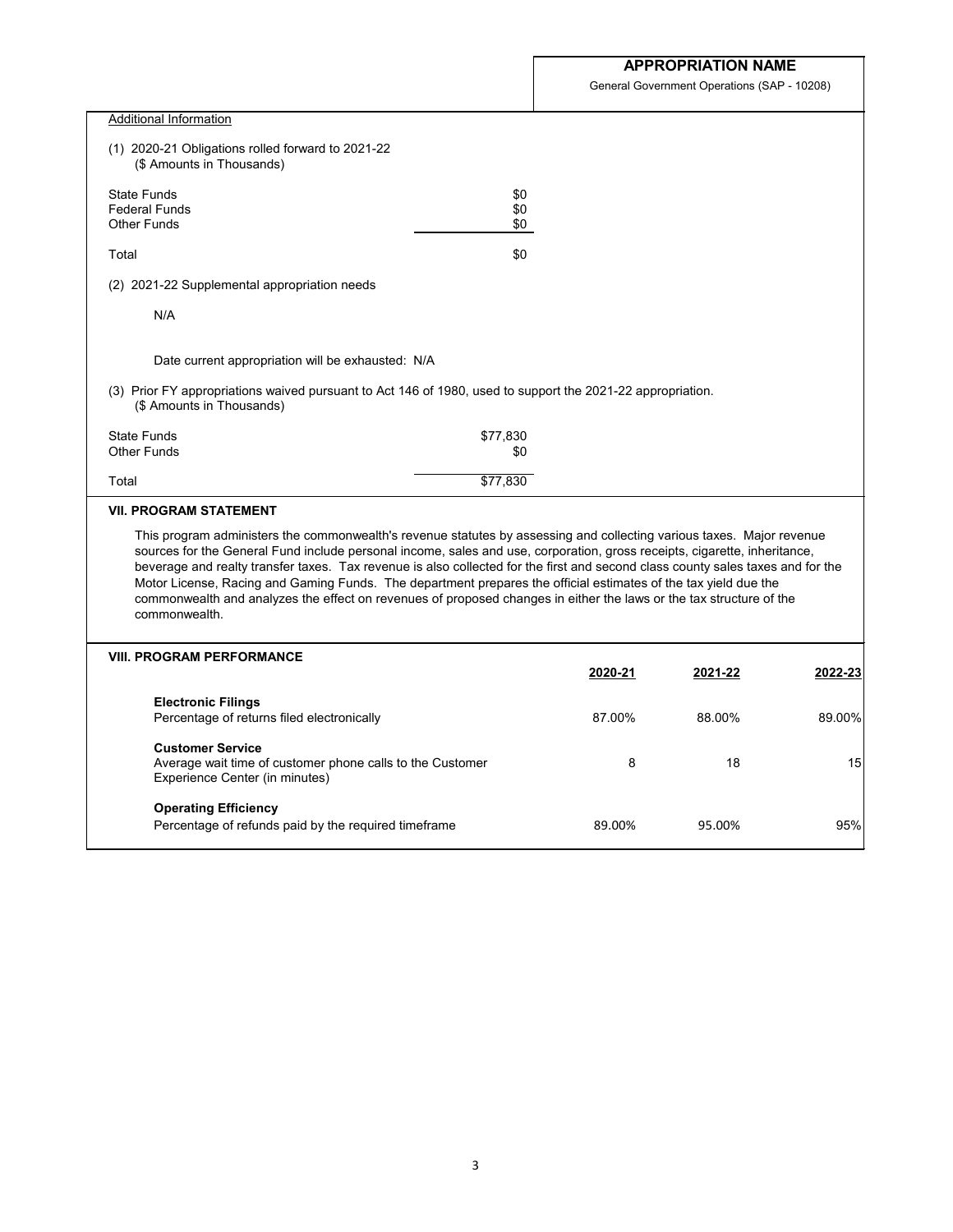#### **APPROPRIATION NAME**

Enhanced Revenue Collection Account (SAP - 16903)

| Page # of Governor's Executive Budget: E37-2, E37-4, E37-5        |                          |                             |                            |                                         |                             |
|-------------------------------------------------------------------|--------------------------|-----------------------------|----------------------------|-----------------------------------------|-----------------------------|
| <b>I. SUMMARY FINANCIAL DATA</b><br>(\$ Amounts in Thousands)     |                          |                             | 2020-21<br><b>Actual</b>   | 2021-22<br><b>Available</b>             | 2022-23<br><b>Request</b>   |
| <b>State Funds</b>                                                |                          |                             | \$0                        | \$0                                     | \$0                         |
| <b>Federal Funds</b>                                              |                          |                             | \$0                        | \$0                                     | \$0                         |
| <b>Other Funds</b>                                                |                          |                             | \$30,000                   | \$30,000                                | \$30,000                    |
| Total                                                             |                          |                             | \$30,000                   | \$30,000                                | \$30,000                    |
| <b>II. HISTORY OF LAPSES</b><br>(\$ Amounts in Thousands)         |                          |                             | 2019-20                    | 2020-21                                 | <b>Estimated</b><br>2021-22 |
| <b>State Funds</b>                                                |                          |                             | \$0                        | \$0                                     | \$0                         |
| <b>III. COMPLEMENT INFORMATION</b>                                |                          |                             | 12/31/2020                 | 12/31/2021                              | 2022-23<br><b>Budgeted</b>  |
| <b>State Funded</b>                                               | - Authorized<br>- Filled |                             | n/a<br>n/a                 | n/a<br>n/a                              | n/a<br>n/a                  |
| <b>DETAIL BY MAJOR OBJECT</b><br>IV.<br>(\$ Amounts in Thousands) |                          |                             |                            | Change                                  |                             |
|                                                                   | 2020-21<br><b>Actual</b> | 2021-22<br><b>Available</b> | 2022-23<br><b>Budgeted</b> | <b>Budgeted vs.</b><br><b>Available</b> | <b>Percent</b><br>Change    |
| <b>PERSONNEL</b>                                                  |                          |                             |                            |                                         |                             |
| <b>State Funds</b><br><b>Federal Funds</b>                        | \$0<br>\$0               | \$0<br>\$0                  | \$0<br>\$0                 | \$0                                     | 0.00%<br>0.00%              |
| <b>Other Funds</b>                                                | \$28,500                 | \$29,000                    | \$29,000                   | \$0<br>\$0                              | 0.00%                       |
| <b>Total Personnel</b>                                            | \$28,500                 | \$29,000                    | \$29,000                   | $\overline{60}$                         | 0.00%                       |
| <b>OPERATING</b>                                                  |                          |                             |                            |                                         |                             |
| <b>State Funds</b>                                                | \$0                      | \$0                         | \$0                        | \$0                                     | $0.00\%$                    |
| <b>Federal Funds</b>                                              | \$0                      | \$0                         | \$0                        | \$0                                     | 0.00%                       |
| <b>Other Funds</b>                                                | \$1,500                  | \$1,000                     | \$1,000                    | \$0                                     | 0.00%                       |
| <b>Total Operating</b>                                            | \$1,500                  | \$1,000                     | \$1,000                    | $\overline{50}$                         | 0.00%                       |
| <b>TOTAL FUNDS</b>                                                |                          |                             |                            |                                         |                             |
| <b>State Funds</b>                                                | \$0                      | \$0                         | \$0                        | \$0                                     | $0.00\%$                    |
| <b>Federal Funds</b>                                              | \$0                      | \$0                         | \$0                        | \$0                                     | 0.00%                       |
| <b>Other Funds</b><br><b>Total Funds</b>                          | \$30,000<br>\$30,000     | \$30,000<br>\$30,000        | \$30,000<br>\$30,000       | \$0<br>$\overline{50}$                  | 0.00%<br>0.00%              |
| <b>V. EXPLANATION OF CHANGES</b>                                  |                          |                             |                            |                                         |                             |
| (\$ Amounts in Thousands)                                         |                          |                             |                            |                                         |                             |
| <b>PERSONNEL</b>                                                  |                          | State \$                    | Federal \$                 | Other \$                                | Total \$                    |
| A. Personnel costs to administer program                          |                          | \$0                         | \$0                        | \$0                                     | \$0                         |
| <b>Subtotal Personnel</b>                                         |                          | \$0                         | \$0                        | $\overline{50}$                         | $\sqrt{6}$                  |
| <b>OPERATING</b><br>A. Operating costs to administer program      |                          | \$0                         | \$0                        | \$0                                     | \$0                         |
| <b>Subtotal Operating</b>                                         |                          | \$0                         | \$0                        | $\sqrt{6}$                              | $\sqrt{6}$                  |
| <b>TOTAL</b>                                                      |                          | \$0                         | \$0                        | \$0                                     | \$0                         |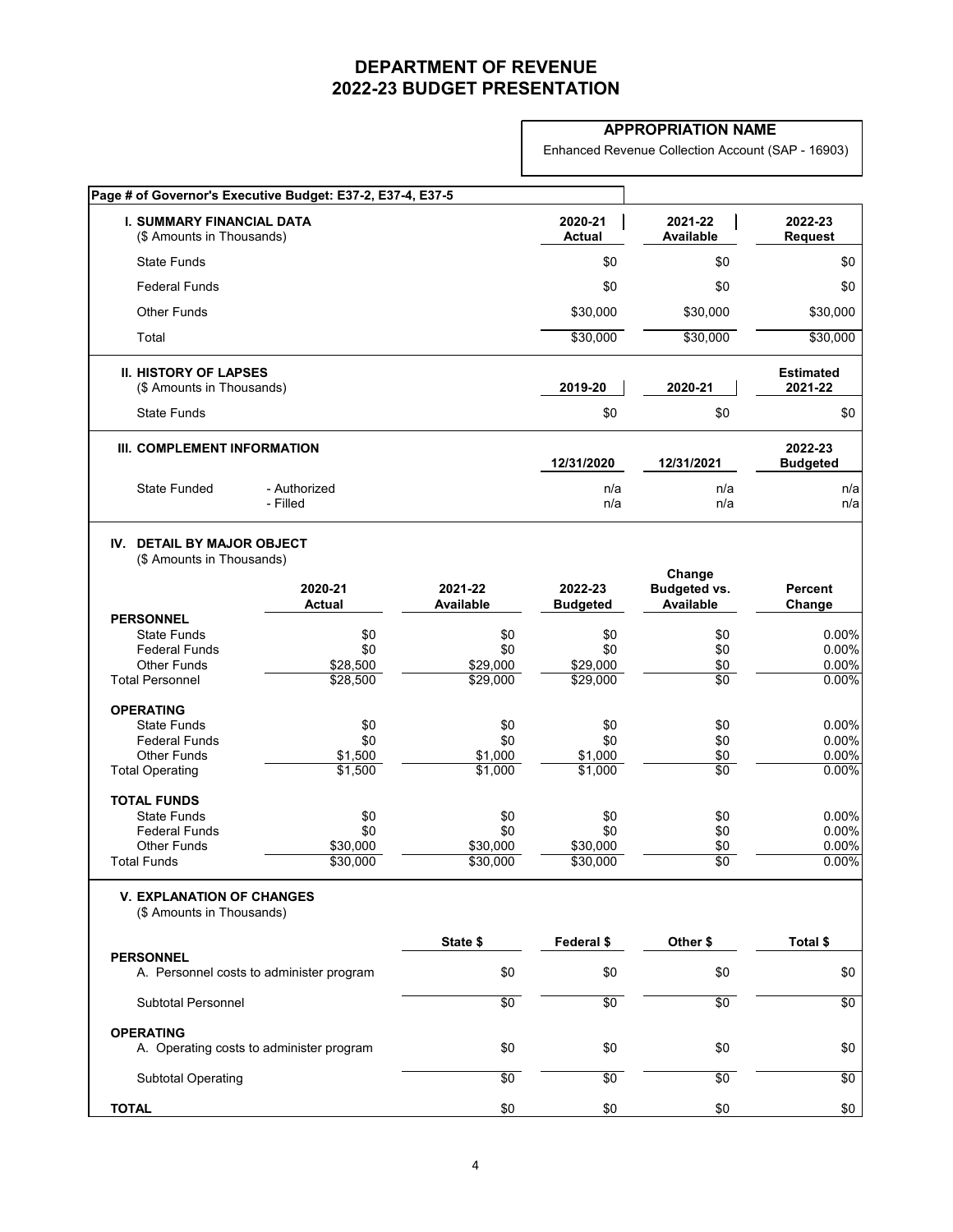Enhanced Revenue Collection Account (SAP - 16903)

| <b>VI. DERIVATION OF REQUEST/</b><br><b>LEGISLATIVE CITATIONS</b>              |                                                                                                            |
|--------------------------------------------------------------------------------|------------------------------------------------------------------------------------------------------------|
|                                                                                |                                                                                                            |
| Derivation of Request<br>(A) Personnel                                         |                                                                                                            |
| Personnel costs include funding to administer the ERCA program.                |                                                                                                            |
| (B) Operating Expenses                                                         |                                                                                                            |
| Operating costs include funding for ERCA Operations.                           |                                                                                                            |
| (C) Fixed Assets                                                               |                                                                                                            |
| N/A                                                                            |                                                                                                            |
| Legislative Citation:<br>Act 20 of 2019                                        |                                                                                                            |
| <b>Additional Information</b>                                                  |                                                                                                            |
| (1) 2020-21 Obligations rolled forward to 2021-22<br>(\$ Amounts in Thousands) |                                                                                                            |
| <b>State Funds</b>                                                             | \$0                                                                                                        |
| <b>Federal Funds</b><br><b>Other Funds</b>                                     | \$0<br>\$0                                                                                                 |
| Total                                                                          | \$0                                                                                                        |
| (2) 2021-22 Supplemental appropriation needs                                   |                                                                                                            |
| N/A                                                                            |                                                                                                            |
| Date current appropriation will be exhausted: N/A                              |                                                                                                            |
| (\$ Amounts in Thousands)                                                      | (3) Prior FY appropriations waived pursuant to Act 146 of 1980, used to support the 2021-22 appropriation. |
| <b>State Funds</b><br><b>Other Funds</b>                                       | \$0<br>\$0                                                                                                 |
| Total                                                                          | $\sqrt{60}$                                                                                                |
| <b>VII. PROGRAM STATEMENT</b>                                                  | This program provides funds to expand tax return reviews and tax collection activities.                    |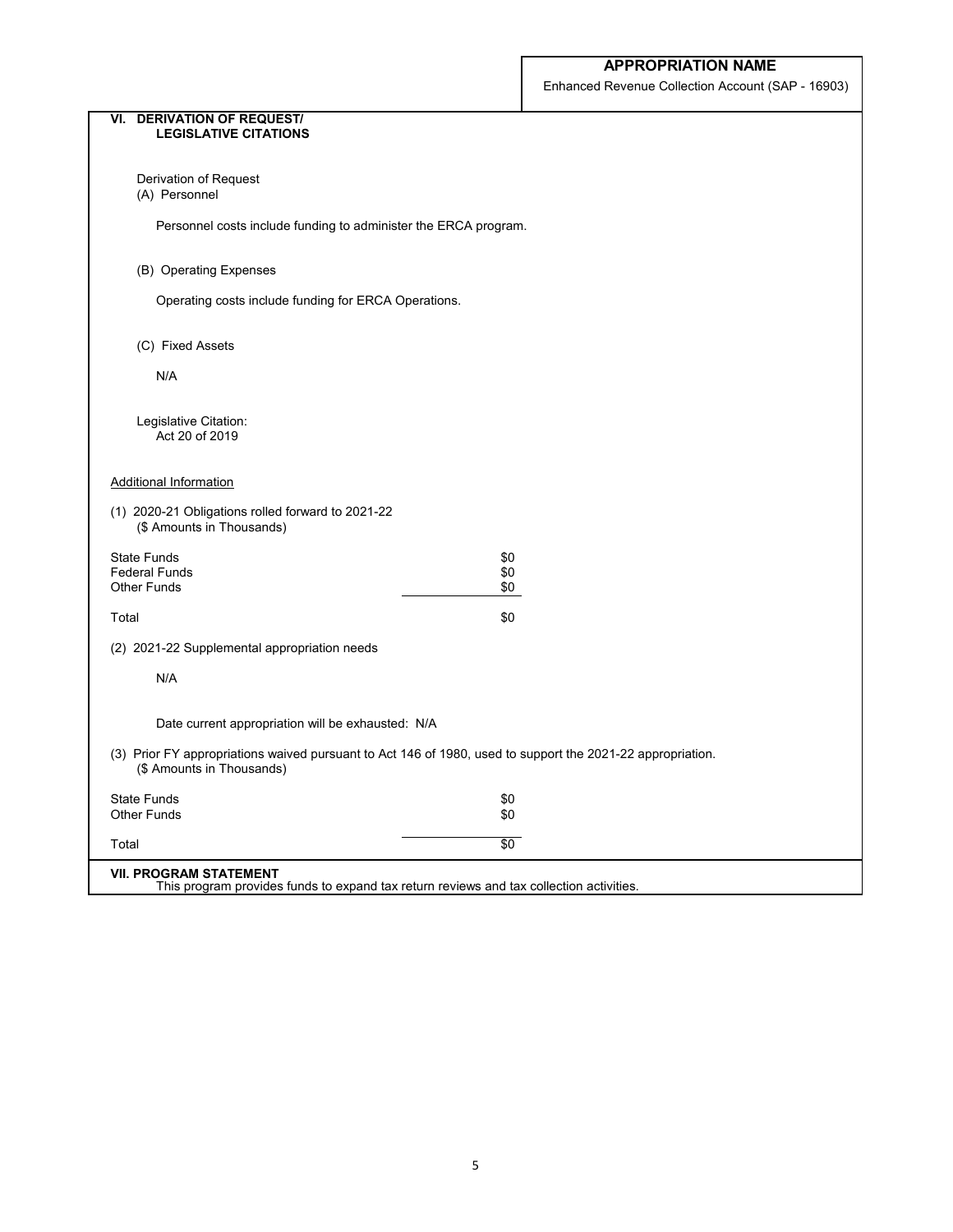### **APPROPRIATION NAME**

Technology and Process Modernization (SAP - 10953)

| <b>I. SUMMARY FINANCIAL DATA</b><br>(\$ Amounts in Thousands)   |                          |                             | 2020-21<br><b>Actual</b>   | 2021-22<br><b>Available</b>                       | 2022-23<br><b>Request</b>   |
|-----------------------------------------------------------------|--------------------------|-----------------------------|----------------------------|---------------------------------------------------|-----------------------------|
| <b>State Funds</b>                                              |                          |                             | \$4,750                    | \$4,750                                           | \$4,910                     |
| <b>Federal Funds</b>                                            |                          |                             | \$0                        | \$0                                               | \$0                         |
| <b>Other Funds</b>                                              |                          |                             | \$0                        | \$0                                               | \$0                         |
| Total                                                           |                          |                             | \$4,750                    | \$4,750                                           | \$4,910                     |
| <b>II. HISTORY OF LAPSES</b><br>(\$ Amounts in Thousands)       |                          |                             | 2019-20                    | 2020-21                                           | <b>Estimated</b><br>2021-22 |
| <b>State Funds</b>                                              |                          |                             | \$0                        | \$0                                               | \$0                         |
| III. COMPLEMENT INFORMATION                                     |                          |                             | 12/31/2020                 | 12/31/2021                                        | 2022-23<br><b>Budgeted</b>  |
| <b>State Funded</b>                                             | - Authorized<br>- Filled |                             | n/a<br>n/a                 | n/a<br>n/a                                        | n/a<br>n/a                  |
| IV. DETAIL BY MAJOR OBJECT<br>(\$ Amounts in Thousands)         |                          |                             |                            |                                                   |                             |
|                                                                 | 2020-21<br><b>Actual</b> | 2021-22<br><b>Available</b> | 2022-23<br><b>Budgeted</b> | Change<br><b>Budgeted vs.</b><br><b>Available</b> | <b>Percent</b><br>Change    |
| <b>OPERATING</b>                                                |                          |                             |                            |                                                   |                             |
| <b>State Funds</b><br><b>Federal Funds</b>                      | \$4,750<br>\$0           | \$4,750<br>\$0              | \$4,910<br>\$0             | \$160<br>\$0                                      | 3.37%<br>0.00%              |
| <b>Other Funds</b>                                              | \$0                      | \$0                         | \$0                        | \$0                                               | 0.00%                       |
| <b>Total Operating</b>                                          | \$4,750                  | \$4,750                     | \$4,910                    | \$160                                             | 3.37%                       |
| <b>FIXED ASSETS</b>                                             |                          |                             |                            |                                                   |                             |
| <b>State Funds</b>                                              | \$0                      | \$0                         | \$0                        | \$0                                               | 0.00%                       |
| <b>Federal Funds</b>                                            | \$0                      | \$0                         | \$0                        | \$0                                               | 0.00%                       |
| <b>Other Funds</b>                                              | \$0                      | \$0                         | \$0                        | \$0                                               | 0.00%                       |
| <b>Total Fixed Assets</b>                                       | $\sqrt{6}$               | $\overline{60}$             | $\overline{50}$            | $\overline{60}$                                   | 0.00%                       |
| <b>BUDGETARY RESERVE</b>                                        |                          |                             |                            |                                                   |                             |
| <b>State Funds</b>                                              | \$0                      | \$0                         | \$0                        | \$0                                               | 0.00%                       |
| <b>Federal Funds</b>                                            | \$0                      | \$0                         | \$0                        | \$0                                               | 0.00%                       |
| <b>Other Funds</b><br><b>Total Budgetary Reserve</b>            | \$0<br>$\sqrt{6}$        | \$0<br>$\overline{60}$      | \$0<br>$\overline{50}$     | \$0<br>$\sqrt{6}$                                 | $0.00\%$<br>0.00%           |
| <b>TOTAL FUNDS</b>                                              |                          |                             |                            |                                                   |                             |
| <b>State Funds</b>                                              | \$4,750                  | \$4,750                     | \$4,910                    | \$160                                             | 3.37%                       |
| <b>Federal Funds</b>                                            | \$0                      | \$0                         | \$0                        | \$0                                               | 0.00%                       |
| <b>Other Funds</b>                                              | \$0                      | \$0                         | \$0                        | \$0                                               | 0.00%                       |
| <b>Total Funds</b>                                              | \$4,750                  | \$4,750                     | \$4,910                    | \$160                                             | 3.37%                       |
| <b>V. EXPLANATION OF CHANGES</b><br>(\$ Amounts in Thousands)   |                          |                             |                            |                                                   |                             |
| <b>OPERATING</b>                                                |                          |                             |                            |                                                   |                             |
| A. To cover cost to carry<br>contractual obligations of project |                          | \$160                       | \$0                        | \$0                                               | \$160                       |
| <b>Subtotal Operating</b>                                       |                          | \$160                       | \$0                        | $\sqrt{60}$                                       | \$160                       |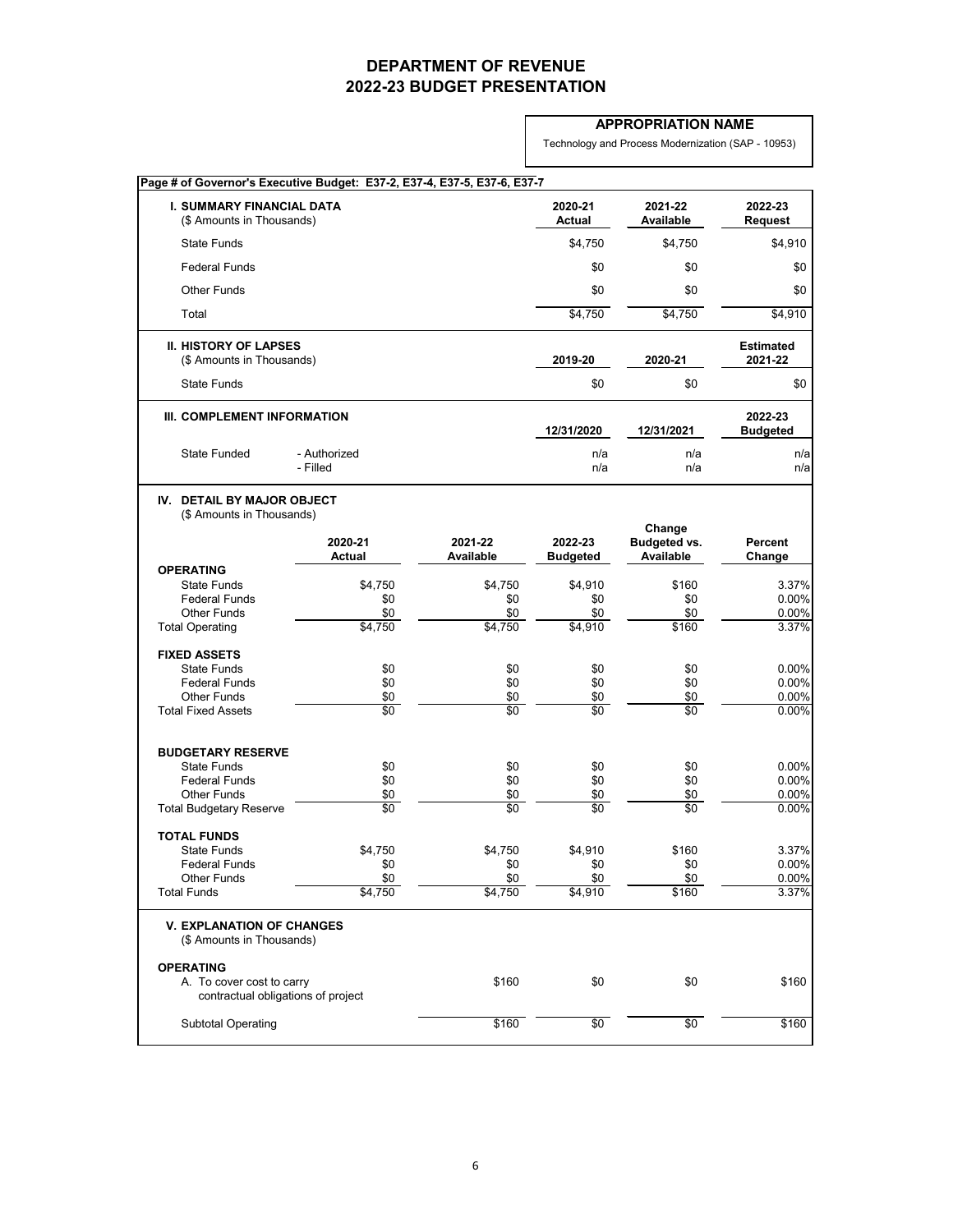Technology and Process Modernization (SAP - 10953)

| <b>BUDGETARY RESERVE</b>                                                                                                                                                                                                                                                                                                                                                                                                                                                                                                                                                                                                                                                                                                                                                                                                                                                                                                                                                                                                                                                                                                                                                                                                                                                                                                                                                                                                                                                                                                                                                                  | \$0            |     |     |       |
|-------------------------------------------------------------------------------------------------------------------------------------------------------------------------------------------------------------------------------------------------------------------------------------------------------------------------------------------------------------------------------------------------------------------------------------------------------------------------------------------------------------------------------------------------------------------------------------------------------------------------------------------------------------------------------------------------------------------------------------------------------------------------------------------------------------------------------------------------------------------------------------------------------------------------------------------------------------------------------------------------------------------------------------------------------------------------------------------------------------------------------------------------------------------------------------------------------------------------------------------------------------------------------------------------------------------------------------------------------------------------------------------------------------------------------------------------------------------------------------------------------------------------------------------------------------------------------------------|----------------|-----|-----|-------|
| A. Budgetary Reserve                                                                                                                                                                                                                                                                                                                                                                                                                                                                                                                                                                                                                                                                                                                                                                                                                                                                                                                                                                                                                                                                                                                                                                                                                                                                                                                                                                                                                                                                                                                                                                      |                |     |     | \$0   |
| <b>Subtotal Budgetary Reserve</b>                                                                                                                                                                                                                                                                                                                                                                                                                                                                                                                                                                                                                                                                                                                                                                                                                                                                                                                                                                                                                                                                                                                                                                                                                                                                                                                                                                                                                                                                                                                                                         | \$0            | \$0 | \$0 | \$0   |
| <b>TOTAL</b>                                                                                                                                                                                                                                                                                                                                                                                                                                                                                                                                                                                                                                                                                                                                                                                                                                                                                                                                                                                                                                                                                                                                                                                                                                                                                                                                                                                                                                                                                                                                                                              | \$160          | \$0 | \$0 | \$160 |
| <b>DERIVATION OF REQUEST/</b><br>VI.<br><b>LEGISLATIVE CITATIONS</b>                                                                                                                                                                                                                                                                                                                                                                                                                                                                                                                                                                                                                                                                                                                                                                                                                                                                                                                                                                                                                                                                                                                                                                                                                                                                                                                                                                                                                                                                                                                      |                |     |     |       |
| Derivation of Request<br>(A) Personnel                                                                                                                                                                                                                                                                                                                                                                                                                                                                                                                                                                                                                                                                                                                                                                                                                                                                                                                                                                                                                                                                                                                                                                                                                                                                                                                                                                                                                                                                                                                                                    |                |     |     |       |
| N/A                                                                                                                                                                                                                                                                                                                                                                                                                                                                                                                                                                                                                                                                                                                                                                                                                                                                                                                                                                                                                                                                                                                                                                                                                                                                                                                                                                                                                                                                                                                                                                                       |                |     |     |       |
| (B) Operating Expenses                                                                                                                                                                                                                                                                                                                                                                                                                                                                                                                                                                                                                                                                                                                                                                                                                                                                                                                                                                                                                                                                                                                                                                                                                                                                                                                                                                                                                                                                                                                                                                    |                |     |     |       |
| Operating costs include funds for development and implementation of an integrated tax system.                                                                                                                                                                                                                                                                                                                                                                                                                                                                                                                                                                                                                                                                                                                                                                                                                                                                                                                                                                                                                                                                                                                                                                                                                                                                                                                                                                                                                                                                                             |                |     |     |       |
| (C) Fixed Assets                                                                                                                                                                                                                                                                                                                                                                                                                                                                                                                                                                                                                                                                                                                                                                                                                                                                                                                                                                                                                                                                                                                                                                                                                                                                                                                                                                                                                                                                                                                                                                          |                |     |     |       |
| N/A                                                                                                                                                                                                                                                                                                                                                                                                                                                                                                                                                                                                                                                                                                                                                                                                                                                                                                                                                                                                                                                                                                                                                                                                                                                                                                                                                                                                                                                                                                                                                                                       |                |     |     |       |
| <b>Additional Information</b>                                                                                                                                                                                                                                                                                                                                                                                                                                                                                                                                                                                                                                                                                                                                                                                                                                                                                                                                                                                                                                                                                                                                                                                                                                                                                                                                                                                                                                                                                                                                                             |                |     |     |       |
| (1) 2020-21 Obligations rolled forward to 2021-22<br>(\$ Amounts in Thousands)                                                                                                                                                                                                                                                                                                                                                                                                                                                                                                                                                                                                                                                                                                                                                                                                                                                                                                                                                                                                                                                                                                                                                                                                                                                                                                                                                                                                                                                                                                            |                |     |     |       |
| <b>State Funds</b><br><b>Federal Funds</b>                                                                                                                                                                                                                                                                                                                                                                                                                                                                                                                                                                                                                                                                                                                                                                                                                                                                                                                                                                                                                                                                                                                                                                                                                                                                                                                                                                                                                                                                                                                                                | \$0            |     |     |       |
| <b>Other Funds</b>                                                                                                                                                                                                                                                                                                                                                                                                                                                                                                                                                                                                                                                                                                                                                                                                                                                                                                                                                                                                                                                                                                                                                                                                                                                                                                                                                                                                                                                                                                                                                                        | \$0<br>\$0     |     |     |       |
| Total                                                                                                                                                                                                                                                                                                                                                                                                                                                                                                                                                                                                                                                                                                                                                                                                                                                                                                                                                                                                                                                                                                                                                                                                                                                                                                                                                                                                                                                                                                                                                                                     | \$0            |     |     |       |
| (2) 2021-22 Supplemental appropriation needs                                                                                                                                                                                                                                                                                                                                                                                                                                                                                                                                                                                                                                                                                                                                                                                                                                                                                                                                                                                                                                                                                                                                                                                                                                                                                                                                                                                                                                                                                                                                              |                |     |     |       |
| N/A                                                                                                                                                                                                                                                                                                                                                                                                                                                                                                                                                                                                                                                                                                                                                                                                                                                                                                                                                                                                                                                                                                                                                                                                                                                                                                                                                                                                                                                                                                                                                                                       |                |     |     |       |
| Date current appropriation will be exhausted: N/A                                                                                                                                                                                                                                                                                                                                                                                                                                                                                                                                                                                                                                                                                                                                                                                                                                                                                                                                                                                                                                                                                                                                                                                                                                                                                                                                                                                                                                                                                                                                         |                |     |     |       |
| (3) Prior FY appropriations waived pursuant to Act 146 of 1980, used to support the 2021-22 appropriation.<br>(\$ Amounts in Thousands)                                                                                                                                                                                                                                                                                                                                                                                                                                                                                                                                                                                                                                                                                                                                                                                                                                                                                                                                                                                                                                                                                                                                                                                                                                                                                                                                                                                                                                                   |                |     |     |       |
| <b>State Funds</b><br><b>Other Funds</b>                                                                                                                                                                                                                                                                                                                                                                                                                                                                                                                                                                                                                                                                                                                                                                                                                                                                                                                                                                                                                                                                                                                                                                                                                                                                                                                                                                                                                                                                                                                                                  | \$6,615<br>\$0 |     |     |       |
| Total                                                                                                                                                                                                                                                                                                                                                                                                                                                                                                                                                                                                                                                                                                                                                                                                                                                                                                                                                                                                                                                                                                                                                                                                                                                                                                                                                                                                                                                                                                                                                                                     | \$6,615        |     |     |       |
| <b>VII. PROGRAM STATEMENT</b>                                                                                                                                                                                                                                                                                                                                                                                                                                                                                                                                                                                                                                                                                                                                                                                                                                                                                                                                                                                                                                                                                                                                                                                                                                                                                                                                                                                                                                                                                                                                                             |                |     |     |       |
| • DOR signed contract with Fast Enterprises, LLC for implementation of their GenTax solution. FAST is scheduled to be<br>broken into multiple rollouts:<br>o Rollout 3 went live on November 30, 2020 on time and on budget and implementated personal income tax, pass through<br>entity processing and the property tax/rent rebate program;<br>o Rollout 4 went live, on time and within budget, on August 30, 2021 and included miscellaneous taxes which were<br>supported by standalone systems maintained by the Department.<br>o Rollout 5 has now started and will include the replacement of the Department's Business Tax System (BTS) including<br>implementation of employer withholding, sales, and corporation taxes, among others. While the schedule for this rollout is<br>not finalized, it is our goal to replace all legacy tax systems no later than December 2022.<br>•The changes resulting from this new system, both for our internal users and for our external customers, are allowing our<br>employees to focus on value-added processes and processes that are core to our mission. The efficiency gains resulting<br>from the internal improvements and the newly implemented electronic services will result in improved customer service and<br>will enhance the department's organizational capacity.<br>•If should also be noted that implementation of an integrated tax system and related infrastructure to support all in-scope<br>agency tax types will more effectively and efficiently support the department's business needs into the future. |                |     |     |       |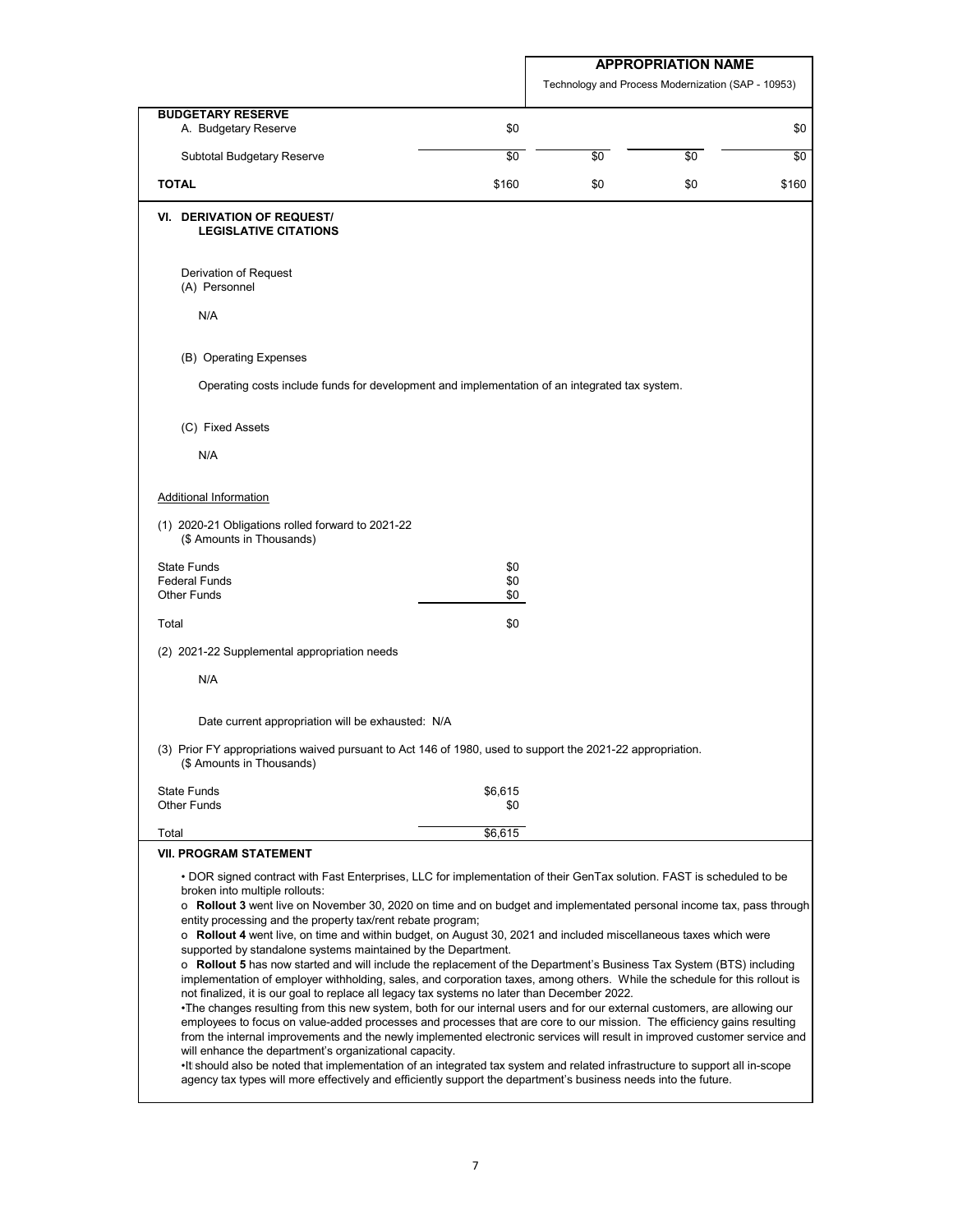#### **APPROPRIATION NAME**

Commissions - Inheritance and Realty Transfer Tax Collections (SAP - 20019)

|                                                                                     |                                                                            |                             | Page # of Governor's Executive Budget: E37-2, E37-4, E37-5, E37-6, E37-7 |                                                   |                                                             |
|-------------------------------------------------------------------------------------|----------------------------------------------------------------------------|-----------------------------|--------------------------------------------------------------------------|---------------------------------------------------|-------------------------------------------------------------|
| <b>I. SUMMARY FINANCIAL DATA</b><br>(\$ Amounts in Thousands)                       |                                                                            |                             | 2020-21<br><b>Actual</b>                                                 | 2021-22<br><b>Available</b>                       | 2022-23<br><b>Request</b>                                   |
| <b>State Funds</b>                                                                  |                                                                            |                             | \$13,651                                                                 | \$12,791                                          | \$12,311                                                    |
| <b>Federal Funds</b>                                                                |                                                                            |                             | \$0                                                                      | \$0                                               | \$0                                                         |
| <b>Other Funds</b>                                                                  |                                                                            |                             | \$0                                                                      | \$0                                               | \$0                                                         |
| Total                                                                               |                                                                            |                             | \$13,651                                                                 | \$12,791                                          | \$12,311                                                    |
| <b>II. HISTORY OF LAPSES</b><br>(\$ Amounts in Thousands)                           |                                                                            |                             | 2019-20                                                                  | 2020-21                                           | <b>Estimated</b><br>2021-22                                 |
| <b>State Funds</b>                                                                  |                                                                            |                             | \$932                                                                    | \$592                                             | \$0                                                         |
| III. COMPLEMENT INFORMATION                                                         |                                                                            |                             | 12/31/2020                                                               | 12/31/2021                                        | 2022-23<br><b>Budgeted</b>                                  |
| <b>State Funded</b>                                                                 | - Authorized<br>- Filled                                                   |                             | n/a<br>n/a                                                               | n/a<br>n/a                                        | n/a<br>n/a                                                  |
| (\$ Amounts in Thousands)                                                           | 2020-21<br><b>Actual</b>                                                   | 2021-22<br><b>Available</b> | 2022-23<br><b>Budgeted</b>                                               | Change<br><b>Budgeted vs.</b><br><b>Available</b> | <b>Percent</b><br>Change                                    |
| NON-EXPENSE/INTERAGENCY<br><b>State Funds</b>                                       | \$13,651                                                                   | \$12,791                    | \$12,311                                                                 |                                                   |                                                             |
|                                                                                     |                                                                            |                             |                                                                          |                                                   |                                                             |
| <b>Federal Funds</b>                                                                | \$0                                                                        | \$0                         | \$0                                                                      | (\$480)                                           |                                                             |
| <b>Other Funds</b>                                                                  | \$0                                                                        | \$0                         | \$0                                                                      | \$0<br>\$0                                        |                                                             |
|                                                                                     | \$13,651                                                                   | \$12,791                    | \$12,311                                                                 | $($ \$480)                                        |                                                             |
|                                                                                     |                                                                            |                             |                                                                          |                                                   |                                                             |
| <b>State Funds</b>                                                                  | \$13,651                                                                   | \$12,791                    | \$12,311                                                                 | (\$480)                                           |                                                             |
| <b>Federal Funds</b>                                                                | \$0                                                                        | \$0                         | \$0                                                                      | \$0                                               | $-3.75%$<br>0.00%<br>0.00%<br>$-3.75%$<br>$-3.75%$<br>0.00% |
| <b>Total Grant &amp; Subsidy</b><br><b>TOTAL FUNDS</b><br><b>Other Funds</b>        | \$0                                                                        | \$0                         | \$0                                                                      | \$0                                               |                                                             |
| <b>Total Funds</b><br><b>V. EXPLANATION OF CHANGES</b><br>(\$ Amounts in Thousands) | \$13,651                                                                   | \$12,791                    | \$12,311                                                                 | ( \$480)                                          |                                                             |
|                                                                                     |                                                                            | State \$                    | Federal \$                                                               | Other \$                                          | Total \$                                                    |
|                                                                                     | A. The recommended funding level is<br>based on current revenue estimates. | (\$480)                     | \$0                                                                      | \$0                                               |                                                             |
| NON-EXPENSE/INTERAGENCY<br>Subtotal Non-Expense/Interagency                         |                                                                            | $($ \$480)                  | \$0                                                                      | $\sqrt{6}$                                        | 0.00%<br>$-3.75%$<br>(\$480)<br>(\$480)                     |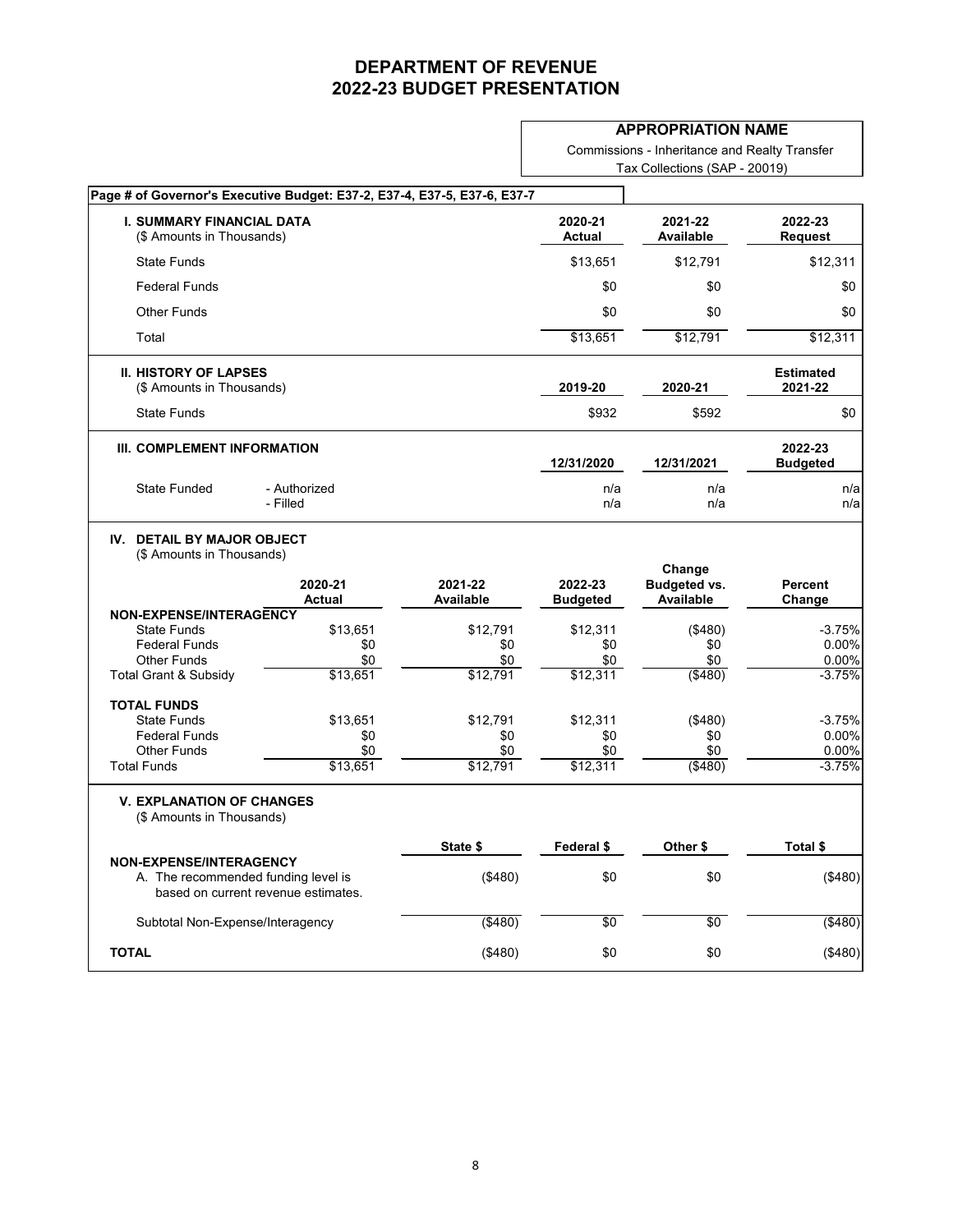Commissions - Inheritance and Realty Transfer Tax Collections (SAP - 20019)

| <b>VI. DERIVATION OF REQUEST/</b><br><b>LEGISLATIVE CITATIONS</b>                                                                       |                                                                                                                              |
|-----------------------------------------------------------------------------------------------------------------------------------------|------------------------------------------------------------------------------------------------------------------------------|
| Derivation of Request<br>(A) Personnel                                                                                                  |                                                                                                                              |
| N/A                                                                                                                                     |                                                                                                                              |
| (B) Operating Expenses                                                                                                                  |                                                                                                                              |
| N/A                                                                                                                                     |                                                                                                                              |
| (C) Non-Expense/Interagency                                                                                                             |                                                                                                                              |
| The recommended funding level is based on current revenue estimates.                                                                    |                                                                                                                              |
| Legislative Citations:<br>This executive authorization was established under Act 283 of 1986.<br>72 P.S. 202-203.                       |                                                                                                                              |
| <b>Additional Information</b>                                                                                                           |                                                                                                                              |
| (1) 2020-21 Obligations rolled forward to 2021-22<br>(\$ Amounts in Thousands)                                                          |                                                                                                                              |
| <b>State Funds</b>                                                                                                                      | \$0                                                                                                                          |
| <b>Federal Funds</b><br><b>Other Funds</b>                                                                                              | \$0<br>\$0                                                                                                                   |
| Total                                                                                                                                   | \$0                                                                                                                          |
| (2) 2021-22 Supplemental appropriation needs                                                                                            |                                                                                                                              |
| N/A                                                                                                                                     |                                                                                                                              |
| Date current appropriation will be exhausted: N/A                                                                                       |                                                                                                                              |
| (3) Prior FY appropriations waived pursuant to Act 146 of 1980, used to support the 2021-22 appropriation.<br>(\$ Amounts in Thousands) |                                                                                                                              |
| <b>State Funds</b><br><b>Other Funds</b>                                                                                                | \$0<br>\$0                                                                                                                   |
| Total                                                                                                                                   | $\sqrt{6}$                                                                                                                   |
| <b>VII. PROGRAM STATEMENT</b>                                                                                                           |                                                                                                                              |
| Wills and Recorder of Deeds on Inheritance and Realty Transfer Taxes.                                                                   | This executive authorization provides funds for the payment of statutory commissions based on collections by the Register of |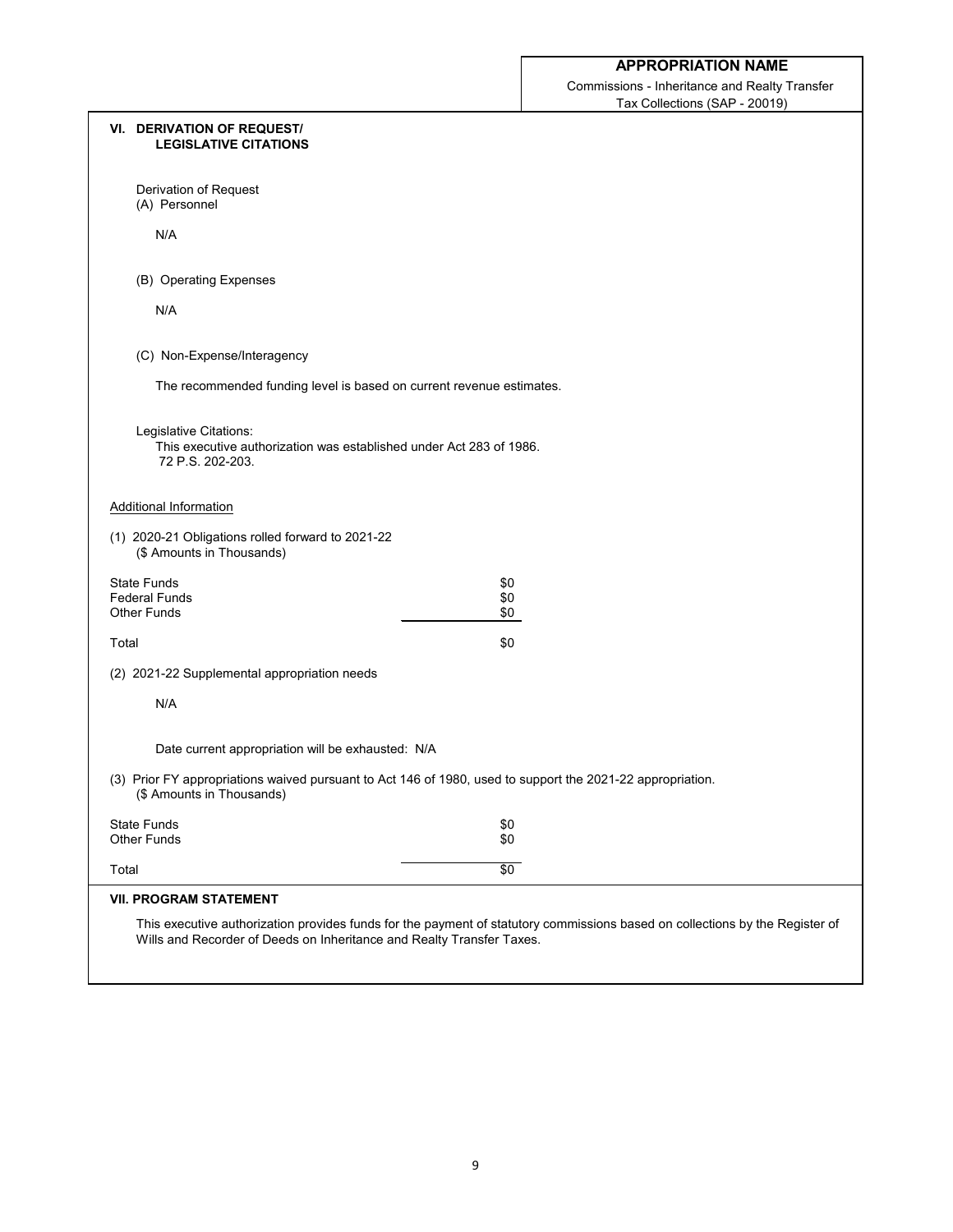|                                                                                                              |                                      |                                    |                                    | <b>APPROPRIATION NAME</b>                         |                                  |
|--------------------------------------------------------------------------------------------------------------|--------------------------------------|------------------------------------|------------------------------------|---------------------------------------------------|----------------------------------|
|                                                                                                              |                                      |                                    |                                    | Distribution of Public Utility Realty Tax         |                                  |
|                                                                                                              |                                      |                                    |                                    | (SAP - 10209)                                     |                                  |
| Page # of Governor's Executive Budget: E37-2, E37-4, E37-5, E37-8                                            |                                      |                                    |                                    |                                                   |                                  |
| <b>I. SUMMARY FINANCIAL DATA</b><br>(\$ Amounts in Thousands)                                                |                                      |                                    | 2020-21<br><b>Actual</b>           | 2021-22<br><b>Available</b>                       | 2022-23<br><b>Request</b>        |
| <b>State Funds</b>                                                                                           |                                      |                                    | \$29,213                           | \$32,209                                          | \$33,309                         |
| <b>Federal Funds</b>                                                                                         |                                      |                                    | \$0                                | \$0                                               | \$0                              |
| <b>Other Funds</b>                                                                                           |                                      |                                    | \$0                                | \$0                                               | \$0                              |
| Total                                                                                                        |                                      |                                    | \$29,213                           | \$32,209                                          | \$33,309                         |
| <b>II. HISTORY OF LAPSES</b><br>(\$ Amounts in Thousands)                                                    |                                      |                                    | 2019-20                            | 2020-21                                           | <b>Estimated</b><br>2021-22      |
| <b>State Funds</b>                                                                                           |                                      |                                    | \$3,201                            | \$1                                               | \$0                              |
| III. COMPLEMENT INFORMATION                                                                                  |                                      |                                    | 12/31/2020                         | 12/31/2021                                        | 2022-23<br><b>Budgeted</b>       |
| <b>State Funded</b>                                                                                          | - Authorized<br>- Filled             |                                    | n/a<br>n/a                         | n/a<br>n/a                                        | n/a<br>n/a                       |
| <b>DETAIL BY MAJOR OBJECT</b><br>IV.<br>(\$ Amounts in Thousands)                                            | 2020-21<br><b>Actual</b>             | 2021-22<br><b>Available</b>        | 2022-23<br><b>Budgeted</b>         | Change<br><b>Budgeted vs.</b><br><b>Available</b> | <b>Percent</b><br>Change         |
| <b>GRANT &amp; SUBSIDY</b><br><b>State Funds</b><br><b>Federal Funds</b><br><b>Other Funds</b>               | \$29,213<br>\$0<br>\$0               | \$32,209<br>\$0<br>\$0             | \$33,309<br>\$0<br>\$0             | \$1,100<br>\$0<br>\$0                             | 3.42%<br>0.00%<br>0.00%          |
| Total Grant & Subsidy                                                                                        | \$29,213                             | \$32,209                           | \$33,309                           | \$1,100                                           | 3.42%                            |
| <b>TOTAL FUNDS</b><br><b>State Funds</b><br><b>Federal Funds</b><br><b>Other Funds</b><br><b>Total Funds</b> | \$29,213<br>\$0<br>\$0<br>\$29,213   | \$32,209<br>\$0<br>\$0<br>\$32,209 | \$33,309<br>\$0<br>\$0<br>\$33,309 | \$1,100<br>\$0<br>\$0<br>\$1,100                  | 3.42%<br>0.00%<br>0.00%<br>3.42% |
| <b>V. EXPLANATION OF CHANGES</b><br>(\$ Amounts in Thousands)                                                |                                      |                                    |                                    |                                                   |                                  |
|                                                                                                              |                                      | State \$                           | Federal \$                         | Other \$                                          | Total \$                         |
| <b>GRANT &amp; SUBSIDY</b><br>A. Agency request is based on current<br>structures.                           | projections and changes to local tax | \$1,100                            | \$0                                | \$0                                               | \$1,100<br>\$0<br>\$0            |
| Subtotal Grant & Subsidy                                                                                     |                                      | \$1,100                            | \$0                                | \$0                                               | \$1,100                          |
| <b>TOTAL</b>                                                                                                 |                                      | \$1,100                            | \$0                                | \$0                                               | \$1,100                          |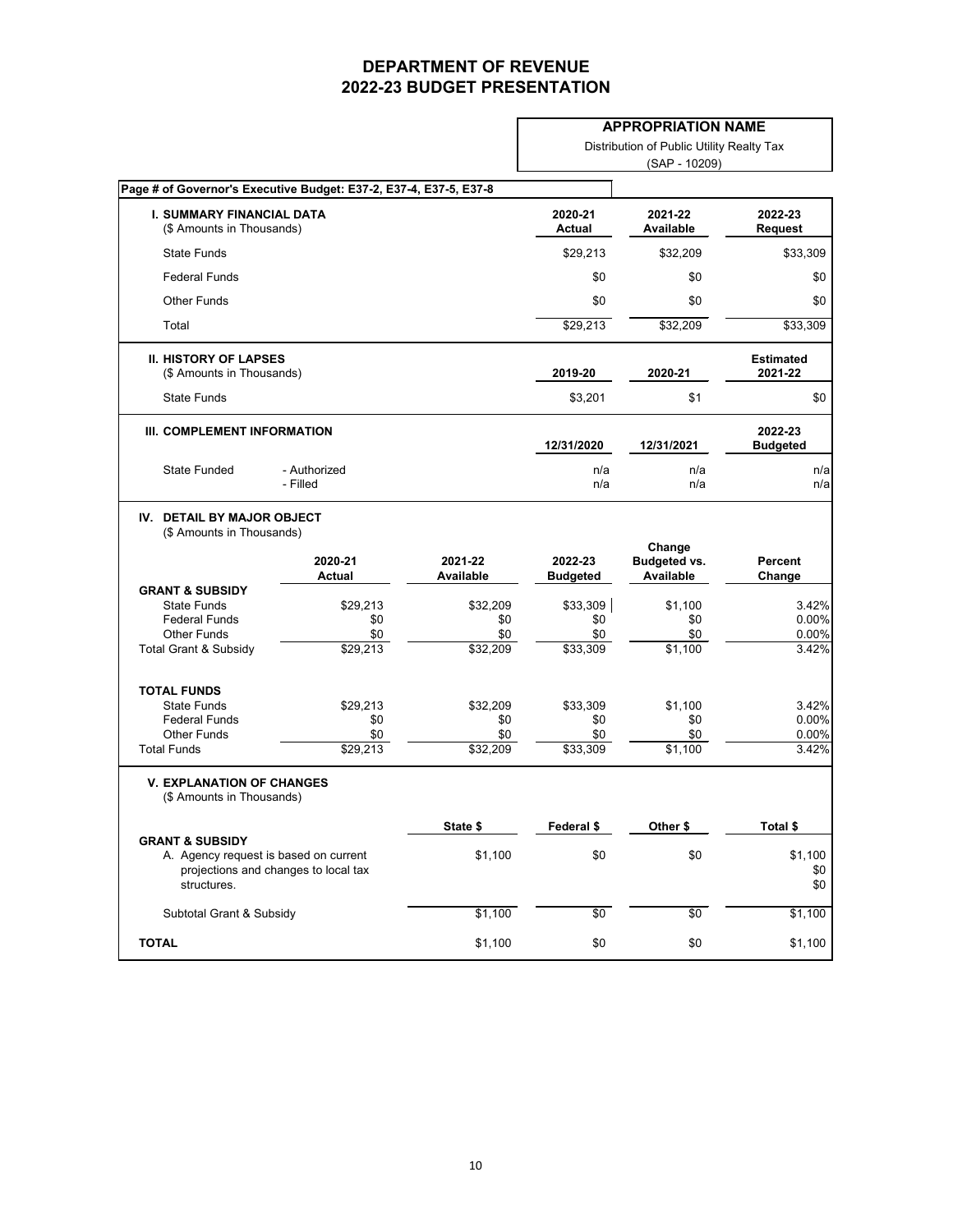Distribution of Public Utility Realty Tax (SAP - 10209)

|       | <b>VI. DERIVATION OF REQUEST/</b><br><b>LEGISLATIVE CITATIONS</b>                                                                                                                                   |                                                                                                                                                                                                                                                                                                                                                                                                                                                                                                                                                                                                                                                                                                                                                                                                                                                                                                                                                              |
|-------|-----------------------------------------------------------------------------------------------------------------------------------------------------------------------------------------------------|--------------------------------------------------------------------------------------------------------------------------------------------------------------------------------------------------------------------------------------------------------------------------------------------------------------------------------------------------------------------------------------------------------------------------------------------------------------------------------------------------------------------------------------------------------------------------------------------------------------------------------------------------------------------------------------------------------------------------------------------------------------------------------------------------------------------------------------------------------------------------------------------------------------------------------------------------------------|
|       | Derivation of Request<br>(A) Personnel                                                                                                                                                              |                                                                                                                                                                                                                                                                                                                                                                                                                                                                                                                                                                                                                                                                                                                                                                                                                                                                                                                                                              |
|       | N/A                                                                                                                                                                                                 |                                                                                                                                                                                                                                                                                                                                                                                                                                                                                                                                                                                                                                                                                                                                                                                                                                                                                                                                                              |
|       | (B) Operating Expenses                                                                                                                                                                              |                                                                                                                                                                                                                                                                                                                                                                                                                                                                                                                                                                                                                                                                                                                                                                                                                                                                                                                                                              |
|       | N/A                                                                                                                                                                                                 |                                                                                                                                                                                                                                                                                                                                                                                                                                                                                                                                                                                                                                                                                                                                                                                                                                                                                                                                                              |
|       | (C) Grants & Subsidies                                                                                                                                                                              |                                                                                                                                                                                                                                                                                                                                                                                                                                                                                                                                                                                                                                                                                                                                                                                                                                                                                                                                                              |
|       | treatment for utilities.                                                                                                                                                                            | The tax proceeds are distributed to local taxing authorities thereby providing local revenue while ensuring fair                                                                                                                                                                                                                                                                                                                                                                                                                                                                                                                                                                                                                                                                                                                                                                                                                                             |
|       | Legislative Citations:<br>This program was originally established under Act 27 of July 4, 1979. (Article XI-A of the<br>Tax Reform Code of 1971 was the enabling legislation).<br>72 P.S. 8108-A(b) |                                                                                                                                                                                                                                                                                                                                                                                                                                                                                                                                                                                                                                                                                                                                                                                                                                                                                                                                                              |
|       | <b>Additional Information</b>                                                                                                                                                                       |                                                                                                                                                                                                                                                                                                                                                                                                                                                                                                                                                                                                                                                                                                                                                                                                                                                                                                                                                              |
|       | (1) 2020-21 Obligations rolled forward to 2021-22<br>(\$ Amounts in Thousands)                                                                                                                      |                                                                                                                                                                                                                                                                                                                                                                                                                                                                                                                                                                                                                                                                                                                                                                                                                                                                                                                                                              |
|       | <b>State Funds</b>                                                                                                                                                                                  | \$0                                                                                                                                                                                                                                                                                                                                                                                                                                                                                                                                                                                                                                                                                                                                                                                                                                                                                                                                                          |
|       | <b>Federal Funds</b><br><b>Other Funds</b>                                                                                                                                                          | \$0<br>\$0                                                                                                                                                                                                                                                                                                                                                                                                                                                                                                                                                                                                                                                                                                                                                                                                                                                                                                                                                   |
| Total |                                                                                                                                                                                                     | \$0                                                                                                                                                                                                                                                                                                                                                                                                                                                                                                                                                                                                                                                                                                                                                                                                                                                                                                                                                          |
|       | (2) 2021-22 Supplemental appropriation needs                                                                                                                                                        |                                                                                                                                                                                                                                                                                                                                                                                                                                                                                                                                                                                                                                                                                                                                                                                                                                                                                                                                                              |
|       | N/A                                                                                                                                                                                                 |                                                                                                                                                                                                                                                                                                                                                                                                                                                                                                                                                                                                                                                                                                                                                                                                                                                                                                                                                              |
|       | Date current appropriation will be exhausted: N/A                                                                                                                                                   |                                                                                                                                                                                                                                                                                                                                                                                                                                                                                                                                                                                                                                                                                                                                                                                                                                                                                                                                                              |
|       | (\$ Amounts in Thousands)                                                                                                                                                                           | (3) Prior FY appropriations waived pursuant to Act 146 of 1980, used to support the 2021-22 appropriation.                                                                                                                                                                                                                                                                                                                                                                                                                                                                                                                                                                                                                                                                                                                                                                                                                                                   |
|       | <b>State Funds</b><br><b>Other Funds</b>                                                                                                                                                            | \$0<br>\$0                                                                                                                                                                                                                                                                                                                                                                                                                                                                                                                                                                                                                                                                                                                                                                                                                                                                                                                                                   |
| Total |                                                                                                                                                                                                     | \$0                                                                                                                                                                                                                                                                                                                                                                                                                                                                                                                                                                                                                                                                                                                                                                                                                                                                                                                                                          |
|       | <b>VII. PROGRAM STATEMENT</b>                                                                                                                                                                       |                                                                                                                                                                                                                                                                                                                                                                                                                                                                                                                                                                                                                                                                                                                                                                                                                                                                                                                                                              |
|       | that reporting authorities could have collected had they been able to directly tax public utility realty.                                                                                           | A 1968 amendment to the state constitution exempted public utilities from locally administered property taxes and authorized<br>the collection of a similar statewide tax known as the Public Utility Realty Tax (PURTA). The proceeds of the tax are distributed<br>to each local taxing authority thereby providing local revenue while ensuring fair treatment for utilities. Act 4 of 1999 revised the<br>definition of public utility property and specifically removed, after December 31, 1999, electricity generation facilities from the<br>definition. This was done in conjunction with electric deregulation, which opened market competition and changed previous<br>public utility definitions for power generation. The distribution is based on the ratio between the total tax receipts of a local<br>taxing authority and the total tax receipts of all reporting tax authorities. This ratio is then applied to the total amount of taxes |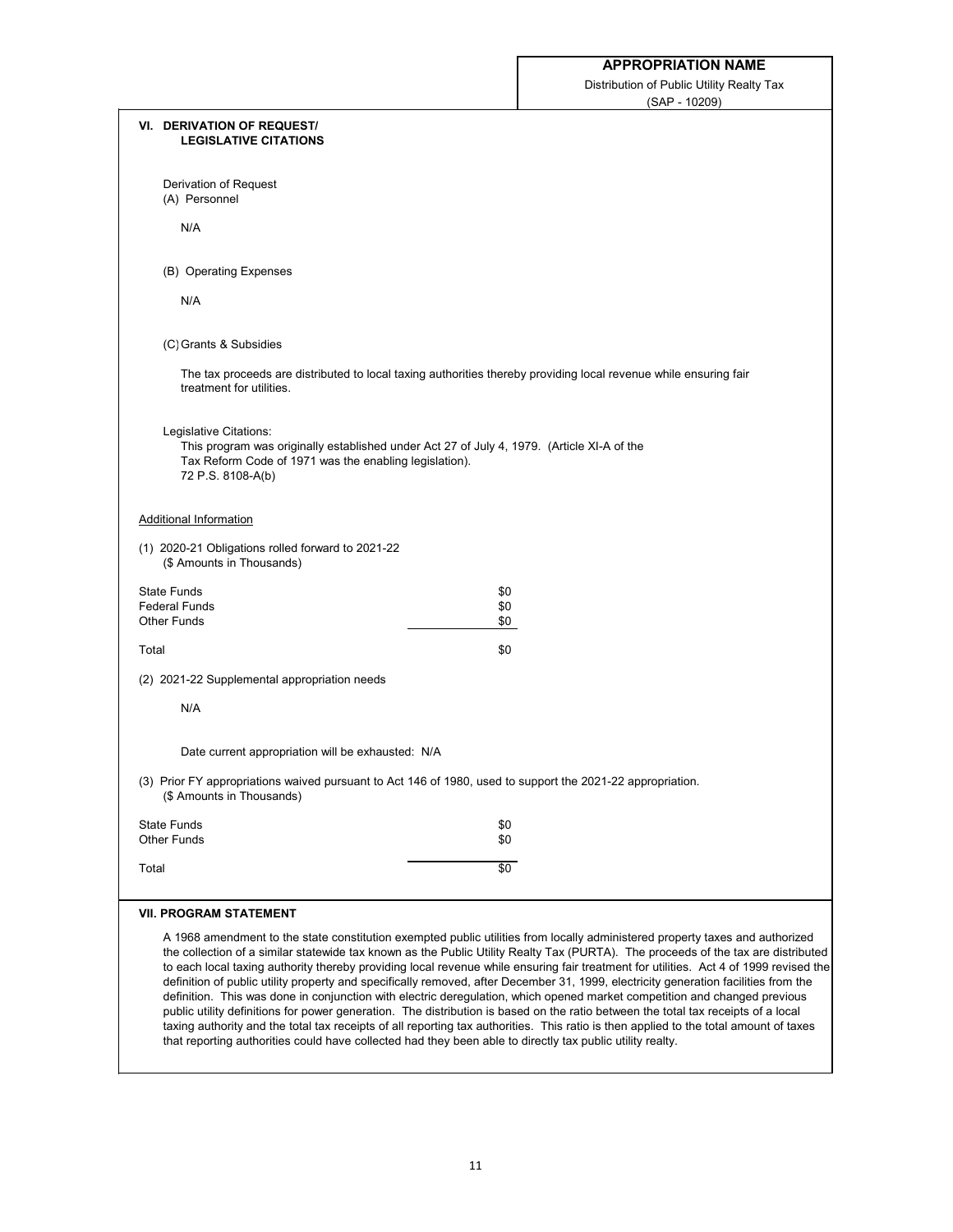**Page # of Governor's Executive Budget: E37-2, E37-3, E37-4, E37-5, E37-6, E37-7 I. SUMMARY FINANCIAL DATA 2020-21 2021-22 2022-23** (\$ Amounts in Thousands) **Actual Available Request** State Funds \$23,136 \$21,792 \$23,125 Federal Funds \$90 \$150 \$250 Other Funds \$0 \$0 \$0 Total \$23,375 \$23,375 \$23,375 \$23,226 \$21,942 \$23,375 \$23,375 \$23,375 \$23,375 \$23,375 **II. HISTORY OF LAPSES Estimated** (\$ Amounts in Thousands) **2019-20 2020-21 2021-22** State Funds \$0 \$8,434 \$0 **III. COMPLEMENT INFORMATION 2022-23 12/31/2020 12/31/2021 Budgeted** State Funded - Authorized 83 83 83 - Filled 71 67 n/a Benefit Factor 76.90% 76.90% 76.90% 76.90% **IV. DETAIL BY MAJOR OBJECT** (\$ Amounts in Thousands) **Change 2020-21 2021-22 2022-23 Budgeted vs. Percent Budgeted PERSONNEL**<br>State Funds State Funds \$8,298 \$8,000 \$8,642 \$642 8.03% Federal Funds \$0 \$0 \$0 \$0 0.00% Other Funds \$0 \$0 \$0 \$0 0.00% Total Personnel **\$8,298** \$8,298 \$8,000 \$8,642 \$642 \$642 8.03% **OPERATING** State Funds \$14,838 \$13,792 \$14,483 \$691 5.01% Federal Funds \$69 \$150 \$250 \$100 66.67% Other Funds \$0 \$0 \$0 \$0 0.00% Total Operating **614,907** \$14,907 \$13,942 \$14,733 \$791 \$791 \$5.67% **BUDGETARY RESERVE** State Funds \$0 \$0 \$0 \$0 0.00% Federal Funds \$21 \$0 \$0 \$0 0.00% Other Funds \$0 \$0 \$0 0.00% Total Budgetary Reserve **1988 1988 1988 1988 1989 1989 1989 1999 1999 1999 1999 1999 1999 1999 1999 1999 1999 1999 1999 1999 1999 1999 1999 1999 1999 1999 1999 1999 1 TOTAL FUNDS** State Funds \$23,136 \$21,792 \$23,125 \$1,333 6.12% Federal Funds \$90 \$150 \$250 \$100 66.67% Other Funds \$0 \$0 \$0 \$0 0.00% Total Funds \$23,226 \$21,942 \$23,375 \$1,433 6.53% **V. EXPLANATION OF CHANGES** (\$ Amounts in Thousands) **State \$ Federal \$ Other \$ Total \$ PERSONNEL**

| <b>Subtotal Personnel</b>            | \$642   | \$0   | \$0 | \$642   |
|--------------------------------------|---------|-------|-----|---------|
| <b>OPERATING</b>                     |         |       |     |         |
| A. Change in contractual obligations | \$691   | \$100 | \$0 | \$791   |
|                                      | \$0     | \$0   |     |         |
| <b>Subtotal Operating</b>            | \$691   | \$100 | \$0 | \$791   |
|                                      |         |       |     |         |
| <b>TOTAL</b>                         | \$1,333 | \$100 | \$0 | \$1,433 |
|                                      |         |       |     |         |

#### **APPROPRIATION NAME**

Collection - Liquid Fuels Tax Motor License Fund (SAP - 10206)

12

A. Cost to Maintain Complement  $$642$   $$0$   $$642$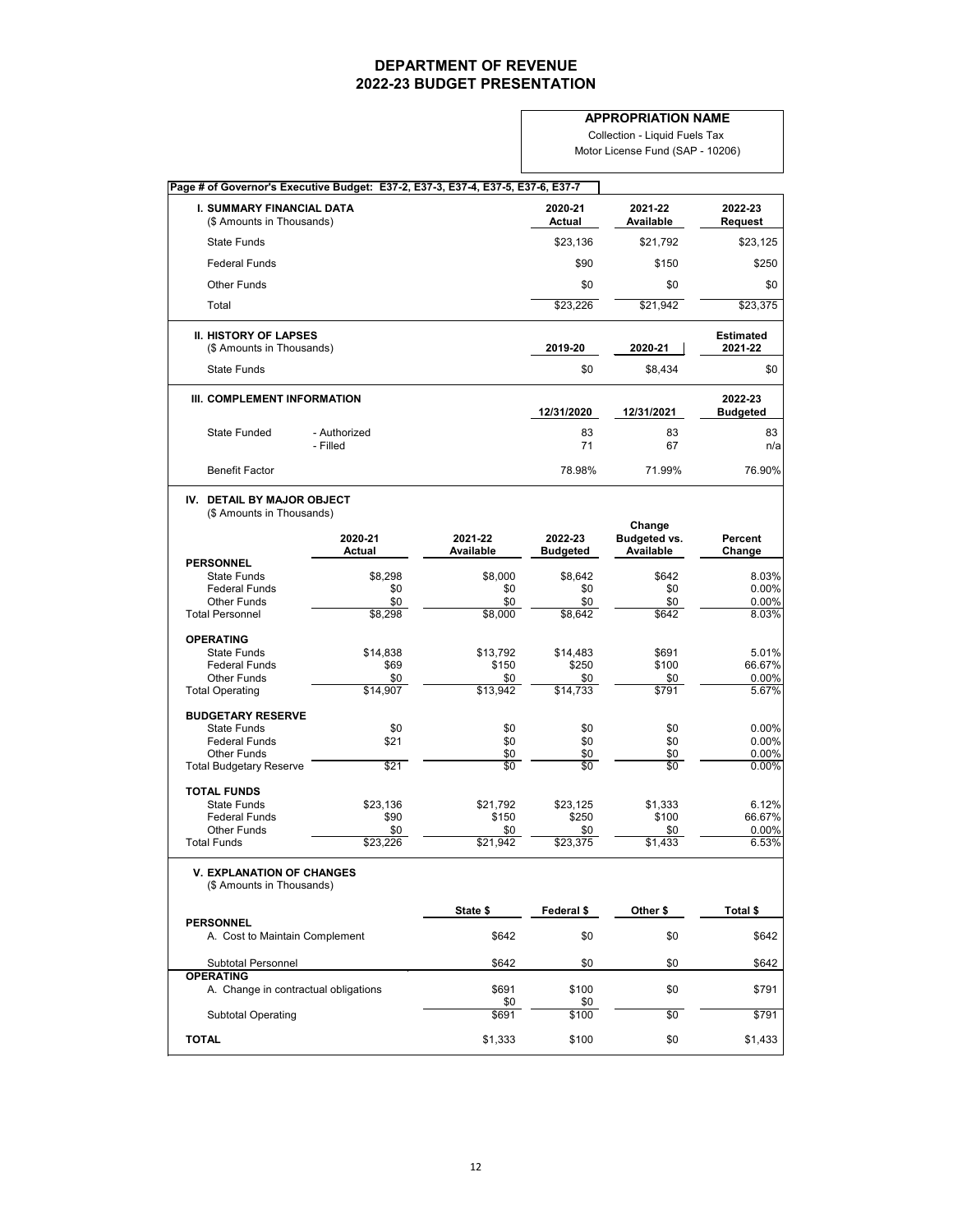Collection - Liquid Fuels Tax Motor License Fund (SAP - 10206)

| <b>VI. DERIVATION OF REQUEST/</b><br><b>LEGISLATIVE CITATIONS</b>              |                                                                                                                                                                                                                                                                                                                                                                                                                                                       |  |  |  |  |  |  |  |
|--------------------------------------------------------------------------------|-------------------------------------------------------------------------------------------------------------------------------------------------------------------------------------------------------------------------------------------------------------------------------------------------------------------------------------------------------------------------------------------------------------------------------------------------------|--|--|--|--|--|--|--|
| Derivation of Request<br>(A) Personnel                                         |                                                                                                                                                                                                                                                                                                                                                                                                                                                       |  |  |  |  |  |  |  |
| benefit rates.                                                                 | All personnel costs were calculated based on approved salary positions and established employee                                                                                                                                                                                                                                                                                                                                                       |  |  |  |  |  |  |  |
| (B) Operating Expenses                                                         |                                                                                                                                                                                                                                                                                                                                                                                                                                                       |  |  |  |  |  |  |  |
| annual revenue and lower administrative costs.                                 | Operating costs were calculated to maintain current levels of operation, audit activity relative to tax laws,<br>and the implementation of new tax system. Funding is included to enhance auditing capabilities as required<br>by the International Fuel Tax Agreement. This Federal law requires the implementation of a uniform system<br>of collecting road tax among all states. The design of the Motor Fuels Compliance Strategy is to increase |  |  |  |  |  |  |  |
| (C) Fixed Assets                                                               |                                                                                                                                                                                                                                                                                                                                                                                                                                                       |  |  |  |  |  |  |  |
| N/A                                                                            |                                                                                                                                                                                                                                                                                                                                                                                                                                                       |  |  |  |  |  |  |  |
|                                                                                | Legislative Citations: Enabling Legislation was the Liquid Fuels Tax Act of May 1931 (P.L. 149).<br>75 PA CS 9015(c) & Fiscal Code 72 P.S. 203.                                                                                                                                                                                                                                                                                                       |  |  |  |  |  |  |  |
| <b>Additional Information</b>                                                  |                                                                                                                                                                                                                                                                                                                                                                                                                                                       |  |  |  |  |  |  |  |
| (1) 2020-21 Obligations rolled forward to 2021-22<br>(\$ Amounts in Thousands) |                                                                                                                                                                                                                                                                                                                                                                                                                                                       |  |  |  |  |  |  |  |
| <b>State Funds</b><br><b>Federal Funds</b><br><b>Other Funds</b>               | \$0<br>\$0<br>\$0                                                                                                                                                                                                                                                                                                                                                                                                                                     |  |  |  |  |  |  |  |
| Total                                                                          | \$0                                                                                                                                                                                                                                                                                                                                                                                                                                                   |  |  |  |  |  |  |  |
| (2) 2021-22 Supplemental appropriation needs                                   |                                                                                                                                                                                                                                                                                                                                                                                                                                                       |  |  |  |  |  |  |  |
| N/A                                                                            |                                                                                                                                                                                                                                                                                                                                                                                                                                                       |  |  |  |  |  |  |  |
| Date current appropriation will be exhausted: N/A                              |                                                                                                                                                                                                                                                                                                                                                                                                                                                       |  |  |  |  |  |  |  |
| (\$ Amounts in Thousands)                                                      | (3) Prior FY appropriations waived pursuant to Act 146 of 1980, used to support the 2021-22 appropriation.                                                                                                                                                                                                                                                                                                                                            |  |  |  |  |  |  |  |
| <b>State Funds</b><br><b>Other Funds</b>                                       | \$0<br>\$0                                                                                                                                                                                                                                                                                                                                                                                                                                            |  |  |  |  |  |  |  |
| Total                                                                          | \$0                                                                                                                                                                                                                                                                                                                                                                                                                                                   |  |  |  |  |  |  |  |
| <b>VII. PROGRAM STATEMENT</b>                                                  |                                                                                                                                                                                                                                                                                                                                                                                                                                                       |  |  |  |  |  |  |  |
| <b>Carrier Road Taxes.</b>                                                     | This appropriation provides for the administration, enforcement and auditing of the Liquid Fuels, Oil Franchise and Motor                                                                                                                                                                                                                                                                                                                             |  |  |  |  |  |  |  |

13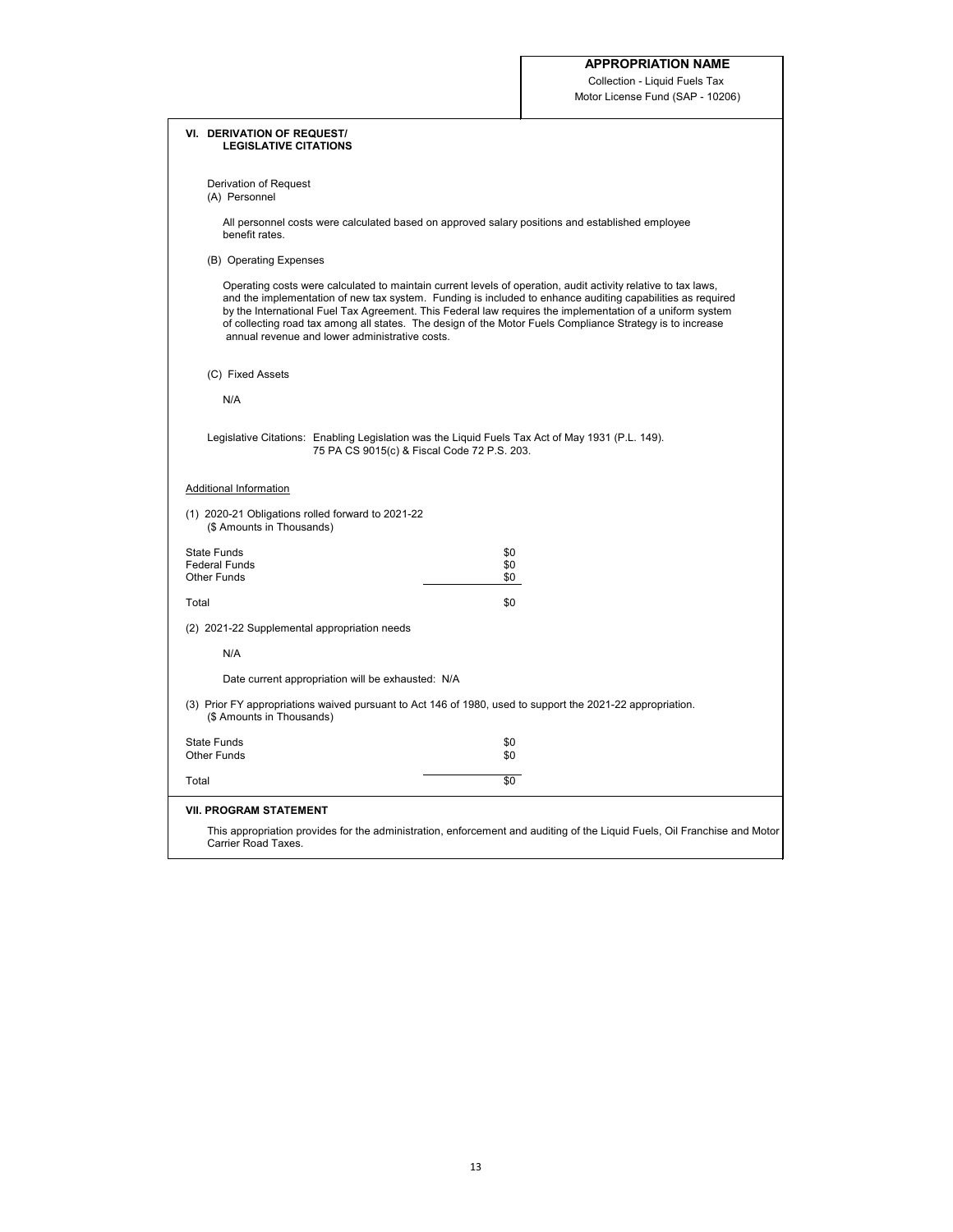#### **APPROPRIATION NAME**

Refunding Liquid Fuels Tax

| Motor License Fund (SAP - 20017) |  |  |
|----------------------------------|--|--|
|                                  |  |  |

| Page # of Governor's Executive Budget: E37-3, E37-4, E37-5, E37-6, E37-7 |                                                                                                            |                          |                             |                            |                                         |                             |
|--------------------------------------------------------------------------|------------------------------------------------------------------------------------------------------------|--------------------------|-----------------------------|----------------------------|-----------------------------------------|-----------------------------|
|                                                                          | <b>I. SUMMARY FINANCIAL DATA</b><br>(\$ Amounts in Thousands)                                              |                          |                             | 2020-21<br><b>Actual</b>   | 2021-22<br><b>Available</b>             | 2022-23<br><b>Request</b>   |
|                                                                          | <b>State Funds</b>                                                                                         |                          |                             | \$32,200                   | \$31,000                                | \$35,497                    |
|                                                                          | <b>Federal Funds</b>                                                                                       |                          |                             | \$0                        | \$0                                     | \$0                         |
|                                                                          | <b>Other Funds</b>                                                                                         |                          |                             | \$0                        | \$0                                     | \$0                         |
| Total                                                                    |                                                                                                            |                          |                             | \$32,200                   | \$31,000                                | \$35,497                    |
|                                                                          | <b>II. HISTORY OF LAPSES</b><br>(\$ Amounts in Thousands)                                                  |                          |                             | 2019-20                    | 2020-21                                 | <b>Estimated</b><br>2021-22 |
|                                                                          | <b>State Funds</b>                                                                                         |                          |                             | \$3,757                    | \$860                                   | \$0                         |
|                                                                          | III. COMPLEMENT INFORMATION                                                                                |                          |                             | 12/31/2020                 | 12/31/2021                              | 2022-23<br><b>Budgeted</b>  |
|                                                                          | <b>State Funded</b>                                                                                        | - Authorized<br>- Filled |                             | n/a<br>n/a                 | n/a<br>n/a                              | n/a<br>n/a                  |
| IV.                                                                      | <b>DETAIL BY MAJOR OBJECT</b><br>(\$ Amounts in Thousands)                                                 |                          |                             |                            | Change                                  |                             |
|                                                                          |                                                                                                            | 2020-21<br><b>Actual</b> | 2021-22<br><b>Available</b> | 2022-23<br><b>Budgeted</b> | <b>Budgeted vs.</b><br><b>Available</b> | <b>Percent</b><br>Change    |
| <b>OPERATING</b>                                                         |                                                                                                            |                          |                             |                            |                                         |                             |
|                                                                          | <b>State Funds</b>                                                                                         | \$100                    | \$1,000                     | \$100                      | (\$900)                                 | -90.00%                     |
|                                                                          | <b>Federal Funds</b>                                                                                       | \$0                      | \$0                         | \$0                        | \$0                                     | 0.00%                       |
| <b>Total Operating</b>                                                   | <b>Other Funds</b>                                                                                         | \$0<br>\$100             | \$0<br>\$1,000              | \$0<br>\$100               | \$0<br>( \$900)                         | 0.00%<br>$-90.00\%$         |
|                                                                          | <b>NON-EXPENSE (REFUNDS)</b>                                                                               |                          |                             |                            |                                         |                             |
|                                                                          | <b>State Funds</b>                                                                                         | \$32,100                 | \$30,000                    | \$35,397                   | \$5,397                                 | 17.99%                      |
|                                                                          | <b>Federal Funds</b>                                                                                       | \$0                      | \$0                         | \$0                        | \$0                                     | 0.00%                       |
|                                                                          | Other Funds                                                                                                | \$0                      | \$0                         | \$0                        | \$0                                     | 0.00%                       |
|                                                                          | <b>Total Grant &amp; Subsidy</b>                                                                           | \$32,100                 | \$30,000                    | \$35,397                   | \$5,397                                 | 17.99%                      |
| <b>TOTAL FUNDS</b>                                                       |                                                                                                            |                          |                             |                            |                                         |                             |
|                                                                          | <b>State Funds</b>                                                                                         | \$32,200                 | \$31,000                    | \$35,497                   | \$4,497                                 | 14.51%                      |
|                                                                          | <b>Federal Funds</b>                                                                                       | \$0                      | \$0                         | \$0                        | \$0                                     | 0.00%                       |
| <b>Total Funds</b>                                                       | <b>Other Funds</b>                                                                                         | \$0<br>\$32,200          | \$0<br>\$31,000             | \$0<br>\$35,497            | \$0<br>\$4,497                          | 0.00%<br>14.51%             |
| <b>OPERATING</b>                                                         | <b>V. EXPLANATION OF CHANGES</b><br>(\$ Amounts in Thousands)                                              |                          |                             |                            |                                         |                             |
|                                                                          | A. Decrease in forecasted projections                                                                      |                          | (\$900)                     |                            |                                         | (\$900)                     |
|                                                                          | <b>Subtotal Operating</b>                                                                                  |                          | $($ \$900)                  | $\overline{50}$            | $\overline{50}$                         | $($ \$900)                  |
|                                                                          | <b>NON-EXPENSE (REFUNDS)</b><br>A. The recommended funding level is<br>based on current revenue estimates. |                          | \$5,397                     | \$0                        | \$0                                     | \$5,397                     |
|                                                                          | Subtotal Grant & Subsidy                                                                                   |                          | \$5,397                     | $\overline{50}$            | $\overline{50}$                         | \$5,397                     |
| <b>TOTAL</b>                                                             |                                                                                                            |                          | \$4,497                     | \$0                        | \$0                                     | \$4,497                     |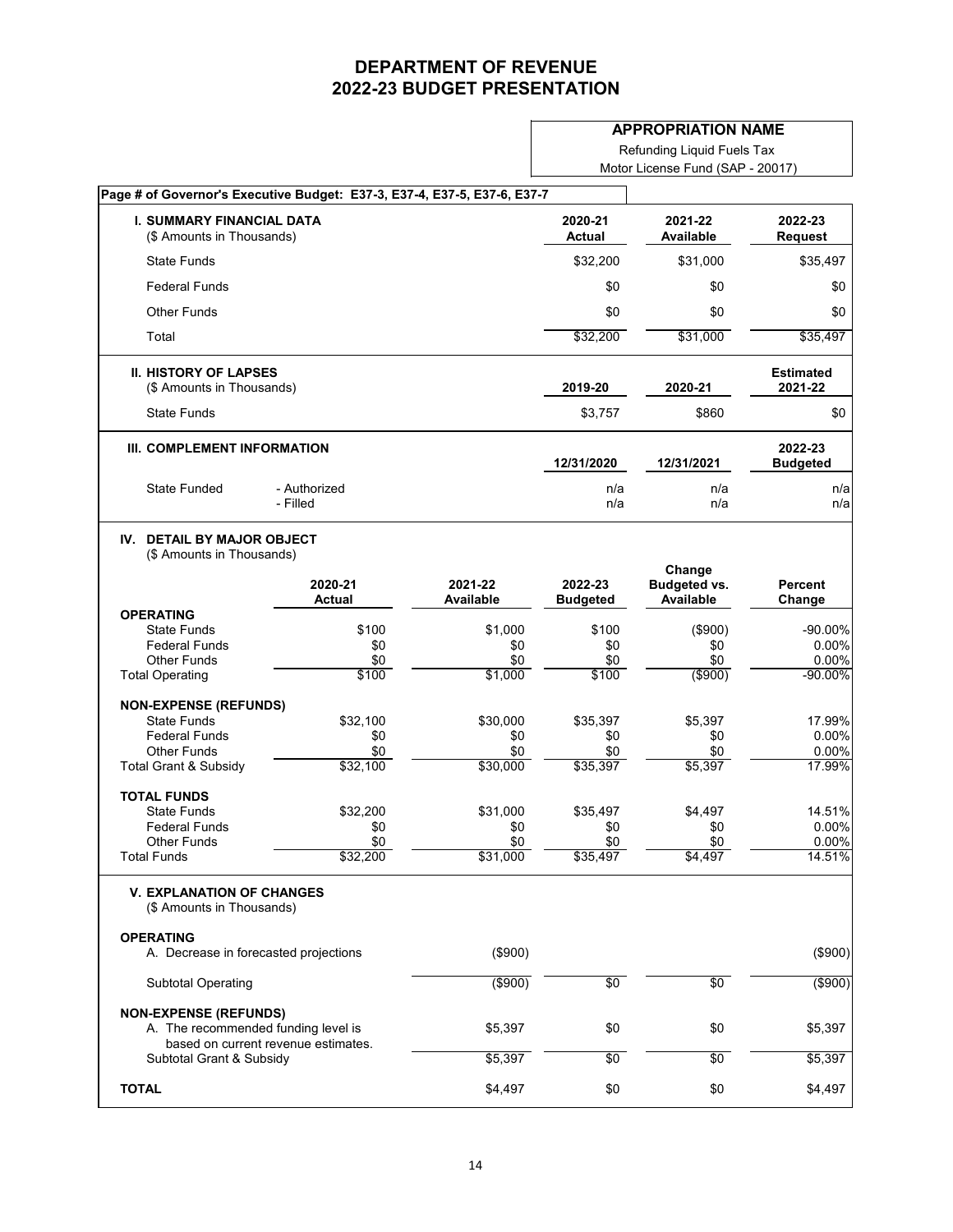Refunding Liquid Fuels Tax Motor License Fund (SAP - 20017)

| <b>LEGISLATIVE CITATIONS</b>                                                                                                                                                               |  |
|--------------------------------------------------------------------------------------------------------------------------------------------------------------------------------------------|--|
| Derivation of Request<br>(A) Personnel                                                                                                                                                     |  |
| N/A                                                                                                                                                                                        |  |
| (B) Operating Expenses                                                                                                                                                                     |  |
| N/A                                                                                                                                                                                        |  |
| (C) Non-Expense (Refunds)                                                                                                                                                                  |  |
| Refunds for overpayments of taxes.                                                                                                                                                         |  |
| Legislative Citations:<br>75 PA C.S. 9017 - This executive authorization was established under Act 78 of 1986.<br>Enabling legislation is the Liquid Fuels Tax Act of May 1931 (P.L. 149). |  |
| <b>Additional Information</b>                                                                                                                                                              |  |
| (1) 2020-21 Obligations rolled forward to 2021-22<br>(\$ Amounts in Thousands)                                                                                                             |  |
| <b>State Funds</b><br>\$0<br><b>Federal Funds</b><br>\$0                                                                                                                                   |  |
| <b>Other Funds</b><br>\$0                                                                                                                                                                  |  |
| Total<br>\$0                                                                                                                                                                               |  |
| (2) 2021-22 Supplemental appropriation needs                                                                                                                                               |  |
| N/A                                                                                                                                                                                        |  |
| Date current appropriation will be exhausted: N/A                                                                                                                                          |  |
| (3) Prior FY appropriations waived pursuant to Act 146 of 1980, used to support the 2021-22 appropriation.<br>(\$ Amounts in Thousands)                                                    |  |
| <b>State Funds</b><br>\$0                                                                                                                                                                  |  |
| <b>Other Funds</b><br>\$0                                                                                                                                                                  |  |
| $\sqrt{6}$<br>Total                                                                                                                                                                        |  |
| <b>VII. PROGRAM STATEMENT</b>                                                                                                                                                              |  |
| This executive authorization is established solely to provide refunds of overpayments of taxes to taxpayers. There are no<br>personnel, operating costs or contracts paid from this fund.  |  |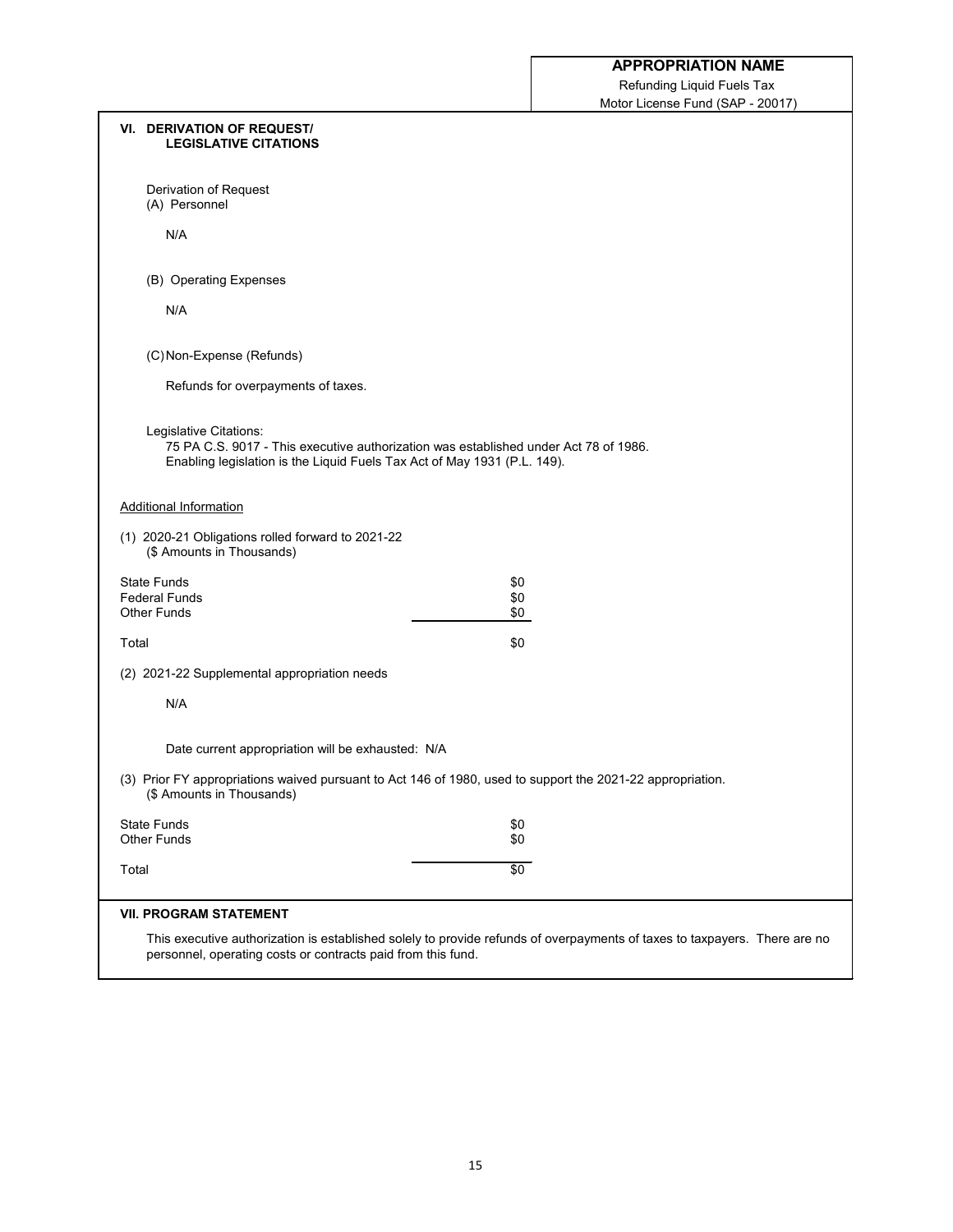#### **APPROPRIATION NAME**

Lottery Administration - General Operations State Lottery Fund (SAP - 20296)

| Page # of Governor's Executive Budget: E37-3, E37-4, E37-5, E37-6, E37-7 |                          |                             |                            |                                                   |                             |
|--------------------------------------------------------------------------|--------------------------|-----------------------------|----------------------------|---------------------------------------------------|-----------------------------|
| <b>I. SUMMARY FINANCIAL DATA</b><br>(\$ Amounts in Thousands)            |                          |                             | 2020-21<br><b>Actual</b>   | 2021-22<br><b>Available</b>                       | 2022-23<br><b>Request</b>   |
| <b>State Funds</b>                                                       |                          |                             | \$66,848                   | \$70,308                                          | \$72,909                    |
| <b>Federal Funds</b>                                                     |                          |                             | \$0                        | \$0                                               | \$0                         |
| <b>Other Funds</b>                                                       |                          |                             | \$159                      | \$163                                             | \$158                       |
| Total                                                                    |                          |                             | \$67,007                   | \$70,471                                          | \$73,067                    |
| <b>II. HISTORY OF LAPSES</b><br>(\$ Amounts in Thousands)                |                          |                             | 2019-20                    | 2020-21                                           | <b>Estimated</b><br>2021-22 |
| <b>State Funds</b>                                                       |                          |                             | \$6,962                    | \$0                                               | \$0                         |
| III. COMPLEMENT INFORMATION                                              |                          |                             | 12/31/2020                 | 12/31/2021                                        | 2022-23<br><b>Budgeted</b>  |
| <b>State Funded</b>                                                      | - Authorized<br>- Filled |                             | 275<br>262                 | 290<br>255                                        | 290<br>n/a                  |
| <b>Benefit Factor</b>                                                    |                          |                             | 73.01%                     | 67.55%                                            | 71.40%                      |
|                                                                          | 2020-21<br><b>Actual</b> | 2021-22<br><b>Available</b> | 2022-23<br><b>Budgeted</b> | Change<br><b>Budgeted vs.</b><br><b>Available</b> | <b>Percent</b><br>Change    |
| <b>PERSONNEL</b><br><b>State Funds</b>                                   | \$25,971                 | \$28,308                    | \$30,772                   | \$2,464                                           | 8.70%                       |
| <b>Federal Funds</b><br><b>Other Funds</b>                               | \$0                      | \$0                         | \$0                        | \$0                                               | 0.00%                       |
| <b>Total Personnel</b>                                                   | \$0<br>\$25,971          | \$0<br>\$28,308             | \$0<br>\$30,772            | \$0<br>\$2,464                                    | 0.00%<br>8.70%              |
| <b>OPERATING</b>                                                         |                          |                             |                            |                                                   |                             |
| <b>State Funds</b>                                                       | \$18,969                 | \$31,991                    | \$32,128                   | \$137                                             | 0.43%                       |
| <b>Federal Funds</b><br><b>Other Funds</b>                               | \$0<br>\$159             | \$0<br>\$163                | \$0<br>\$158               | \$0<br>(\$5)                                      | 0.00%<br>$-3.07%$           |
| <b>Total Operating</b>                                                   | \$19,128                 | \$32,154                    | \$32,286                   | \$132                                             | 0.41%                       |
| <b>FIXED ASSETS</b>                                                      |                          |                             |                            |                                                   |                             |
| <b>State Funds</b>                                                       | \$21,908                 | \$10,009                    | \$10,009                   | \$0                                               | 0.00%                       |
| <b>Federal Funds</b><br><b>Other Funds</b>                               | \$0<br>\$0               | \$0<br>\$0                  | \$0<br>\$0                 | \$0                                               | 0.00%<br>0.00%              |
| <b>Total Fixed Assets</b>                                                | \$21,908                 | \$10,009                    | \$10,009                   | \$0<br>\$0                                        | 0.00%                       |
| <b>TOTAL FUNDS</b>                                                       |                          |                             |                            |                                                   |                             |
| <b>State Funds</b>                                                       | \$66,848                 | \$70,308                    | \$72,909                   | \$2,601                                           | 3.70%                       |
| <b>Federal Funds</b><br><b>Other Funds</b>                               | \$0                      | \$0                         | \$0<br>\$158               | \$0                                               | 0.00%<br>$-3.07%$           |
| <b>Total Funds</b>                                                       | \$159<br>\$67,007        | \$163<br>\$70,471           | \$73,067                   | (\$5)<br>\$2,596                                  | 3.68%                       |
|                                                                          |                          |                             |                            |                                                   |                             |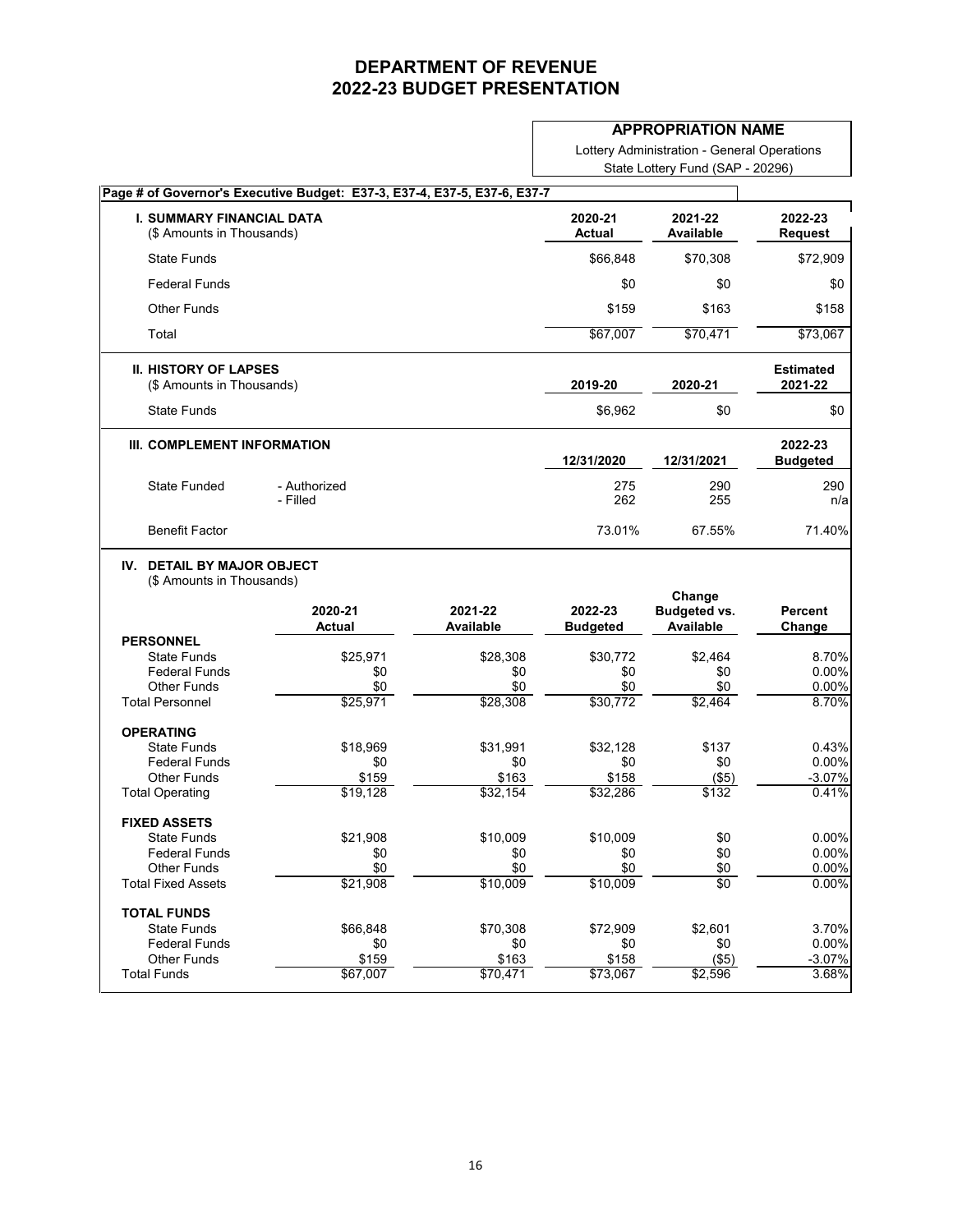Lottery Administration - General Operations State Lottery Fund (SAP - 20296)

#### **V. EXPLANATION OF CHANGES** (\$ Amounts in Thousands)

|                                                                     | State \$   | Federal \$ | Other \$   | Total \$        |
|---------------------------------------------------------------------|------------|------------|------------|-----------------|
| <b>PERSONNEL</b>                                                    |            |            |            |                 |
| A. Cost to Maintain Complement                                      | \$2,464    | \$0        | \$0        | \$2,464         |
| <b>Subtotal Personnel</b>                                           | \$2,464    | $\sqrt{6}$ | $\sqrt{6}$ | \$2,464         |
| <b>OPERATING</b>                                                    |            |            |            |                 |
| A. To support lottery ops with<br>increased sales & infrastructure. | \$137      | \$0        | \$0        | \$137           |
| B. Decreased based on proj. augs                                    | \$0        | \$0        | (\$5)      | $(\$5)$         |
| <b>Subtotal Operating</b>                                           | \$137      | $\sqrt{6}$ | $($ \$5)   | \$132           |
| <b>FIXED ASSETS</b>                                                 |            |            |            |                 |
| A. Funds allocated in FY22 for the<br>purchase of equipment         | \$0        | \$0        | \$0        | \$0             |
| <b>Subtotal Fixed Assets</b>                                        | $\sqrt{6}$ | \$0        | $\sqrt{6}$ | $\overline{30}$ |
| <b>TOTAL</b>                                                        | \$2,601    | \$0        | $($ \$5)   | \$2,596         |
|                                                                     |            |            |            |                 |

#### **VI. DERIVATION OF REQUEST/ LEGISLATIVE CITATIONS**

Derivation of Request (A) Personnel

All personnel costs were calculated based on approved salary positions and established employee benefit rates.

#### (B) Operating Expenses

Operating costs reflect anticipated costs of maintaining current operations.

#### (C) Fixed Assets

Funding is to purchase equipment for retailer base expansion and new drawing machines.

Legislative Citations:

N/A

### Additional Information

(1) 2020-21 Obligations rolled forward to 2021-22 (\$ Amounts in Thousands)

| <b>State Funds</b>   | \$0 |
|----------------------|-----|
| <b>Federal Funds</b> | \$0 |
| <b>Other Funds</b>   | \$0 |
| Total                | \$0 |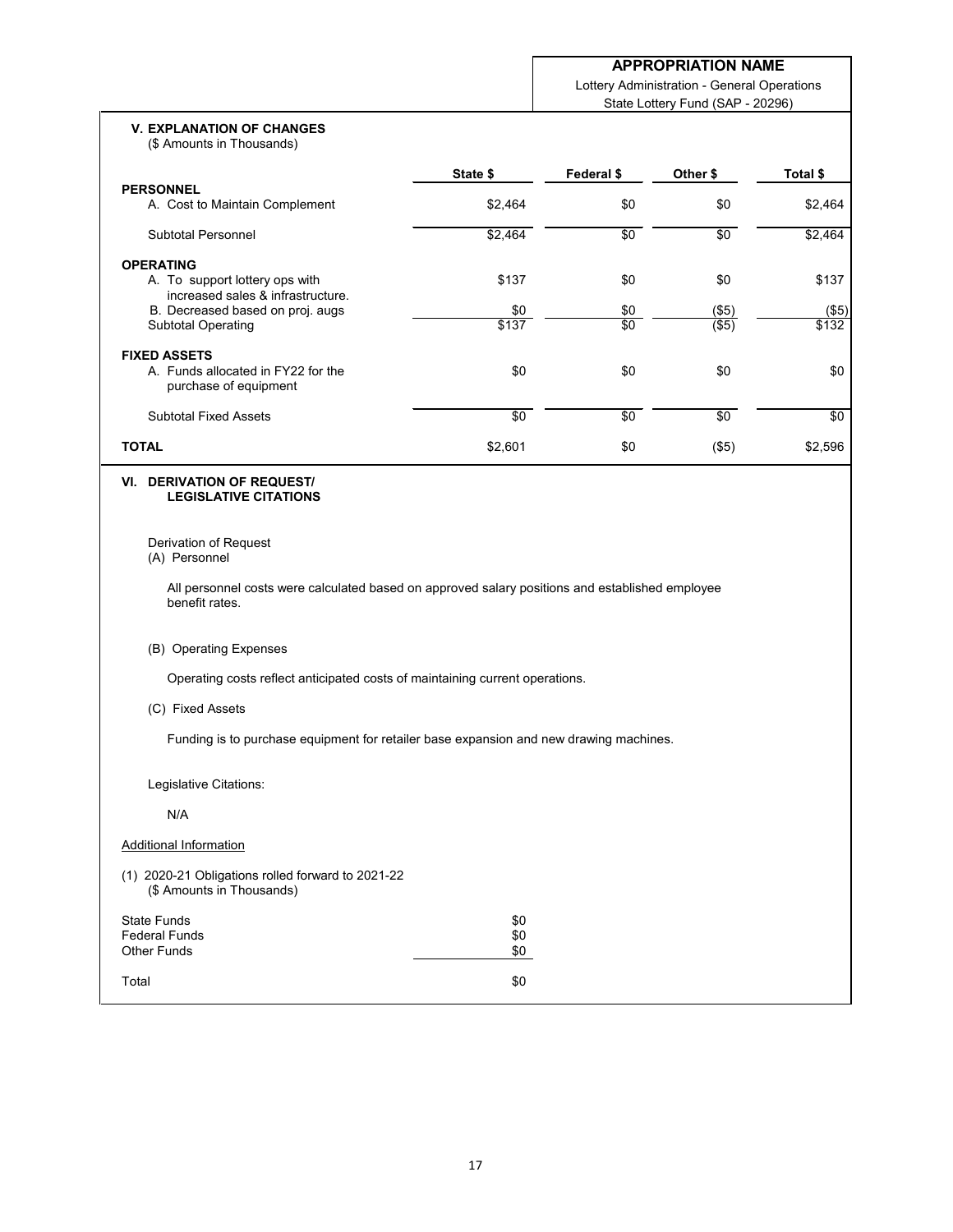|                                                                                                                                                                                                                              |                 | Lottery Administration - General Operations |                                  |  |
|------------------------------------------------------------------------------------------------------------------------------------------------------------------------------------------------------------------------------|-----------------|---------------------------------------------|----------------------------------|--|
|                                                                                                                                                                                                                              |                 |                                             | State Lottery Fund (SAP - 20296) |  |
| 2021-22 Supplemental appropriation needs<br>(2)                                                                                                                                                                              |                 |                                             |                                  |  |
| N/A                                                                                                                                                                                                                          |                 |                                             |                                  |  |
| Date current appropriation will be exhausted: N/A                                                                                                                                                                            |                 |                                             |                                  |  |
| (3) Prior FY appropriations waived pursuant to Act 146 of 1980, used to support the 2021-22 appropriation.<br>(\$ Amounts in Thousands)                                                                                      |                 |                                             |                                  |  |
| State Funds<br><b>Other Funds</b>                                                                                                                                                                                            | \$22,100<br>\$0 |                                             |                                  |  |
|                                                                                                                                                                                                                              |                 |                                             |                                  |  |
| Total                                                                                                                                                                                                                        | \$22,100        |                                             |                                  |  |
| <b>VII. PROGRAM STATEMENT</b>                                                                                                                                                                                                |                 |                                             |                                  |  |
| This program is responsible for the administration of the State Lottery. Through a network of private retailers, the<br>commonwealth sells lottery tickets, the proceeds of which support programs for older Pennsylvanians. |                 |                                             |                                  |  |
| <b>VIII. PROGRAM PERFORMANCE</b>                                                                                                                                                                                             |                 |                                             |                                  |  |
|                                                                                                                                                                                                                              | 2020-21         | 2021-22                                     | 2022-23                          |  |
| Increased Lottery Profits (in Billions)                                                                                                                                                                                      | 1.238           | 1.114                                       | 1.226                            |  |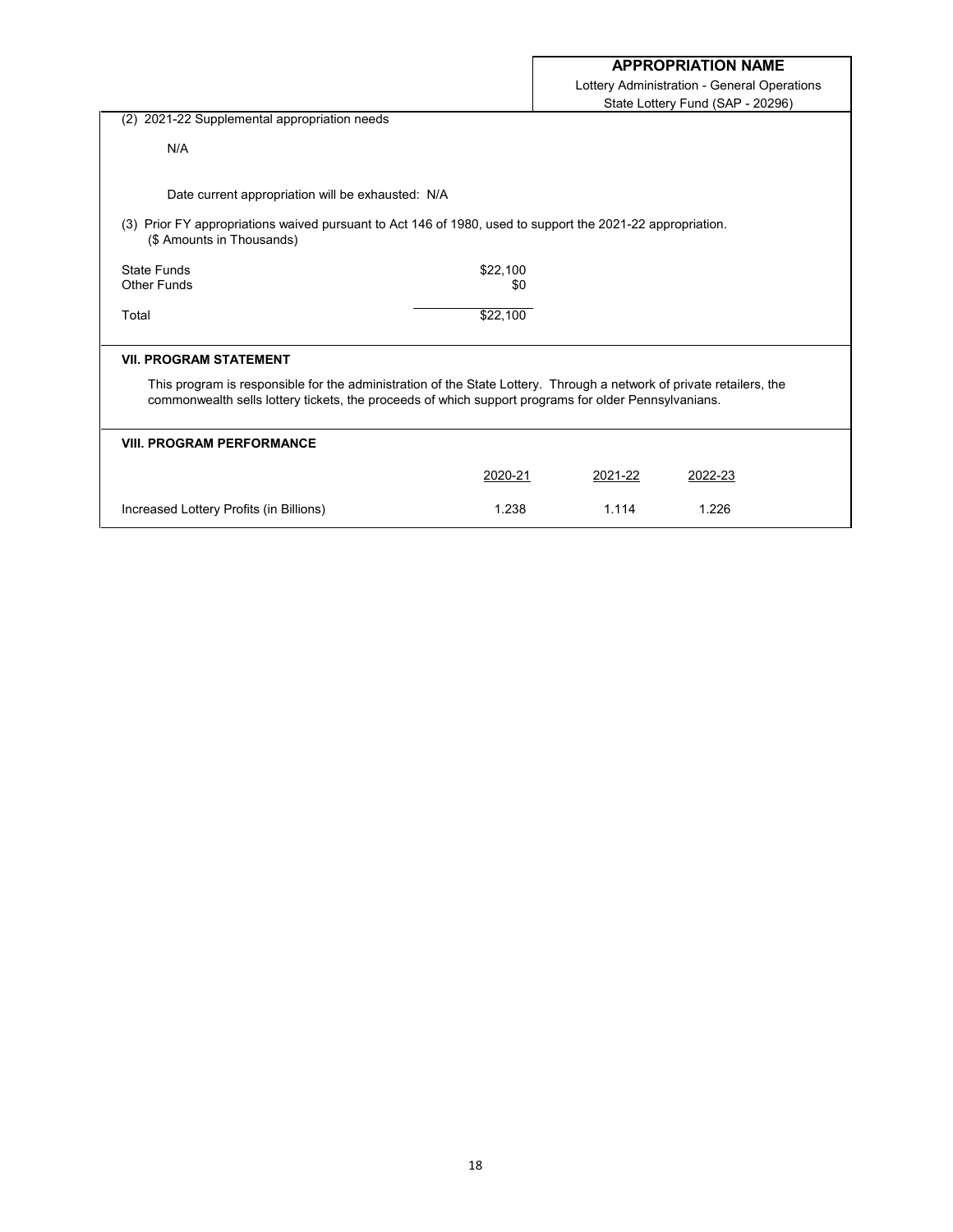|                                                                         |                                                                          |                             | <b>APPROPRIATION NAME</b><br>Lottery Equipment Purchase |                                                   |                             |
|-------------------------------------------------------------------------|--------------------------------------------------------------------------|-----------------------------|---------------------------------------------------------|---------------------------------------------------|-----------------------------|
|                                                                         |                                                                          |                             |                                                         |                                                   |                             |
|                                                                         |                                                                          |                             |                                                         | State Lottery Fund (SAP - 20514)                  |                             |
|                                                                         | Page # of Governor's Executive Budget: E37-3, E37-4, E37-5, E37-6, E37-7 |                             |                                                         |                                                   |                             |
| <b>I. SUMMARY FINANCIAL DATA</b><br>(\$ Amounts in Thousands)           |                                                                          |                             | 2020-21<br><b>Actual</b>                                | 2021-22<br><b>Available</b>                       | 2022-23<br><b>Request</b>   |
| <b>State Funds</b>                                                      |                                                                          |                             | \$0                                                     | \$0                                               | \$24,500                    |
| <b>Federal Funds</b>                                                    |                                                                          |                             | \$0                                                     | \$0                                               | \$0                         |
| <b>Other Funds</b>                                                      |                                                                          |                             | \$0                                                     | \$0                                               | \$0                         |
| Total                                                                   |                                                                          |                             | $\overline{50}$                                         | $\overline{50}$                                   | \$24,500                    |
| <b>II. HISTORY OF LAPSES</b><br>(\$ Amounts in Thousands)               |                                                                          |                             | 2019-20                                                 | 2020-21                                           | <b>Estimated</b><br>2021-22 |
| <b>State Funds</b>                                                      |                                                                          |                             | \$0                                                     | \$0                                               | \$0                         |
| III. COMPLEMENT INFORMATION                                             |                                                                          |                             | 12/31/2020                                              | 12/31/2021                                        | 2022-23<br><b>Budgeted</b>  |
| <b>State Funded</b>                                                     | - Authorized<br>- Filled                                                 |                             | n/a<br>n/a                                              | n/a<br>n/a                                        | n/a<br>n/a                  |
| (\$ Amounts in Thousands)                                               | 2020-21<br><b>Actual</b>                                                 | 2021-22<br><b>Available</b> | 2022-23<br><b>Budgeted</b>                              | Change<br><b>Budgeted vs.</b><br><b>Available</b> | <b>Percent</b><br>Change    |
| <b>FIXED ASSETS</b>                                                     |                                                                          |                             |                                                         |                                                   |                             |
| <b>State Funds</b><br><b>Federal Funds</b>                              | \$0                                                                      | \$0                         | \$24,500                                                | \$24,500                                          | N/A<br>0.00%                |
| <b>Other Funds</b>                                                      | \$0<br>\$0                                                               | \$0<br>\$0                  | \$0<br>\$0                                              | \$0<br>\$0                                        | 0.00%                       |
| <b>Total Fixed Assets</b>                                               | $\sqrt{6}$                                                               | $\sqrt{6}$                  | \$24,500                                                | \$24,500                                          | N/A                         |
| <b>TOTAL FUNDS</b>                                                      |                                                                          |                             |                                                         |                                                   |                             |
| <b>State Funds</b>                                                      | \$0                                                                      | \$0                         | \$24,500                                                | \$24,500                                          | N/A                         |
| <b>Federal Funds</b>                                                    | \$0                                                                      | \$0                         | \$0                                                     | \$0                                               | $0.00\%$                    |
| <b>Other Funds</b>                                                      | \$0                                                                      | \$0                         | \$0                                                     | \$0                                               | 0.00%                       |
| <b>Total Funds</b>                                                      | \$0                                                                      | $\overline{50}$             | \$24,500                                                | \$24,500                                          | N/A                         |
| <b>V. EXPLANATION OF CHANGES</b><br>(\$ Amounts in Thousands)           |                                                                          |                             |                                                         |                                                   |                             |
|                                                                         |                                                                          | State \$                    | Federal \$                                              | Other \$                                          | Total \$                    |
| <b>FIXED ASSETS</b><br>A. Increase due to planned<br>equipment purchase |                                                                          | \$24,500                    |                                                         |                                                   | \$24,500<br>\$0             |
| <b>Subtotal Fixed Assets</b>                                            |                                                                          | \$24,500                    | \$0                                                     | \$0                                               | \$24,500                    |
| <b>TOTAL</b>                                                            |                                                                          | \$24,500                    | \$0                                                     | \$0                                               | \$24,500                    |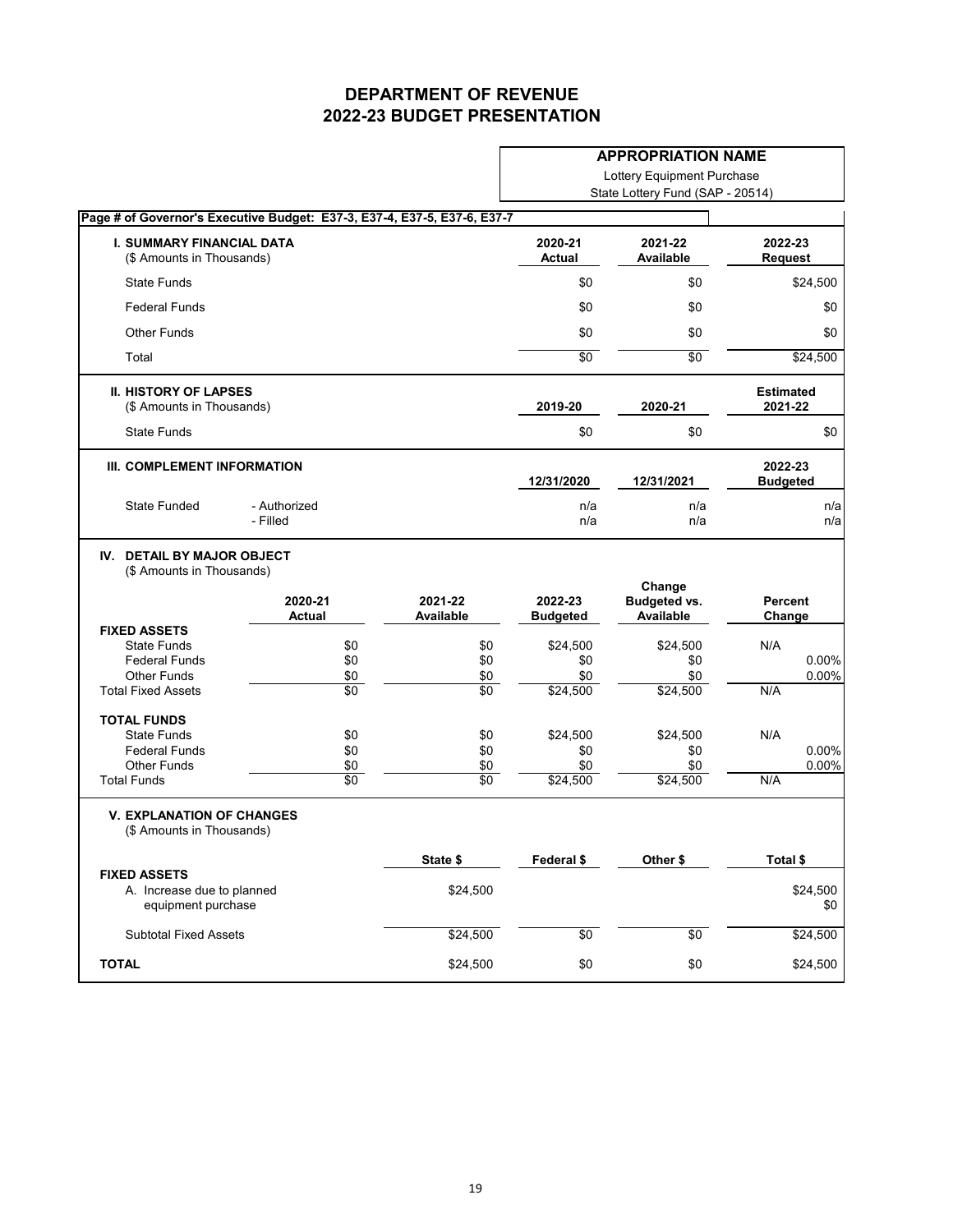Lottery Equipment Purchase State Lottery Fund (SAP - 20514)

|       | <b>VI. DERIVATION OF REQUEST/</b><br><b>LEGISLATIVE CITATIONS</b>              |                                                                                                            |  |
|-------|--------------------------------------------------------------------------------|------------------------------------------------------------------------------------------------------------|--|
|       | Derivation of Request<br>(A) Personnel                                         |                                                                                                            |  |
|       | N/A                                                                            |                                                                                                            |  |
|       | (B) Operating Expenses                                                         |                                                                                                            |  |
|       | N/A                                                                            |                                                                                                            |  |
|       | (C) Fixed Assets                                                               |                                                                                                            |  |
|       | Fixed Assets costs include funding for Lottery equipment purchase.             |                                                                                                            |  |
|       | Legislative Citation:                                                          |                                                                                                            |  |
|       | N/A                                                                            |                                                                                                            |  |
|       | <b>Additional Information</b>                                                  |                                                                                                            |  |
|       | (1) 2020-21 Obligations rolled forward to 2021-22<br>(\$ Amounts in Thousands) |                                                                                                            |  |
|       | <b>State Funds</b><br><b>Federal Funds</b>                                     | \$0<br>\$0                                                                                                 |  |
|       | <b>Other Funds</b>                                                             | \$0                                                                                                        |  |
| Total |                                                                                | \$0                                                                                                        |  |
|       | (2) 2021-22 Supplemental appropriation needs                                   |                                                                                                            |  |
|       | N/A                                                                            |                                                                                                            |  |
|       | Date current appropriation will be exhausted: N/A                              |                                                                                                            |  |
|       | (\$ Amounts in Thousands)                                                      | (3) Prior FY appropriations waived pursuant to Act 146 of 1980, used to support the 2021-22 appropriation. |  |
|       | <b>State Funds</b><br><b>Other Funds</b>                                       | \$0<br>\$0                                                                                                 |  |
| Total |                                                                                | \$0                                                                                                        |  |
|       | <b>VII. PROGRAM STATEMENT</b>                                                  |                                                                                                            |  |
|       | This executive authorization provides funds for equipment purchase.            |                                                                                                            |  |
|       |                                                                                |                                                                                                            |  |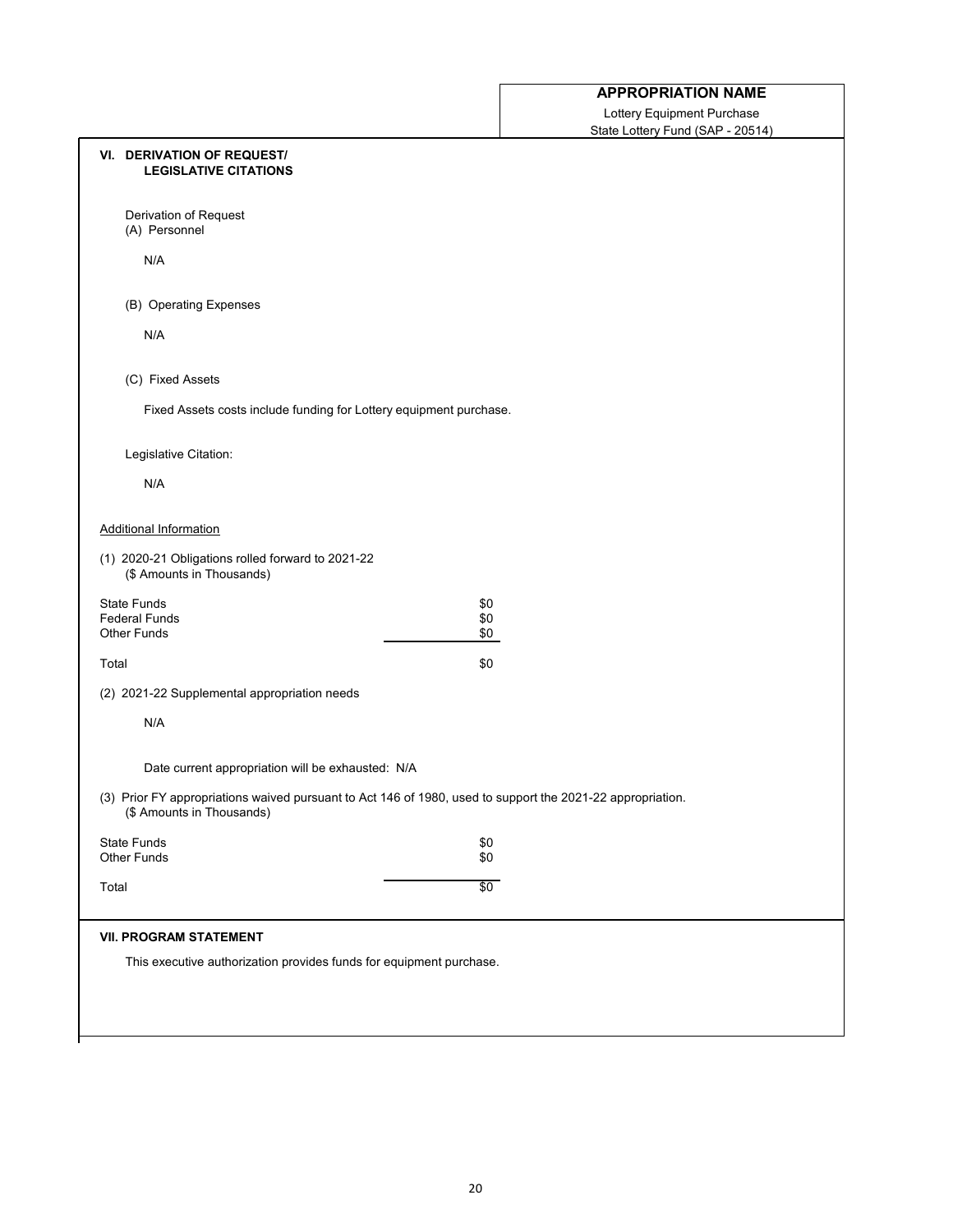### **APPROPRIATION NAME**

State Lottery Fund - Advertising (SAP - 20270)

|                                                                                                                | Page # of Governor's Executive Budget: E37-3, E37-4, E37-5, E37-7 |                                      |                                      |                                                   |                                  |
|----------------------------------------------------------------------------------------------------------------|-------------------------------------------------------------------|--------------------------------------|--------------------------------------|---------------------------------------------------|----------------------------------|
| <b>I. SUMMARY FINANCIAL DATA</b><br>(\$ Amounts in Thousands)                                                  |                                                                   |                                      | 2020-21<br><b>Actual</b>             | 2021-22<br><b>Available</b>                       | 2022-23<br><b>Request</b>        |
| <b>State Funds</b>                                                                                             |                                                                   |                                      | \$51,000                             | \$51,000                                          | \$51,000                         |
| <b>Federal Funds</b>                                                                                           |                                                                   |                                      | \$0                                  | \$0                                               | \$0                              |
| <b>Other Funds</b>                                                                                             |                                                                   |                                      | \$500                                | \$500                                             | \$500                            |
| Total                                                                                                          |                                                                   |                                      | \$51,500                             | \$51,500                                          | \$51,500                         |
| <b>II. HISTORY OF LAPSES</b><br>(\$ Amounts in Thousands)                                                      |                                                                   |                                      | 2019-20                              | 2020-21                                           | <b>Estimated</b><br>2021-22      |
| <b>State Funds</b>                                                                                             |                                                                   |                                      | \$0                                  | \$0                                               | \$0                              |
| III. COMPLEMENT INFORMATION                                                                                    |                                                                   |                                      | 12/31/2020                           | 12/31/2021                                        | 2022-23<br><b>Budgeted</b>       |
| <b>State Funded</b>                                                                                            | - Authorized<br>- Filled                                          |                                      | n/a<br>n/a                           | n/a<br>n/a                                        | n/a<br>n/a                       |
| IV. DETAIL BY MAJOR OBJECT<br>(\$ Amounts in Thousands)                                                        | 2020-21<br><b>Actual</b>                                          | 2021-22<br><b>Available</b>          | 2022-23<br><b>Budgeted</b>           | Change<br><b>Budgeted vs.</b><br><b>Available</b> | <b>Percent</b><br>Change         |
| <b>OPERATING</b><br><b>State Funds</b><br><b>Federal Funds</b><br><b>Other Funds</b><br><b>Total Operating</b> | \$51,000<br>\$0<br>\$500<br>\$51,500                              | \$51,000<br>\$0<br>\$500<br>\$51,500 | \$51,000<br>\$0<br>\$500<br>\$51,500 | \$0<br>\$0<br>\$0<br>$\overline{50}$              | 0.00%<br>0.00%<br>0.00%<br>0.00% |
| <b>TOTAL FUNDS</b><br><b>State Funds</b><br><b>Federal Funds</b><br><b>Other Funds</b><br><b>Total Funds</b>   | \$51,000<br>\$0<br>\$500<br>\$51,500                              | \$51,000<br>\$0<br>\$500<br>\$51,500 | \$51,000<br>\$0<br>\$500<br>\$51,500 | \$0<br>\$0<br><u>\$0</u><br>$\overline{50}$       | 0.00%<br>0.00%<br>0.00%<br>0.00% |
| <b>V. EXPLANATION OF CHANGES</b><br>(\$ Amounts in Thousands)                                                  |                                                                   |                                      |                                      |                                                   |                                  |
| <b>OPERATING</b>                                                                                               |                                                                   | State \$                             | Federal \$                           | Other \$                                          | Total \$                         |
| A. No change                                                                                                   |                                                                   | \$0                                  | \$0                                  | \$0                                               | \$0                              |
| <b>Subtotal Operating</b>                                                                                      |                                                                   | $\sqrt{6}$                           | \$0                                  | \$0                                               | \$0                              |
| <b>TOTAL</b>                                                                                                   |                                                                   | \$0                                  | \$0                                  | \$0                                               | \$0                              |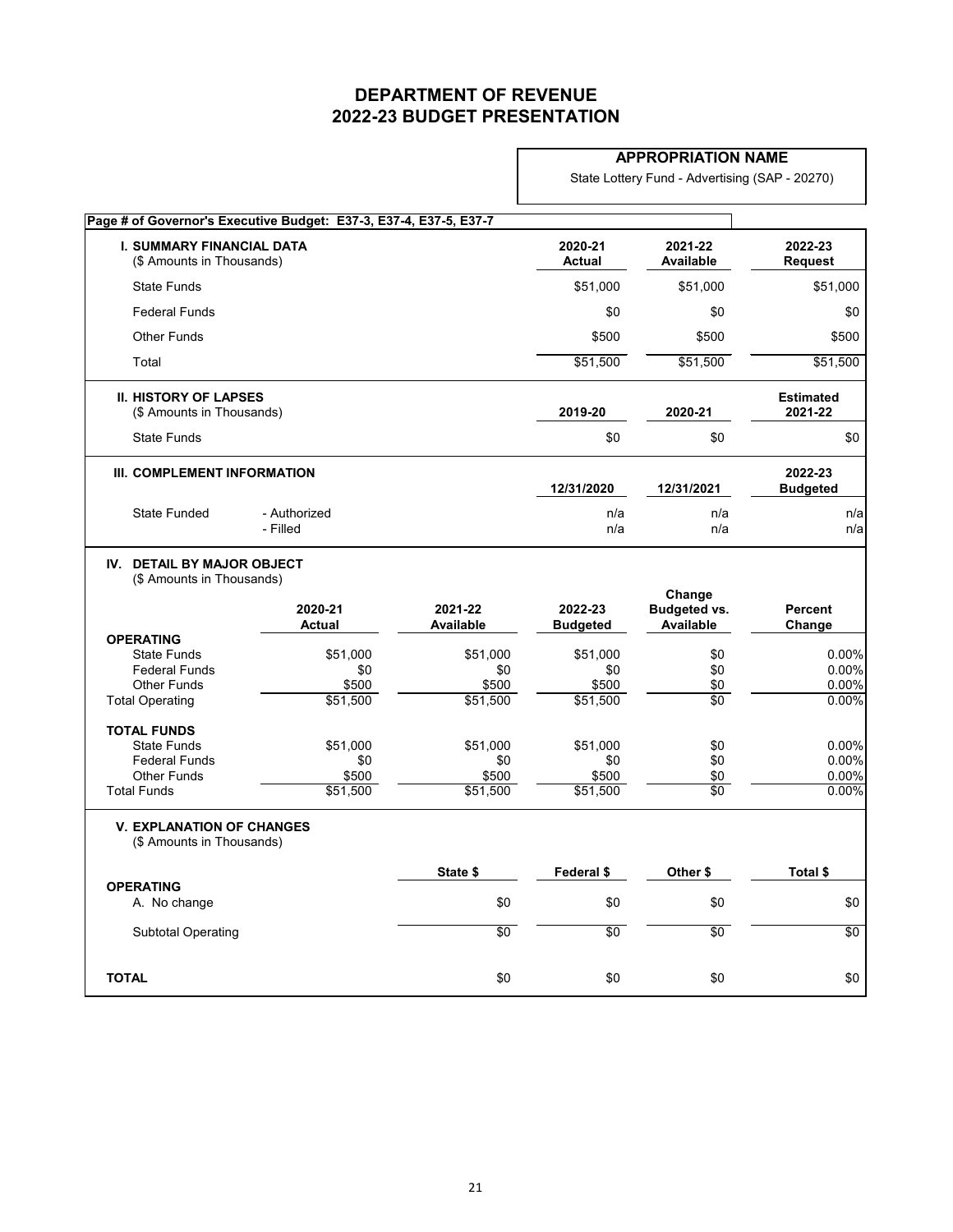State Lottery Fund - Advertising (SAP - 20270)

| <b>VI. DERIVATION OF REQUEST/</b><br><b>LEGISLATIVE CITATIONS</b>              |                                                                                                                                                                                                                                |
|--------------------------------------------------------------------------------|--------------------------------------------------------------------------------------------------------------------------------------------------------------------------------------------------------------------------------|
| Derivation of Request<br>(A) Personnel                                         |                                                                                                                                                                                                                                |
| N/A                                                                            |                                                                                                                                                                                                                                |
| (B) Operating Expenses                                                         |                                                                                                                                                                                                                                |
|                                                                                | Operating costs include funding for Lottery advertising and costs of promotional activity to enhance sales and<br>improve the fund's solvency. Advertising funds will be used to increase the visibility of all lottery games. |
| (C) Fixed Assets                                                               |                                                                                                                                                                                                                                |
| N/A                                                                            |                                                                                                                                                                                                                                |
| Legislative Citations:                                                         |                                                                                                                                                                                                                                |
| 72 P.S. 3761-303 & 3761-304                                                    |                                                                                                                                                                                                                                |
| <b>Additional Information</b>                                                  |                                                                                                                                                                                                                                |
| (1) 2020-21 Obligations rolled forward to 2021-22<br>(\$ Amounts in Thousands) |                                                                                                                                                                                                                                |
| <b>State Funds</b><br><b>Federal Funds</b>                                     | \$0<br>\$0                                                                                                                                                                                                                     |
| <b>Other Funds</b>                                                             | \$0                                                                                                                                                                                                                            |
| Total                                                                          | \$0                                                                                                                                                                                                                            |
| (2) 2021-22 Supplemental appropriation needs                                   |                                                                                                                                                                                                                                |
| N/A                                                                            |                                                                                                                                                                                                                                |
| Date current appropriation will be exhausted: N/A                              |                                                                                                                                                                                                                                |
| (\$ Amounts in Thousands)                                                      | (3) Prior FY appropriations waived pursuant to Act 146 of 1980, used to support the 2021-22 appropriation.                                                                                                                     |
| <b>State Funds</b><br><b>Other Funds</b>                                       | \$0<br>\$0                                                                                                                                                                                                                     |
| Total                                                                          | $\sqrt{6}$                                                                                                                                                                                                                     |
| <b>VII. PROGRAM STATEMENT</b>                                                  |                                                                                                                                                                                                                                |
|                                                                                | This executive authorization provides funds for Lottery advertising and costs of promotional activity to enhance sales and improve                                                                                             |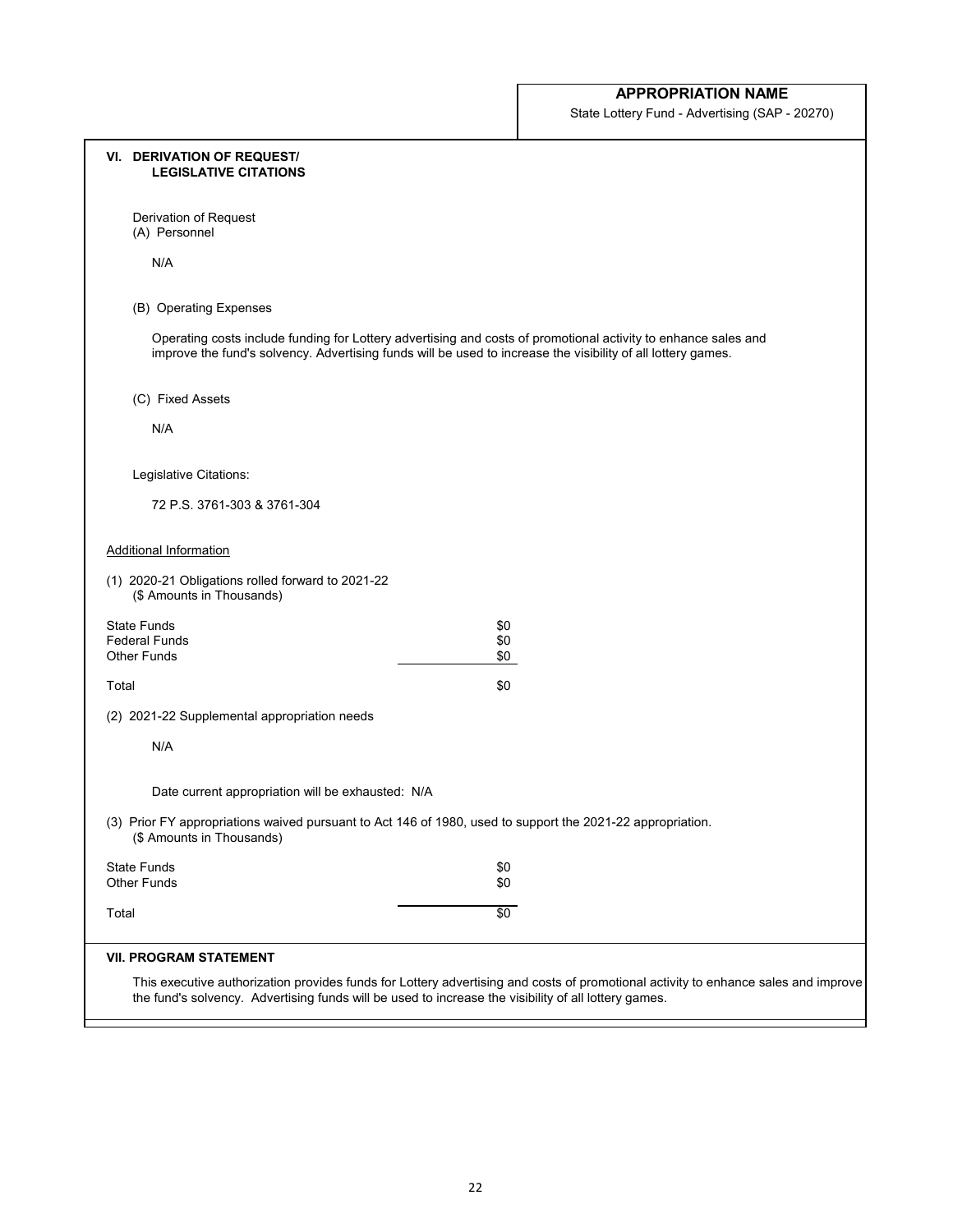|                                                               |                                                                          |                             |                            | <b>APPROPRIATION NAME</b>                         |                             |
|---------------------------------------------------------------|--------------------------------------------------------------------------|-----------------------------|----------------------------|---------------------------------------------------|-----------------------------|
|                                                               |                                                                          |                             |                            | Property Tax Rent Rebate - General Operations     |                             |
|                                                               |                                                                          |                             |                            | State Lottery Fund (SAP - 20361)                  |                             |
|                                                               | Page # of Governor's Executive Budget: E37-3, E37-4, E37-5, E37-6, E37-7 |                             |                            |                                                   |                             |
| <b>I. SUMMARY FINANCIAL DATA</b><br>(\$ Amounts in Thousands) |                                                                          |                             | 2020-21<br><b>Actual</b>   | 2021-22<br><b>Available</b>                       | 2022-23<br><b>Request</b>   |
| <b>State Funds</b>                                            |                                                                          |                             | \$21,024                   | \$18,952                                          | \$20,344                    |
| <b>Federal Funds</b>                                          |                                                                          |                             | \$0                        | \$0                                               | \$0                         |
| <b>Other Funds</b>                                            |                                                                          |                             | \$0                        | \$0                                               | \$0                         |
| Total                                                         |                                                                          |                             | \$21,024                   | \$18,952                                          | \$20,344                    |
| <b>II. HISTORY OF LAPSES</b><br>(\$ Amounts in Thousands)     |                                                                          |                             | 2019-20                    | 2020-21                                           | <b>Estimated</b><br>2021-22 |
| <b>State Funds</b>                                            |                                                                          |                             | \$942                      | \$2,620                                           | \$0                         |
| III. COMPLEMENT INFORMATION                                   |                                                                          |                             | 12/31/2020                 | 12/31/2021                                        | 2022-23<br><b>Budgeted</b>  |
| <b>State Funded</b>                                           | - Authorized<br>- Filled                                                 |                             | 78<br>66                   | 78<br>58                                          | 78<br>n/a                   |
| <b>Benefit Factor</b>                                         |                                                                          |                             | 85.48%                     | 70.54%                                            | 83.00%                      |
|                                                               | 2020-21<br><b>Actual</b>                                                 | 2021-22<br><b>Available</b> | 2022-23<br><b>Budgeted</b> | Change<br><b>Budgeted vs.</b><br><b>Available</b> | <b>Percent</b><br>Change    |
| <b>PERSONNEL</b><br><b>State Funds</b>                        | \$6,768                                                                  | \$6,678                     | \$7,531                    | \$853                                             | 12.77%                      |
| <b>Federal Funds</b>                                          | \$0                                                                      | \$0                         | \$0                        | \$0                                               | 0.00%                       |
| <b>Other Funds</b>                                            | \$0                                                                      | \$0                         | \$0                        | \$0                                               | 0.00%                       |
| <b>Total Personnel</b>                                        | \$6,768                                                                  | \$6,678                     | \$7,531                    | \$853                                             | 12.77%                      |
| <b>OPERATING</b>                                              |                                                                          |                             |                            |                                                   |                             |
| <b>State Funds</b><br><b>Federal Funds</b>                    | \$14,256<br>\$0                                                          | \$12,274<br>\$0             | \$12,813<br>\$0            | \$539<br>\$0                                      | 4.39%<br>0.00%              |
| <b>Other Funds</b>                                            | \$0                                                                      | \$0                         | \$0                        | \$0                                               | 0.00%                       |
| <b>Total Operating</b>                                        | \$14,256                                                                 | \$12,274                    | \$12,813                   | \$539                                             | 4.39%                       |
| <b>TOTAL FUNDS</b>                                            |                                                                          |                             |                            |                                                   |                             |
| <b>State Funds</b>                                            | \$21,024                                                                 | \$18,952                    | \$20,344                   | \$1,392                                           | 7.34%                       |
| <b>Federal Funds</b><br><b>Other Funds</b>                    | \$0<br>\$0                                                               | \$0<br>\$0                  | \$0<br>\$0                 | \$0<br>\$0                                        | 0.00%<br>0.00%              |
| <b>Total Funds</b>                                            | \$21,024                                                                 | \$18,952                    | \$20,344                   | \$1,392                                           | 7.34%                       |
| <b>V. EXPLANATION OF CHANGES</b><br>(\$ Amounts in Thousands) |                                                                          |                             |                            |                                                   |                             |
|                                                               |                                                                          | State \$                    | Federal \$                 | Other \$                                          | Total \$                    |
| <b>PERSONNEL</b><br>A. Cost to maintain complement            |                                                                          | \$853                       | \$0                        | \$0                                               | \$853                       |
| <b>Subtotal Personnel</b>                                     |                                                                          | \$853                       | $\sqrt{6}$                 | $\sqrt{6}$                                        | \$853                       |
| <b>OPERATING</b>                                              | A. Increase in contractual obligations                                   | \$539                       | \$0                        | \$0                                               | \$539                       |
| <b>Subtotal Operating</b>                                     |                                                                          | \$539                       | $\sqrt{6}$                 | \$0                                               | \$539                       |
| <b>TOTAL</b>                                                  |                                                                          | \$1,392                     | \$0                        | \$0                                               | \$1,392                     |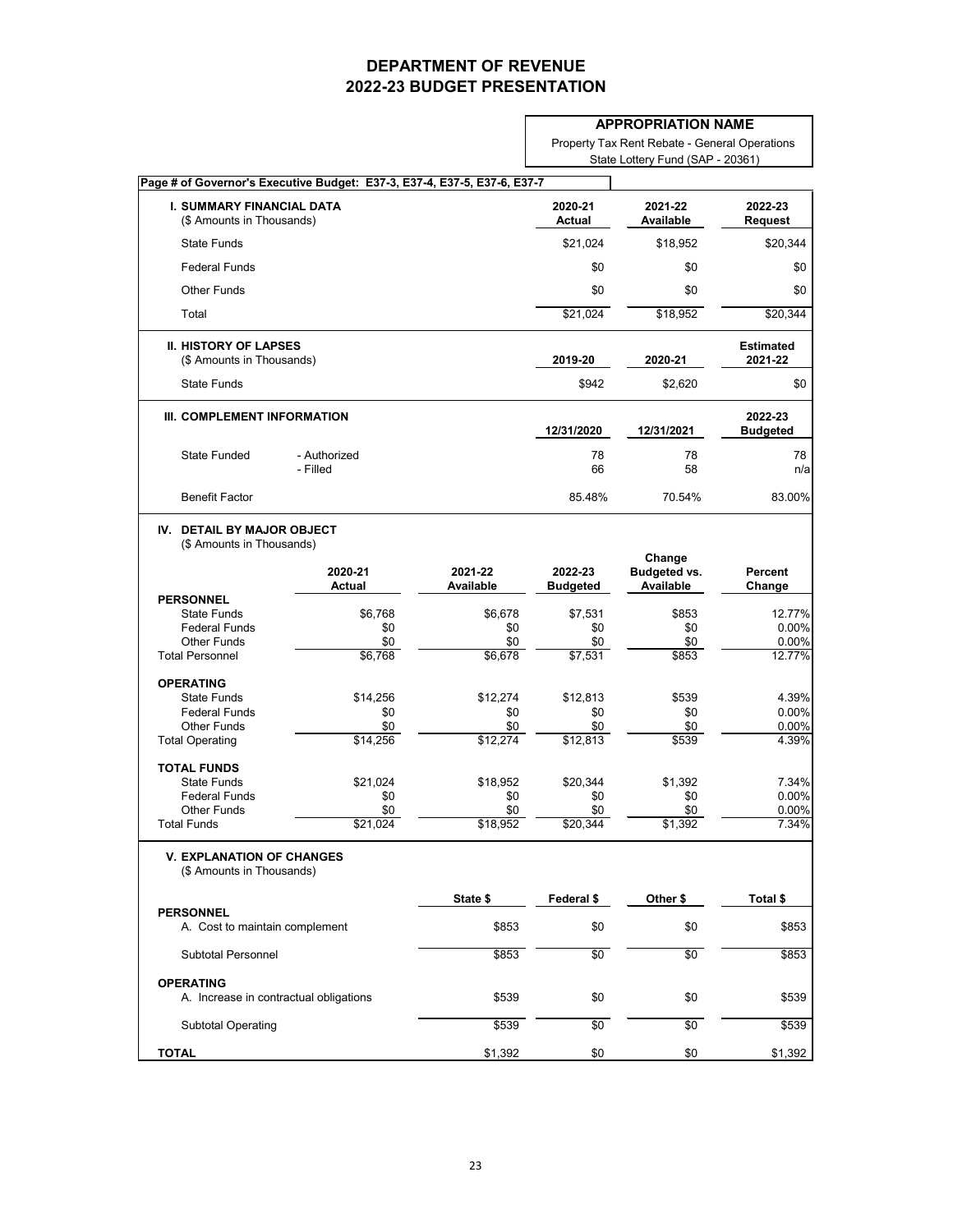Property Tax Rent Rebate - General Operations State Lottery Fund (SAP - 20361)

| <b>VI. DERIVATION OF REQUEST/</b><br><b>LEGISLATIVE CITATIONS</b> |                                                                                                                      |
|-------------------------------------------------------------------|----------------------------------------------------------------------------------------------------------------------|
| Derivation of Request<br>(A) Personnel                            |                                                                                                                      |
| benefit rates.                                                    | All personnel costs were calculated based on approved salary positions and established employee                      |
| (B) Operating Expenses                                            |                                                                                                                      |
|                                                                   | Operating costs reflects funding needed to maintain current operations.                                              |
| (C) Fixed Assets                                                  |                                                                                                                      |
| N/A                                                               |                                                                                                                      |
| Legislative Citations:<br>N/A                                     |                                                                                                                      |
| <b>Additional Information</b>                                     |                                                                                                                      |
| (\$ Amounts in Thousands)                                         | (1) 2020-21 Obligations rolled forward to 2021-22                                                                    |
| <b>State Funds</b>                                                | \$0                                                                                                                  |
| <b>Federal Funds</b><br><b>Other Funds</b>                        | \$0<br>\$0                                                                                                           |
| Total                                                             | \$0                                                                                                                  |
| (2) 2021-22 Supplemental appropriation needs                      |                                                                                                                      |
| N/A                                                               |                                                                                                                      |
|                                                                   | Date current appropriation will be exhausted: N/A                                                                    |
| (\$ Amounts in Thousands)                                         | (3) Prior FY appropriations waived pursuant to Act 146 of 1980, used to support the 2021-22 appropriation.           |
| <b>State Funds</b>                                                | \$0                                                                                                                  |
| <b>Other Funds</b>                                                | \$0                                                                                                                  |
| Total                                                             | $\sqrt{6}$                                                                                                           |
| <b>VII. PROGRAM STATEMENT</b>                                     |                                                                                                                      |
| recipients.                                                       | Administrative costs of the Property Tax Rent Rebate assistance program for older Pennsylvanians and other qualified |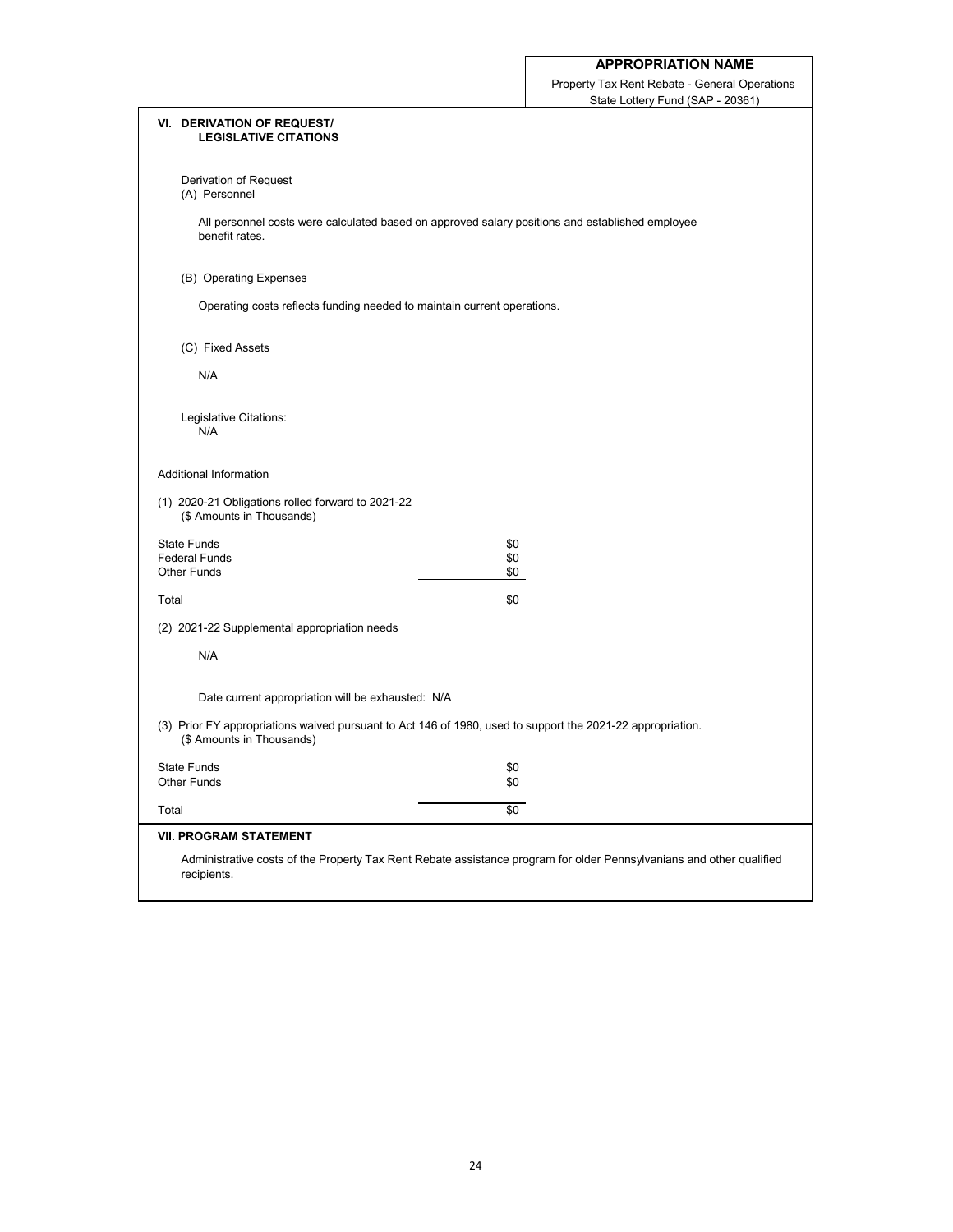|                                                                                                                |                                                                          |                                                        |                                                       | <b>APPROPRIATION NAME</b>                                |                                                  |
|----------------------------------------------------------------------------------------------------------------|--------------------------------------------------------------------------|--------------------------------------------------------|-------------------------------------------------------|----------------------------------------------------------|--------------------------------------------------|
|                                                                                                                |                                                                          |                                                        | State Lottery Fund - On-Line Vendor Commissions       |                                                          |                                                  |
|                                                                                                                |                                                                          |                                                        |                                                       | (SAP - 20022)                                            |                                                  |
|                                                                                                                | Page # of Governor's Executive Budget: E37-3, E37-4, E37-5, E37-6, E37-7 |                                                        |                                                       |                                                          |                                                  |
| <b>I. SUMMARY FINANCIAL DATA</b><br>(\$ Amounts in Thousands)                                                  |                                                                          |                                                        | 2020-21<br><b>Actual</b>                              | 2021-22<br><b>Available</b>                              | 2022-23<br><b>Request</b>                        |
| <b>State Funds</b>                                                                                             |                                                                          |                                                        | \$71,200                                              | \$73,692                                                 | \$68,233                                         |
| <b>Federal Funds</b>                                                                                           |                                                                          |                                                        | \$0                                                   | \$0                                                      | \$0                                              |
| <b>Other Funds</b>                                                                                             |                                                                          |                                                        | \$0                                                   | \$0                                                      | \$0                                              |
| Total                                                                                                          |                                                                          |                                                        | \$71,200                                              | \$73,692                                                 | \$68,233                                         |
| <b>II. HISTORY OF LAPSES</b><br>(\$ Amounts in Thousands)                                                      |                                                                          |                                                        | 2019-20                                               | 2020-21                                                  | <b>Estimated</b><br>2021-22                      |
| <b>State Funds</b>                                                                                             |                                                                          |                                                        | \$2,241                                               | \$2,990                                                  | \$0                                              |
| III. COMPLEMENT INFORMATION                                                                                    |                                                                          |                                                        | 12/31/2020                                            | 12/31/2021                                               | 2022-23<br><b>Budgeted</b>                       |
| <b>State Funded</b>                                                                                            | - Authorized<br>- Filled                                                 |                                                        | n/a<br>n/a                                            | n/a<br>n/a                                               | n/a<br>n/a                                       |
| <b>DETAIL BY MAJOR OBJECT</b><br>IV.<br>(\$ Amounts in Thousands)                                              | 2020-21                                                                  | 2021-22                                                | 2022-23                                               | Change<br><b>Budgeted vs.</b>                            | <b>Percent</b>                                   |
| <b>OPERATING</b><br><b>State Funds</b><br><b>Federal Funds</b><br><b>Other Funds</b><br><b>Total Operating</b> | <b>Actual</b><br>\$71,200<br>\$0<br>\$0<br>\$71,200                      | <b>Available</b><br>\$73,692<br>\$0<br>\$0<br>\$73,692 | <b>Budgeted</b><br>\$68,233<br>\$0<br>\$0<br>\$68,233 | <b>Available</b><br>(\$5,459)<br>\$0<br>\$0<br>(\$5,459) | Change<br>$-7.41%$<br>0.00%<br>0.00%<br>$-7.41%$ |
| <b>TOTAL FUNDS</b><br><b>State Funds</b><br><b>Federal Funds</b><br><b>Other Funds</b><br><b>Total Funds</b>   | \$71,200<br>\$0<br>\$0<br>\$71,200                                       | \$73,692<br>\$0<br>\$0<br>\$73,692                     | \$68,233<br>\$0<br>\$0<br>\$68,233                    | (\$5,459)<br>\$0<br>\$0<br>( \$5,459)                    | $-7.41%$<br>0.00%<br>0.00%<br>$-7.41%$           |
| <b>V. EXPLANATION OF CHANGES</b><br>(\$ Amounts in Thousands)                                                  |                                                                          |                                                        |                                                       |                                                          |                                                  |
|                                                                                                                |                                                                          | State \$                                               | Federal \$                                            | Other \$                                                 | Total \$                                         |
| <b>OPERATING</b><br>A. Decrease Due to Revised Sales<br>Calculation                                            |                                                                          | (\$5,459)                                              | \$0                                                   | \$0                                                      | (\$5,459)                                        |
| <b>Subtotal Operating</b>                                                                                      |                                                                          | (\$5,459)                                              | \$0                                                   | \$0                                                      | (\$5,459)                                        |
| <b>TOTAL</b>                                                                                                   |                                                                          | (\$5,459)                                              | \$0                                                   | \$0                                                      | (\$5,459)                                        |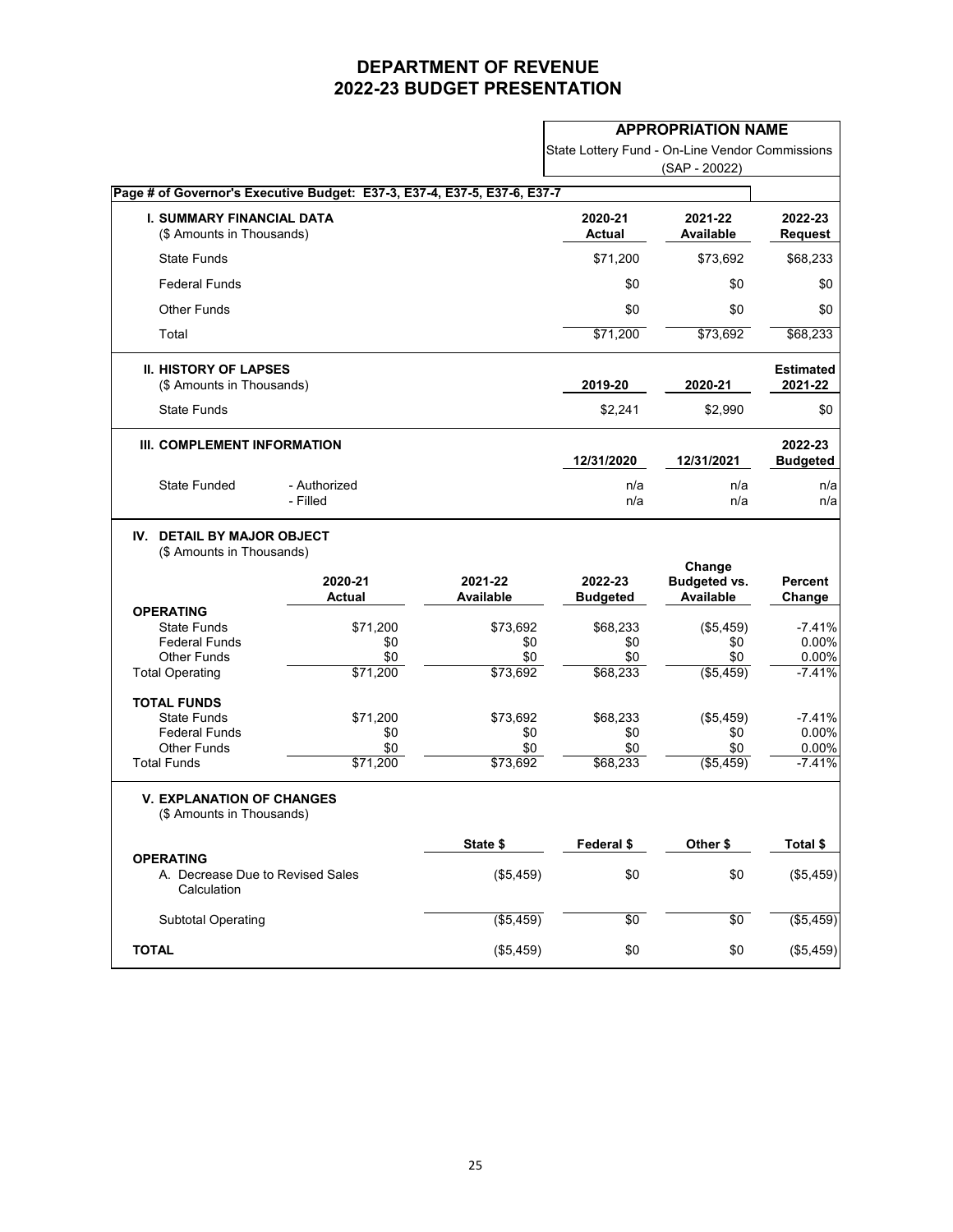State Lottery Fund - On-Line Vendor Commissions (SAP - 20022)

| <b>VI. DERIVATION OF REQUEST/</b><br><b>LEGISLATIVE CITATIONS</b>                                                                       |                                                                                                                                                                                                                                                                                                                                                             |
|-----------------------------------------------------------------------------------------------------------------------------------------|-------------------------------------------------------------------------------------------------------------------------------------------------------------------------------------------------------------------------------------------------------------------------------------------------------------------------------------------------------------|
| Derivation of Request<br>(A) Personnel                                                                                                  |                                                                                                                                                                                                                                                                                                                                                             |
| N/A                                                                                                                                     |                                                                                                                                                                                                                                                                                                                                                             |
| (B) Operating Expenses                                                                                                                  |                                                                                                                                                                                                                                                                                                                                                             |
| (terminal-based) games system.                                                                                                          | Operating costs include funding for payment of commissions to the contractor who operates the "On-Line"                                                                                                                                                                                                                                                     |
| (C) Fixed Assets                                                                                                                        |                                                                                                                                                                                                                                                                                                                                                             |
| N/A                                                                                                                                     |                                                                                                                                                                                                                                                                                                                                                             |
| Legislative Citation:                                                                                                                   |                                                                                                                                                                                                                                                                                                                                                             |
| 61 PA Code 805.10                                                                                                                       |                                                                                                                                                                                                                                                                                                                                                             |
| <b>Additional Information</b>                                                                                                           |                                                                                                                                                                                                                                                                                                                                                             |
| (1) 2020-21 Obligations rolled forward to 2021-22<br>(\$ Amounts in Thousands)                                                          |                                                                                                                                                                                                                                                                                                                                                             |
| <b>State Funds</b>                                                                                                                      | \$0                                                                                                                                                                                                                                                                                                                                                         |
| <b>Federal Funds</b><br><b>Other Funds</b>                                                                                              | \$0<br>\$0                                                                                                                                                                                                                                                                                                                                                  |
| Total                                                                                                                                   | \$0                                                                                                                                                                                                                                                                                                                                                         |
| (2) 2021-22 Supplemental appropriation needs                                                                                            |                                                                                                                                                                                                                                                                                                                                                             |
| N/A                                                                                                                                     |                                                                                                                                                                                                                                                                                                                                                             |
| Date current appropriation will be exhausted: N/A                                                                                       |                                                                                                                                                                                                                                                                                                                                                             |
| (3) Prior FY appropriations waived pursuant to Act 146 of 1980, used to support the 2021-22 appropriation.<br>(\$ Amounts in Thousands) |                                                                                                                                                                                                                                                                                                                                                             |
| <b>State Funds</b><br><b>Other Funds</b>                                                                                                | \$0<br>\$0                                                                                                                                                                                                                                                                                                                                                  |
| Total                                                                                                                                   | $\sqrt{6}$                                                                                                                                                                                                                                                                                                                                                  |
| <b>VII. PROGRAM STATEMENT</b>                                                                                                           |                                                                                                                                                                                                                                                                                                                                                             |
|                                                                                                                                         | This executive authorization provides funds for payment of commissions to the contractor who operates the "On-Line"<br>(terminal-based) games system, provides Instant Ticket Vending Machines (ITVM's) maintenance, Lottery In Motion<br>System monthly charges, maintenance on PCT flat panel monitors, and costs associated with wireless jackpot signs. |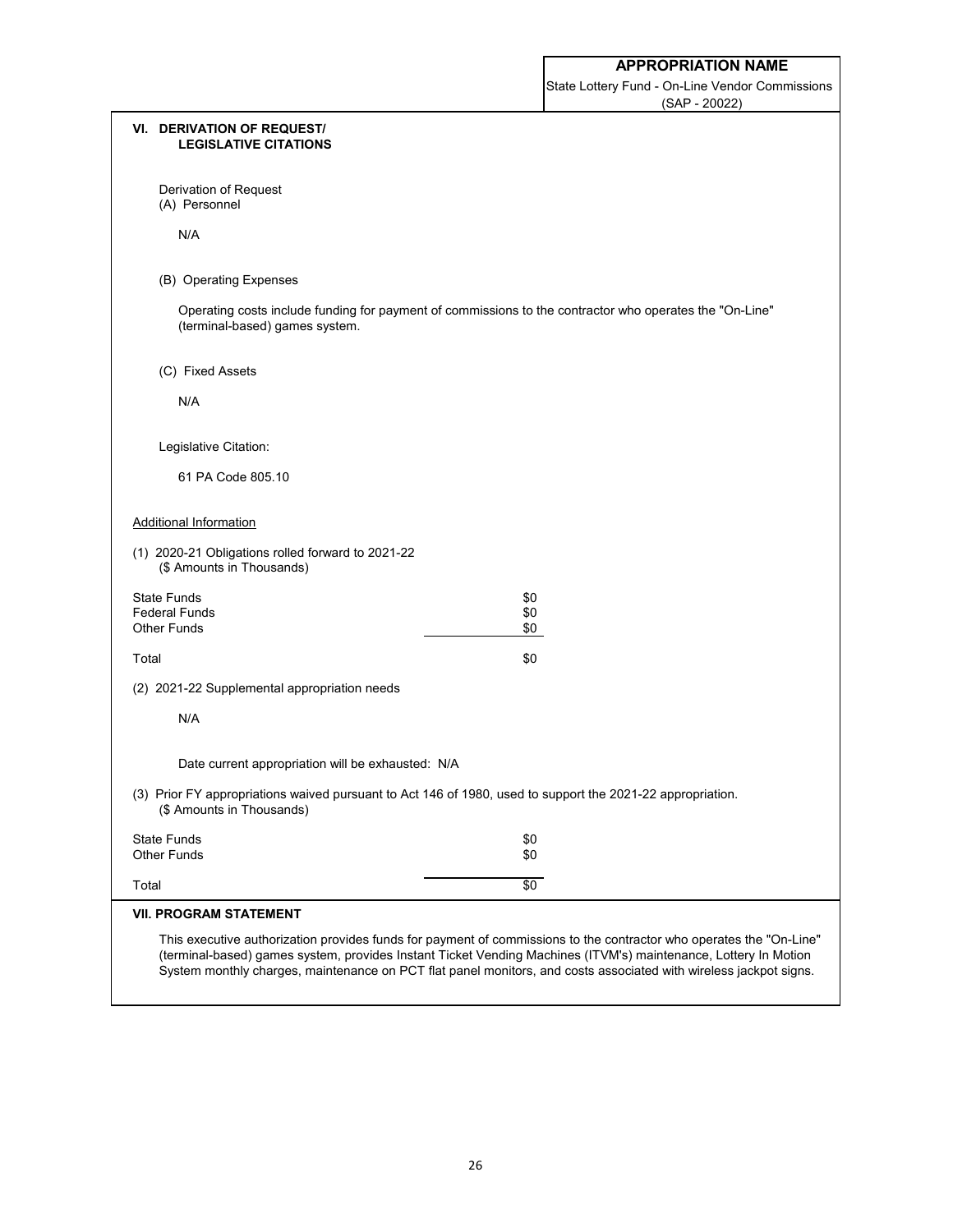| State Lottery Fund - Instant Vendor Commissions |
|-------------------------------------------------|
| (SAP - 20024)                                   |

|                                                                                                                | Page # of Governor's Executive Budget: E37-3, E37-4, E37-5, E37-6, E37-7 |                                    |                                    |                                                   |                                        |
|----------------------------------------------------------------------------------------------------------------|--------------------------------------------------------------------------|------------------------------------|------------------------------------|---------------------------------------------------|----------------------------------------|
| <b>I. SUMMARY FINANCIAL DATA</b><br>(\$ Amounts in Thousands)                                                  |                                                                          |                                    | 2020-21<br><b>Actual</b>           | 2021-22<br><b>Available</b>                       | 2022-23<br><b>Request</b>              |
| <b>State Funds</b>                                                                                             |                                                                          |                                    | \$54,031                           | \$53,100                                          | \$52,487                               |
| <b>Federal Funds</b>                                                                                           |                                                                          |                                    | \$0                                | \$0                                               | \$0                                    |
| <b>Other Funds</b>                                                                                             |                                                                          |                                    | \$0                                | \$0                                               | \$0                                    |
| Total                                                                                                          |                                                                          |                                    | \$54,031                           | \$53,100                                          | \$52,487                               |
| <b>II. HISTORY OF LAPSES</b><br>(\$ Amounts in Thousands)                                                      |                                                                          |                                    | 2019-20                            | 2020-21                                           | <b>Estimated</b><br>2021-22            |
| <b>State Funds</b>                                                                                             |                                                                          |                                    | \$2,224                            | \$3,913                                           | \$0                                    |
| III. COMPLEMENT INFORMATION                                                                                    |                                                                          |                                    | 12/31/2020                         | 12/31/2021                                        | 2022-23<br><b>Budgeted</b>             |
| <b>State Funded</b>                                                                                            | - Authorized<br>- Filled                                                 |                                    | n/a<br>n/a                         | n/a<br>n/a                                        | n/a<br>n/a                             |
| <b>DETAIL BY MAJOR OBJECT</b><br>IV.<br>(\$ Amounts in Thousands)                                              | 2020-21<br><b>Actual</b>                                                 | 2021-22<br><b>Available</b>        | 2022-23<br><b>Budgeted</b>         | Change<br><b>Budgeted vs.</b><br><b>Available</b> | <b>Percent</b><br>Change               |
| <b>OPERATING</b><br><b>State Funds</b><br><b>Federal Funds</b><br><b>Other Funds</b><br><b>Total Operating</b> | \$54,031<br>\$0<br>\$0<br>\$54,031                                       | \$53,100<br>\$0<br>\$0<br>\$53,100 | \$52,487<br>\$0<br>\$0<br>\$52,487 | (\$613)<br>\$0<br>\$0<br>(\$613)                  | $-1.15%$<br>0.00%<br>0.00%<br>$-1.15%$ |
| <b>TOTAL FUNDS</b><br><b>State Funds</b><br><b>Federal Funds</b><br><b>Other Funds</b><br><b>Total Funds</b>   | \$54,031<br>\$0<br>\$0<br>\$54,031                                       | \$53,100<br>\$0<br>\$0<br>\$53,100 | \$52,487<br>\$0<br>\$0<br>\$52,487 | (\$613)<br>\$0<br>\$0<br>$($ \$613)               | $-1.15%$<br>0.00%<br>0.00%<br>$-1.15%$ |
| <b>V. EXPLANATION OF CHANGES</b><br>(\$ Amounts in Thousands)                                                  |                                                                          |                                    |                                    |                                                   |                                        |
|                                                                                                                |                                                                          | State \$                           | Federal \$                         | Other \$                                          | Total \$                               |
| <b>OPERATING</b><br>A. Decrease due to revised sales<br>calculation                                            |                                                                          | (\$613)                            | \$0                                | \$0                                               | (\$613)                                |
| <b>Subtotal Operating</b>                                                                                      |                                                                          | $($ \$613)                         | \$0                                | \$0                                               | (\$613)                                |
|                                                                                                                |                                                                          |                                    |                                    |                                                   |                                        |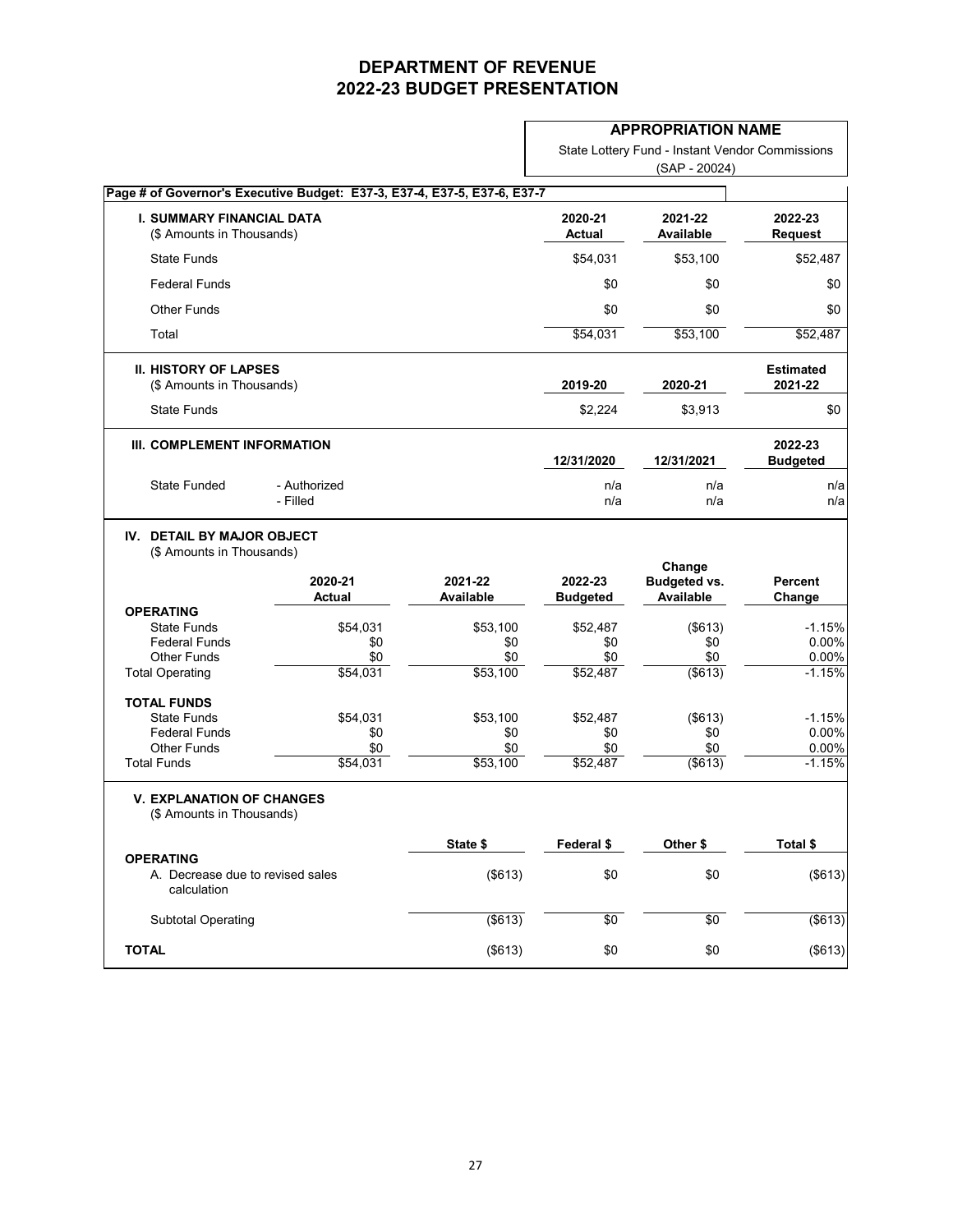State Lottery Fund - Instant Vendor Commissions (SAP - 20024)

| <b>VI. DERIVATION OF REQUEST/</b><br><b>LEGISLATIVE CITATIONS</b>              |                                                                                                                        |
|--------------------------------------------------------------------------------|------------------------------------------------------------------------------------------------------------------------|
| Derivation of Request<br>(A) Personnel                                         |                                                                                                                        |
| N/A                                                                            |                                                                                                                        |
| (B) Operating Expenses                                                         |                                                                                                                        |
| delivery of Instant tickets to retailers.                                      | Operating costs include funding for payment of ticket testing and vendor commissions for the printing, warehousing and |
| (C) Fixed Assets                                                               |                                                                                                                        |
| N/A                                                                            |                                                                                                                        |
| Legislative Citation:                                                          |                                                                                                                        |
| 61 PA Code Chapter 801                                                         |                                                                                                                        |
| <b>Additional Information</b>                                                  |                                                                                                                        |
| (1) 2020-21 Obligations rolled forward to 2021-22<br>(\$ Amounts in Thousands) |                                                                                                                        |
| <b>State Funds</b>                                                             | \$0                                                                                                                    |
| <b>Federal Funds</b><br><b>Other Funds</b>                                     | \$0<br>\$0                                                                                                             |
|                                                                                |                                                                                                                        |
| Total                                                                          | \$0                                                                                                                    |
| (2) 2021-22 Supplemental appropriation needs                                   |                                                                                                                        |
| N/A                                                                            |                                                                                                                        |
| Date current appropriation will be exhausted: N/A                              |                                                                                                                        |
| (\$ Amounts in Thousands)                                                      | (3) Prior FY appropriations waived pursuant to Act 146 of 1980, used to support the 2021-22 appropriation.             |
| <b>State Funds</b><br><b>Other Funds</b>                                       | \$0<br>\$0                                                                                                             |
| Total                                                                          | $\overline{50}$                                                                                                        |
| <b>VII. PROGRAM STATEMENT</b>                                                  |                                                                                                                        |
| warehousing and delivery of Instant tickets to retailers.                      | This executive authorization provides funds for payment of ticket testing and vendor commissions for the printing,     |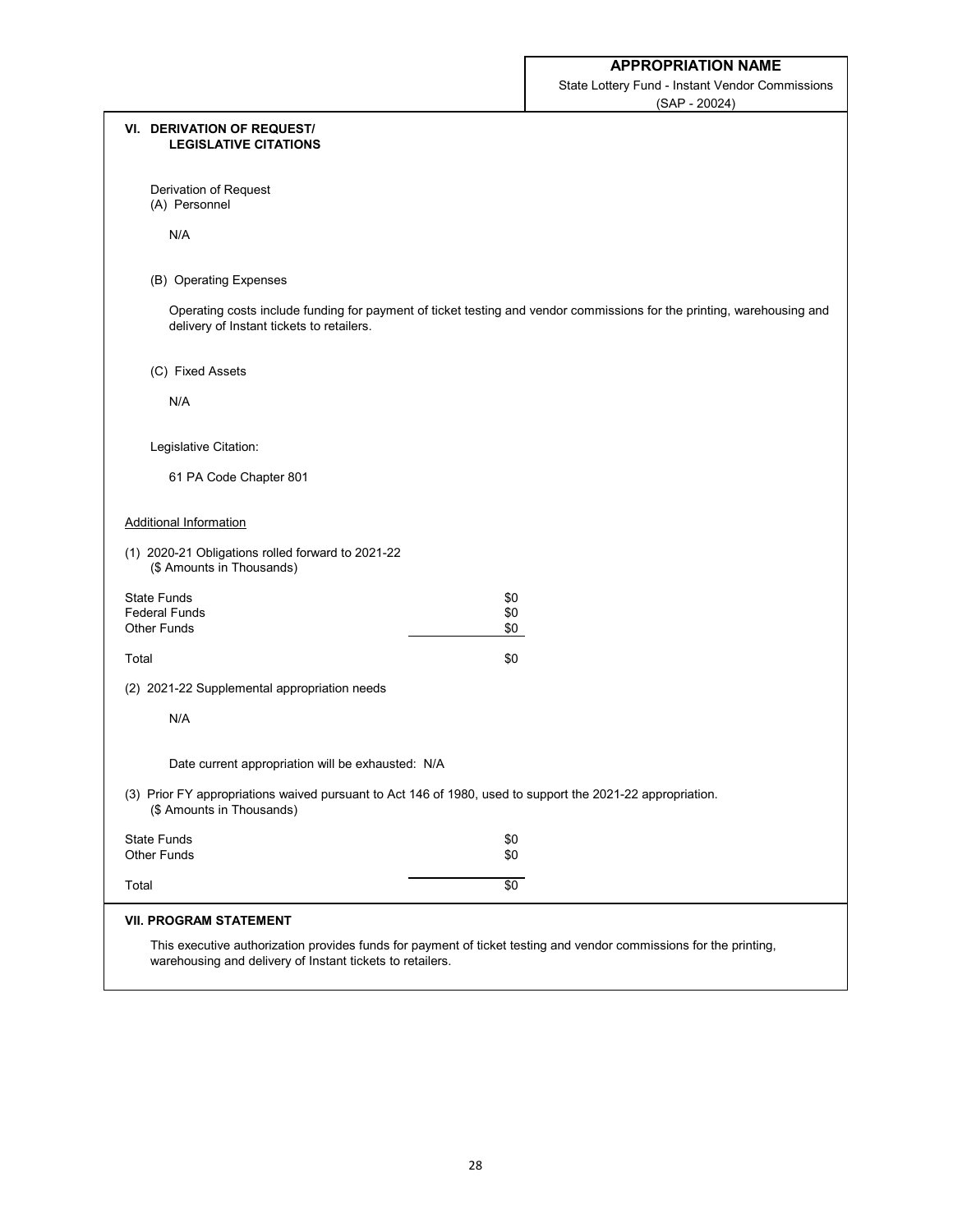|                                                                                                                |                                                                          |                                    | <b>APPROPRIATION NAME</b>                        |                                                   |                                  |
|----------------------------------------------------------------------------------------------------------------|--------------------------------------------------------------------------|------------------------------------|--------------------------------------------------|---------------------------------------------------|----------------------------------|
|                                                                                                                |                                                                          |                                    | State Lottery Fund - iLottery Vendor Commissions | (SAP - 20438)                                     |                                  |
|                                                                                                                | Page # of Governor's Executive Budget: E37-3, E37-4, E37-5, E37-6, E37-7 |                                    |                                                  |                                                   |                                  |
| <b>I. SUMMARY FINANCIAL DATA</b><br>(\$ Amounts in Thousands)                                                  |                                                                          |                                    | 2020-21<br><b>Actual</b>                         | 2021-22<br><b>Available</b>                       | 2022-23<br><b>Request</b>        |
| <b>State Funds</b>                                                                                             |                                                                          |                                    | \$31,469                                         | \$27,900                                          | \$29,300                         |
| <b>Federal Funds</b>                                                                                           |                                                                          |                                    | \$0                                              | \$0                                               | \$0                              |
| <b>Other Funds</b>                                                                                             |                                                                          |                                    | \$0                                              | \$0                                               | \$0                              |
| Total                                                                                                          |                                                                          |                                    | \$31,469                                         | \$27,900                                          | \$29,300                         |
| <b>II. HISTORY OF LAPSES</b><br>(\$ Amounts in Thousands)                                                      |                                                                          |                                    | 2019-20                                          | 2020-21                                           | <b>Estimated</b><br>2021-22      |
| <b>State Funds</b>                                                                                             |                                                                          |                                    | \$1,113                                          | \$0                                               | \$0                              |
| III. COMPLEMENT INFORMATION                                                                                    |                                                                          |                                    | 12/31/2020                                       | 12/31/2021                                        | 2022-23<br><b>Budgeted</b>       |
| <b>State Funded</b>                                                                                            | - Authorized<br>- Filled                                                 |                                    | n/a<br>n/a                                       | n/a<br>n/a                                        | n/a<br>n/a                       |
| IV. DETAIL BY MAJOR OBJECT<br>(\$ Amounts in Thousands)                                                        | 2020-21<br><b>Actual</b>                                                 | 2021-22<br><b>Available</b>        | 2022-23<br><b>Budgeted</b>                       | Change<br><b>Budgeted vs.</b><br><b>Available</b> | <b>Percent</b><br>Change         |
| <b>OPERATING</b><br><b>State Funds</b><br><b>Federal Funds</b><br><b>Other Funds</b><br><b>Total Operating</b> | \$31,469<br>\$0<br>\$0<br>\$31,469                                       | \$27,900<br>\$0<br>\$0<br>\$27,900 | \$29,300<br>\$0<br>\$0<br>\$29,300               | \$1,400<br>\$0<br>\$0<br>\$1,400                  | 5.02%<br>0.00%<br>0.00%<br>5.02% |
| <b>TOTAL FUNDS</b><br><b>State Funds</b><br><b>Federal Funds</b><br><b>Other Funds</b><br><b>Total Funds</b>   | \$31,469<br>\$0<br>\$0<br>\$31,469                                       | \$27,900<br>\$0<br>\$0<br>\$27,900 | \$29,300<br>\$0<br>\$0<br>\$29,300               | \$1,400<br>\$0<br>\$0<br>\$1,400                  | 5.02%<br>0.00%<br>0.00%<br>5.02% |
| <b>V. EXPLANATION OF CHANGES</b><br>(\$ Amounts in Thousands)                                                  |                                                                          | State \$                           | Federal \$                                       | Other \$                                          | Total \$                         |
| <b>OPERATING</b><br>A. Increase Due to ILottery vendor<br>commissions calculation                              |                                                                          | \$1,400                            | \$0                                              | \$0                                               | \$1,400                          |
| <b>Subtotal Operating</b>                                                                                      |                                                                          | \$1,400                            | $\sqrt{6}$                                       | $\sqrt{6}$                                        | \$1,400                          |
| <b>TOTAL</b>                                                                                                   |                                                                          | \$1,400                            | \$0                                              | \$0                                               | \$1,400                          |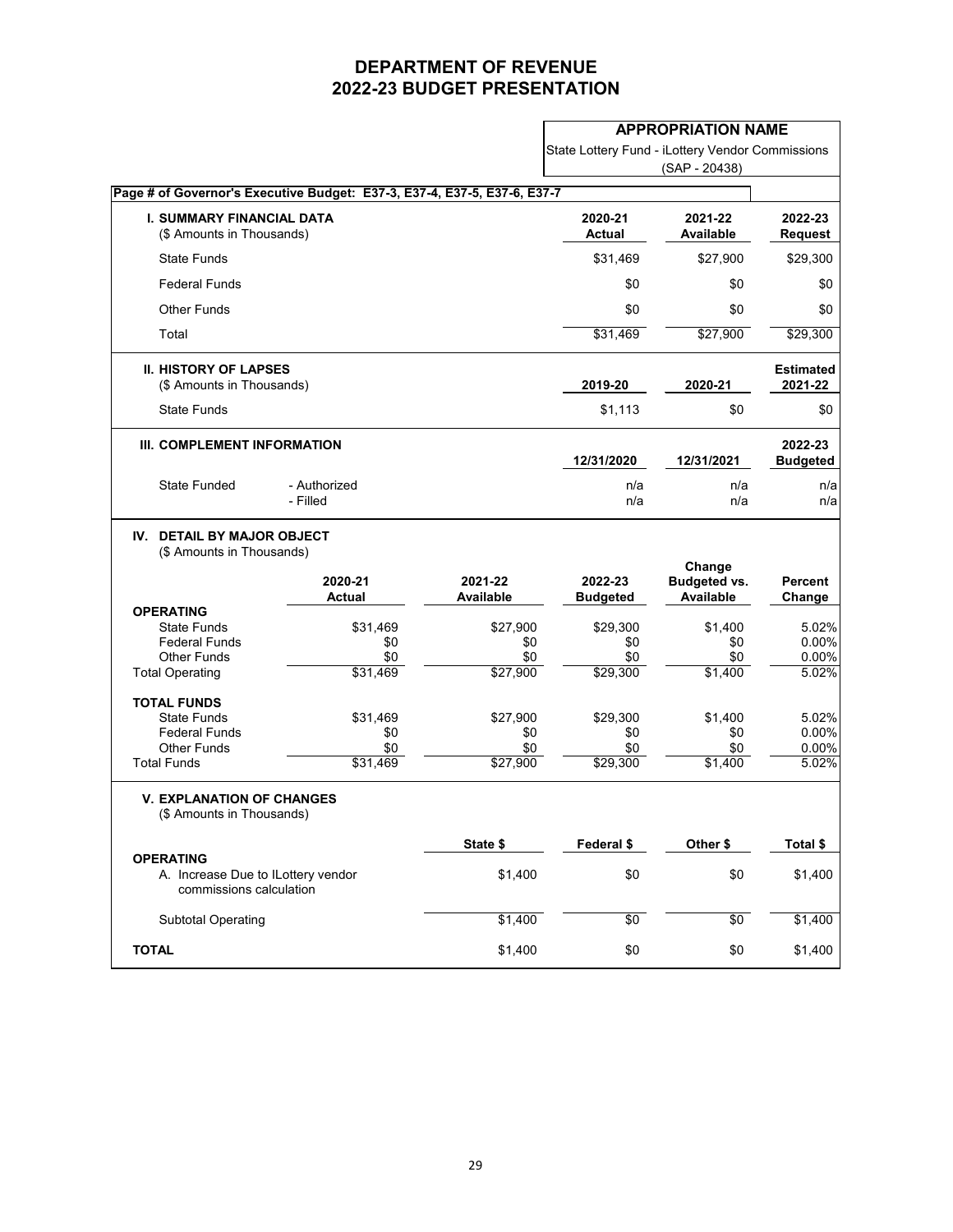State Lottery Fund - iLottery Vendor Commissions (SAP - 20438)

| <b>VI. DERIVATION OF REQUEST/</b><br><b>LEGISLATIVE CITATIONS</b>              |                                                                                                            |  |
|--------------------------------------------------------------------------------|------------------------------------------------------------------------------------------------------------|--|
| Derivation of Request<br>(A) Personnel                                         |                                                                                                            |  |
| N/A                                                                            |                                                                                                            |  |
| (B) Operating Expenses                                                         |                                                                                                            |  |
| Operating costs include funding for iLottery vendor commissions.               |                                                                                                            |  |
| (C) Fixed Assets                                                               |                                                                                                            |  |
| N/A                                                                            |                                                                                                            |  |
| Legislative Citation:                                                          |                                                                                                            |  |
| This appropriation was established by an amendment to Act No. 42 of 2017       |                                                                                                            |  |
| <b>Additional Information</b>                                                  |                                                                                                            |  |
| (1) 2020-21 Obligations rolled forward to 2021-22<br>(\$ Amounts in Thousands) |                                                                                                            |  |
| <b>State Funds</b>                                                             | \$0                                                                                                        |  |
| <b>Federal Funds</b>                                                           | \$0                                                                                                        |  |
| <b>Other Funds</b>                                                             | \$0                                                                                                        |  |
| Total                                                                          | \$0                                                                                                        |  |
| (2) 2021-22 Supplemental appropriation needs                                   |                                                                                                            |  |
| N/A                                                                            |                                                                                                            |  |
| Date current appropriation will be exhausted: N/A                              |                                                                                                            |  |
| (\$ Amounts in Thousands)                                                      | (3) Prior FY appropriations waived pursuant to Act 146 of 1980, used to support the 2021-22 appropriation. |  |
| <b>State Funds</b><br><b>Other Funds</b>                                       | \$31,469<br>\$0                                                                                            |  |
| Total                                                                          | \$31,469                                                                                                   |  |
| <b>VII. PROGRAM STATEMENT</b>                                                  |                                                                                                            |  |
|                                                                                | This executive authorization provides funds for payment of iLottery vendor commissions.                    |  |
|                                                                                |                                                                                                            |  |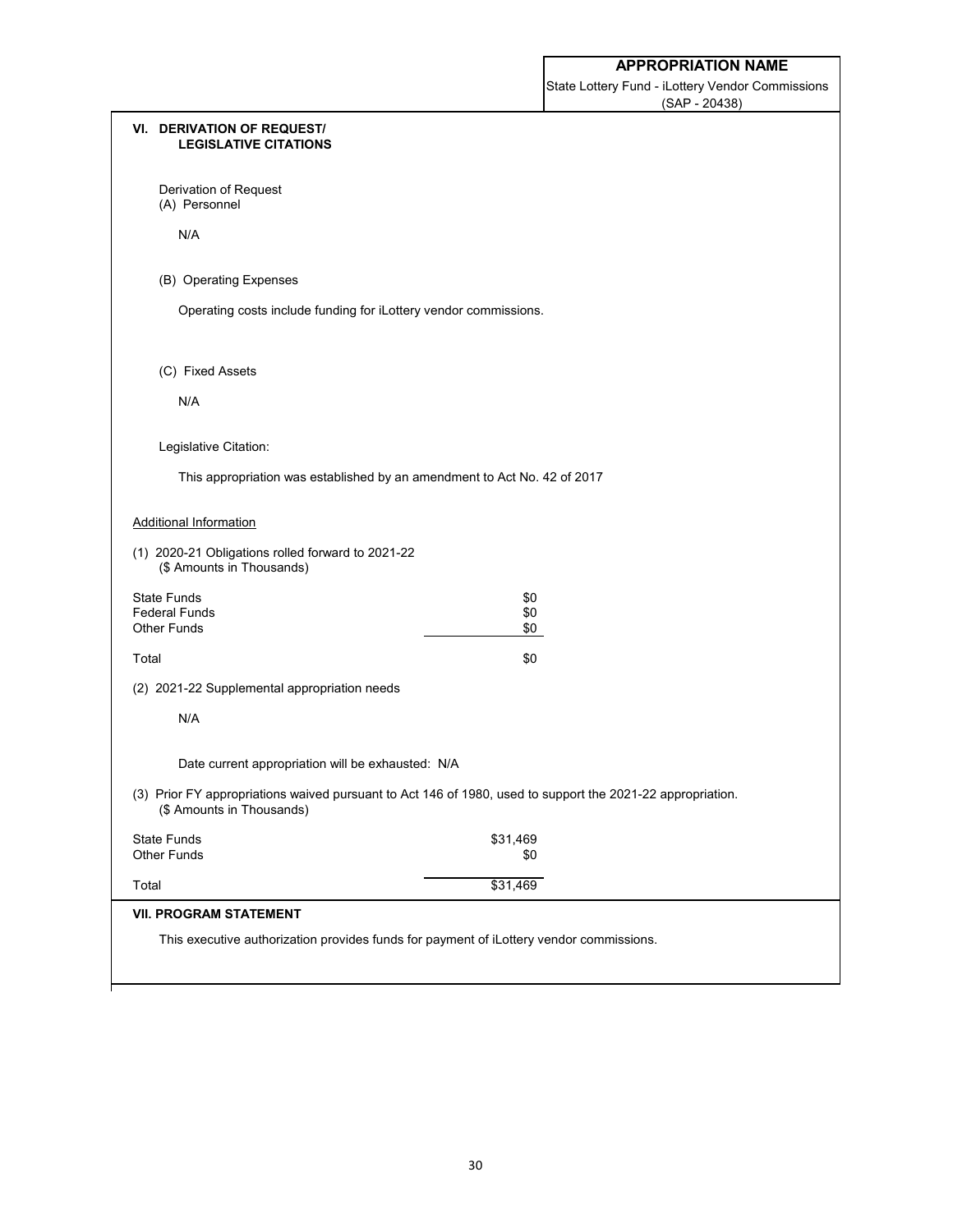### **APPROPRIATION NAME**

State Lottery Fund-Payment of Prizes (SAP - 20020)

|                                                                      | Page # of Governor's Executive Budget: E37-3, E37-4, E37-5, E37-6, E37-7 |                             |                            |                                                   |                             |
|----------------------------------------------------------------------|--------------------------------------------------------------------------|-----------------------------|----------------------------|---------------------------------------------------|-----------------------------|
| <b>I. SUMMARY FINANCIAL DATA</b><br>(\$ Amounts in Thousands)        |                                                                          |                             | 2020-21<br><b>Actual</b>   | 2021-22<br><b>Available</b>                       | 2022-23<br><b>Request</b>   |
| <b>State Funds</b>                                                   |                                                                          |                             | \$493,713                  | \$490,293                                         | \$493,376                   |
| <b>Federal Funds</b>                                                 |                                                                          |                             | \$0                        | \$0                                               | \$0                         |
| <b>Other Funds</b>                                                   |                                                                          |                             | \$0                        | \$0                                               | \$0                         |
| Total                                                                |                                                                          |                             | \$493,713                  | \$490,293                                         | \$493,376                   |
| <b>II. HISTORY OF LAPSES</b><br>(\$ Amounts in Thousands)            |                                                                          |                             | 2019-20                    | 2020-21                                           | <b>Estimated</b><br>2021-22 |
| <b>State Funds</b>                                                   |                                                                          |                             | \$69,757                   | \$30,743                                          | \$0                         |
| III. COMPLEMENT INFORMATION                                          |                                                                          |                             | 12/31/2020                 | 12/31/2021                                        | 2022-23<br><b>Budgeted</b>  |
| <b>State Funded</b>                                                  | - Authorized<br>- Filled                                                 |                             | n/a<br>n/a                 | n/a<br>n/a                                        | n/a<br>n/a                  |
| <b>DETAIL BY MAJOR OBJECT</b><br>(\$ Amounts in Thousands)           | 2020-21<br><b>Actual</b>                                                 | 2021-22<br><b>Available</b> | 2022-23<br><b>Budgeted</b> | Change<br><b>Budgeted vs.</b><br><b>Available</b> | <b>Percent</b><br>Change    |
| <b>OPERATING</b><br><b>State Funds</b>                               | \$493,713                                                                | \$490,293                   | \$493,376                  | \$3,083                                           |                             |
|                                                                      |                                                                          |                             |                            |                                                   |                             |
|                                                                      |                                                                          |                             |                            |                                                   | 0.63%                       |
| <b>Federal Funds</b><br><b>Other Funds</b>                           | \$0<br>\$0                                                               | \$0<br>\$0                  | \$0<br>\$0                 | \$0<br>\$0                                        | 0.00%<br>0.00%              |
| <b>Total Operating</b>                                               | \$493,713                                                                | \$490,293                   | \$493,376                  | \$3,083                                           | 0.63%                       |
| <b>TOTAL FUNDS</b>                                                   |                                                                          |                             |                            |                                                   |                             |
| <b>State Funds</b>                                                   | \$493,713                                                                | \$490,293                   | \$493,376                  | \$3,083                                           | 0.63%                       |
| <b>Federal Funds</b>                                                 | \$0                                                                      | \$0                         | \$0                        | \$0                                               | 0.00%                       |
| <b>Other Funds</b><br><b>Total Funds</b>                             | \$0<br>\$493,713                                                         | \$0<br>\$490,293            | \$0<br>\$493,376           | \$0<br>\$3,083                                    | 0.00%<br>0.63%              |
| <b>V. EXPLANATION OF CHANGES</b><br>(\$ Amounts in Thousands)        |                                                                          |                             |                            |                                                   |                             |
|                                                                      |                                                                          | State \$                    | Federal \$                 | Other \$                                          | Total \$                    |
| <b>OPERATING</b><br>A. Increase Due to Revised Sales<br>Calculations |                                                                          | \$3,083                     | \$0                        | \$0                                               | \$3,083                     |
| <b>Subtotal Operating</b>                                            |                                                                          | \$3,083                     | $\sqrt{6}$                 | $\sqrt{6}$                                        | \$3,083                     |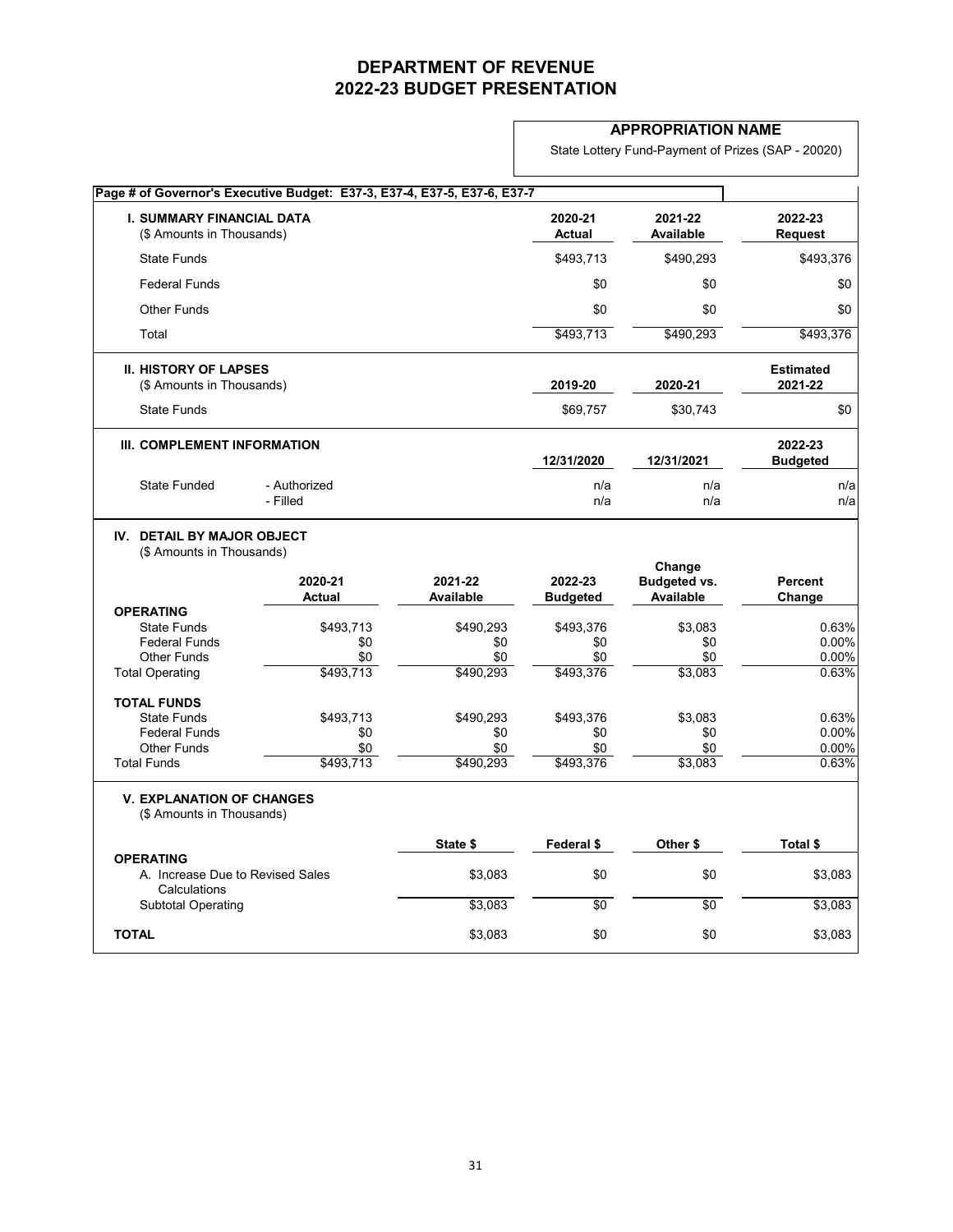State Lottery Fund-Payment of Prizes (SAP - 20020)

| <b>VI. DERIVATION OF REQUEST/</b><br><b>LEGISLATIVE CITATIONS</b>              |                                                                                                                                                                                                                                                                                                                                                                                                                                                                                                                                               |
|--------------------------------------------------------------------------------|-----------------------------------------------------------------------------------------------------------------------------------------------------------------------------------------------------------------------------------------------------------------------------------------------------------------------------------------------------------------------------------------------------------------------------------------------------------------------------------------------------------------------------------------------|
| Derivation of Request<br>(A) Personnel                                         |                                                                                                                                                                                                                                                                                                                                                                                                                                                                                                                                               |
| N/A                                                                            |                                                                                                                                                                                                                                                                                                                                                                                                                                                                                                                                               |
| (B) Operating Expenses                                                         |                                                                                                                                                                                                                                                                                                                                                                                                                                                                                                                                               |
| Operating costs include funding to pay lottery prizes.                         |                                                                                                                                                                                                                                                                                                                                                                                                                                                                                                                                               |
| (C) Fixed Assets                                                               |                                                                                                                                                                                                                                                                                                                                                                                                                                                                                                                                               |
| N/A                                                                            |                                                                                                                                                                                                                                                                                                                                                                                                                                                                                                                                               |
| Legislative Citation:                                                          |                                                                                                                                                                                                                                                                                                                                                                                                                                                                                                                                               |
| 72 P.S. 3761-311                                                               |                                                                                                                                                                                                                                                                                                                                                                                                                                                                                                                                               |
| <b>Additional Information</b>                                                  |                                                                                                                                                                                                                                                                                                                                                                                                                                                                                                                                               |
| (1) 2020-21 Obligations rolled forward to 2021-22<br>(\$ Amounts in Thousands) |                                                                                                                                                                                                                                                                                                                                                                                                                                                                                                                                               |
| <b>State Funds</b>                                                             | \$0                                                                                                                                                                                                                                                                                                                                                                                                                                                                                                                                           |
| <b>Federal Funds</b><br><b>Other Funds</b>                                     | \$0<br>\$0                                                                                                                                                                                                                                                                                                                                                                                                                                                                                                                                    |
| Total                                                                          | \$0                                                                                                                                                                                                                                                                                                                                                                                                                                                                                                                                           |
| (2) 2021-22 Supplemental appropriation needs                                   |                                                                                                                                                                                                                                                                                                                                                                                                                                                                                                                                               |
| N/A                                                                            |                                                                                                                                                                                                                                                                                                                                                                                                                                                                                                                                               |
| Date current appropriation will be exhausted: N/A                              |                                                                                                                                                                                                                                                                                                                                                                                                                                                                                                                                               |
| (\$ Amounts in Thousands)                                                      | (3) Prior FY appropriations waived pursuant to Act 146 of 1980, used to support the 2021-22 appropriation.                                                                                                                                                                                                                                                                                                                                                                                                                                    |
| <b>State Funds</b>                                                             | \$0                                                                                                                                                                                                                                                                                                                                                                                                                                                                                                                                           |
| <b>Other Funds</b>                                                             | \$0                                                                                                                                                                                                                                                                                                                                                                                                                                                                                                                                           |
| Total                                                                          | $\sqrt{6}$                                                                                                                                                                                                                                                                                                                                                                                                                                                                                                                                    |
| <b>VII. PROGRAM STATEMENT</b>                                                  |                                                                                                                                                                                                                                                                                                                                                                                                                                                                                                                                               |
| present his/her ticket at Lottery headquarters for payment.                    | This executive authorization was established under Act No. 91 of 1971 (The State Lottery Law), and is used to pay Lottery prizes<br>in the following categories: On-line game prizes that are more than \$2,500; On-line prizes that were not claimed within 180 days<br>and are more than \$100; instant game prizes over \$2,500; and prizes in any amount where the winning ticket holder chooses to<br>The recommended funding level is based on the latest projection of ticket sales including the multi-state Powerhall, Moga Millions |

The recommended funding level is based on the latest projection of ticket sales including the multi-state Powerball, Mega Millions and Cash4Life games.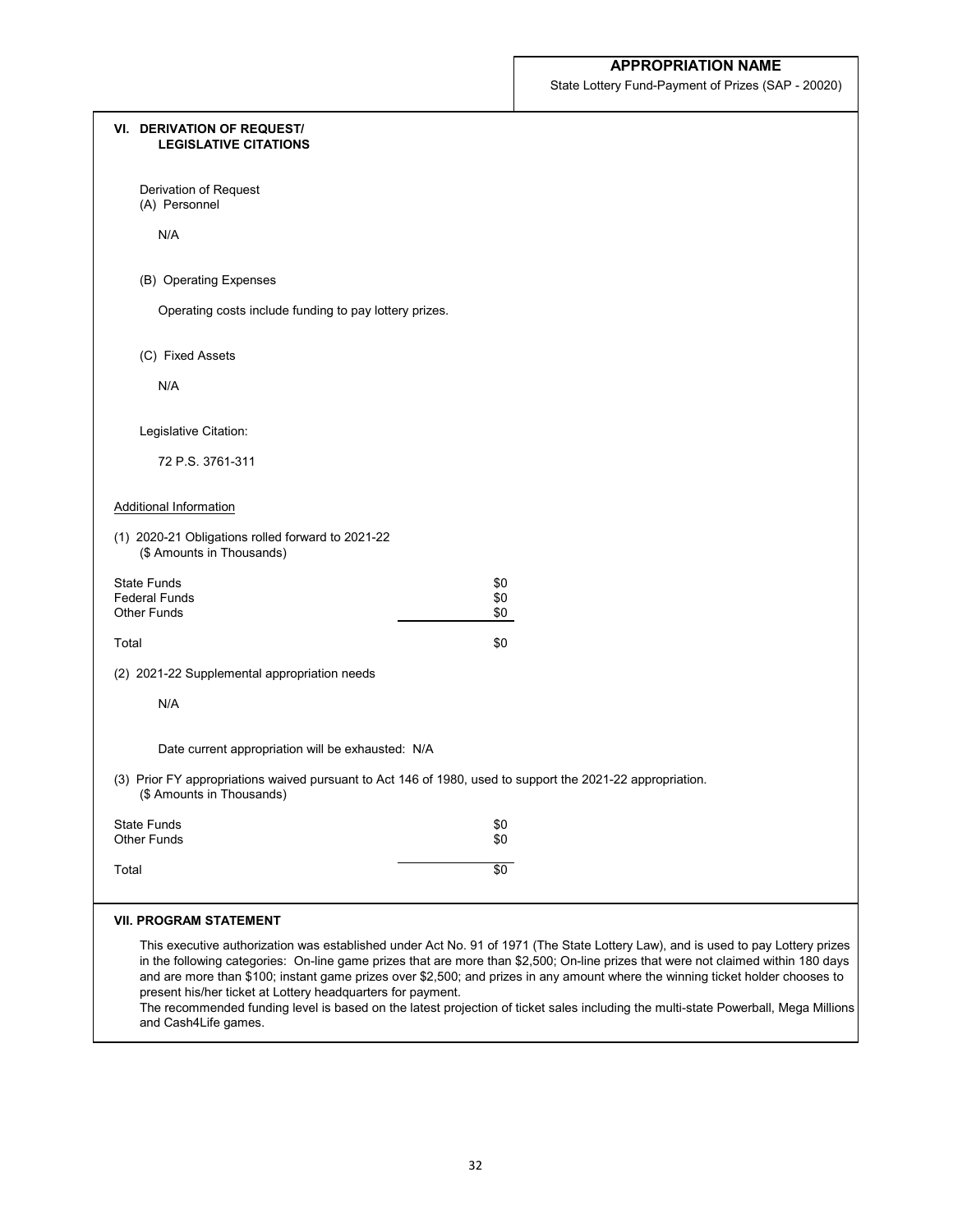### **APPROPRIATION NAME**

Property Tax and Rent Assistance for Older Pennsylvanians - State Lottery Fund (SAP - 20021)

| Page # of Governor's Executive Budget: E37-3, E37-4, E37-5, E37-6, E37-9 |                          |                             |                            |                                         |                                                                                        |
|--------------------------------------------------------------------------|--------------------------|-----------------------------|----------------------------|-----------------------------------------|----------------------------------------------------------------------------------------|
| <b>I. SUMMARY FINANCIAL DATA</b><br>(\$ Amounts in Thousands)            |                          |                             | 2020-21<br><b>Actual</b>   | 2021-22<br><b>Available</b>             | 2022-23<br><b>Request</b>                                                              |
| <b>State Funds</b>                                                       |                          |                             | \$0                        | \$234,600                               | \$203,800                                                                              |
| <b>Federal Funds</b>                                                     |                          |                             | \$0                        | \$0                                     | \$203,800                                                                              |
| <b>Other Funds</b>                                                       |                          |                             | \$0                        | \$0                                     | \$0                                                                                    |
| Total                                                                    |                          |                             | $\sqrt{6}$                 | \$234,600                               | \$407,600                                                                              |
| <b>II. HISTORY OF LAPSES</b><br>(\$ Amounts in Thousands)                |                          |                             | 2019-20                    | 2020-21                                 | <b>Estimated</b><br>2021-22                                                            |
| <b>State Funds</b>                                                       |                          |                             | \$6,094                    | \$0                                     | \$0                                                                                    |
| III. COMPLEMENT INFORMATION                                              |                          |                             | 12/31/2020                 | 12/31/2021                              | 2022-23<br><b>Budgeted</b>                                                             |
| <b>State Funded</b>                                                      | - Authorized<br>- Filled |                             | n/a<br>n/a                 | n/a<br>n/a                              | n/a<br>n/a                                                                             |
| <b>DETAIL BY MAJOR OBJECT</b><br>IV.<br>(\$ Amounts in Thousands)        |                          |                             |                            | Change                                  |                                                                                        |
|                                                                          | 2020-21<br><b>Actual</b> | 2021-22<br><b>Available</b> | 2022-23<br><b>Budgeted</b> | <b>Budgeted vs.</b><br><b>Available</b> | <b>Percent</b><br>Change                                                               |
| <b>GRANT &amp; SUBSIDY</b>                                               |                          |                             |                            |                                         |                                                                                        |
| <b>State Funds</b><br><b>Federal Funds</b>                               | \$0                      | \$234,600                   | \$203,800                  | (\$30,800)                              | N/A                                                                                    |
| <b>Other Funds</b>                                                       | \$0<br>\$0               | \$0<br>\$0                  | \$203,800<br>\$0           | \$203,800<br>\$0                        |                                                                                        |
| <b>Total Grant &amp; Subsidy</b>                                         | \$0                      | \$234,600                   | \$407,600                  | \$173,000                               |                                                                                        |
| <b>TOTAL FUNDS</b>                                                       |                          |                             |                            |                                         |                                                                                        |
| <b>State Funds</b>                                                       | \$0                      | \$234,600                   | \$203,800                  | (\$30,800)                              |                                                                                        |
| <b>Federal Funds</b>                                                     | \$0                      | \$0                         | \$203,800                  | \$203,800                               | N/A                                                                                    |
| <b>Other Funds</b><br><b>Total Funds</b>                                 | \$0<br>$\sqrt[6]{9}$     | \$0<br>\$234,600            | \$0<br>\$407,600           | \$0<br>\$173,000                        |                                                                                        |
| <b>V. EXPLANATION OF CHANGES</b><br>(\$ Amounts in Thousands)            |                          |                             |                            |                                         |                                                                                        |
|                                                                          |                          | State \$                    | Federal \$                 | Other \$                                | Total \$                                                                               |
| <b>GRANT &amp; SUBSIDY</b><br>A. To pay PTRR Rebates                     |                          | (\$30,800)                  | \$203,800                  | \$0                                     |                                                                                        |
| Subtotal Grant & Subsidy                                                 |                          | ( \$30, 800)                | \$203,800                  | \$0                                     | $-13.13%$<br>0.00%<br>73.74%<br>$-13.13%$<br>0.00%<br>73.74%<br>\$173,000<br>\$173,000 |
| <b>TOTAL</b>                                                             |                          | (\$30,800)                  | \$203,800                  | \$0                                     | \$173,000                                                                              |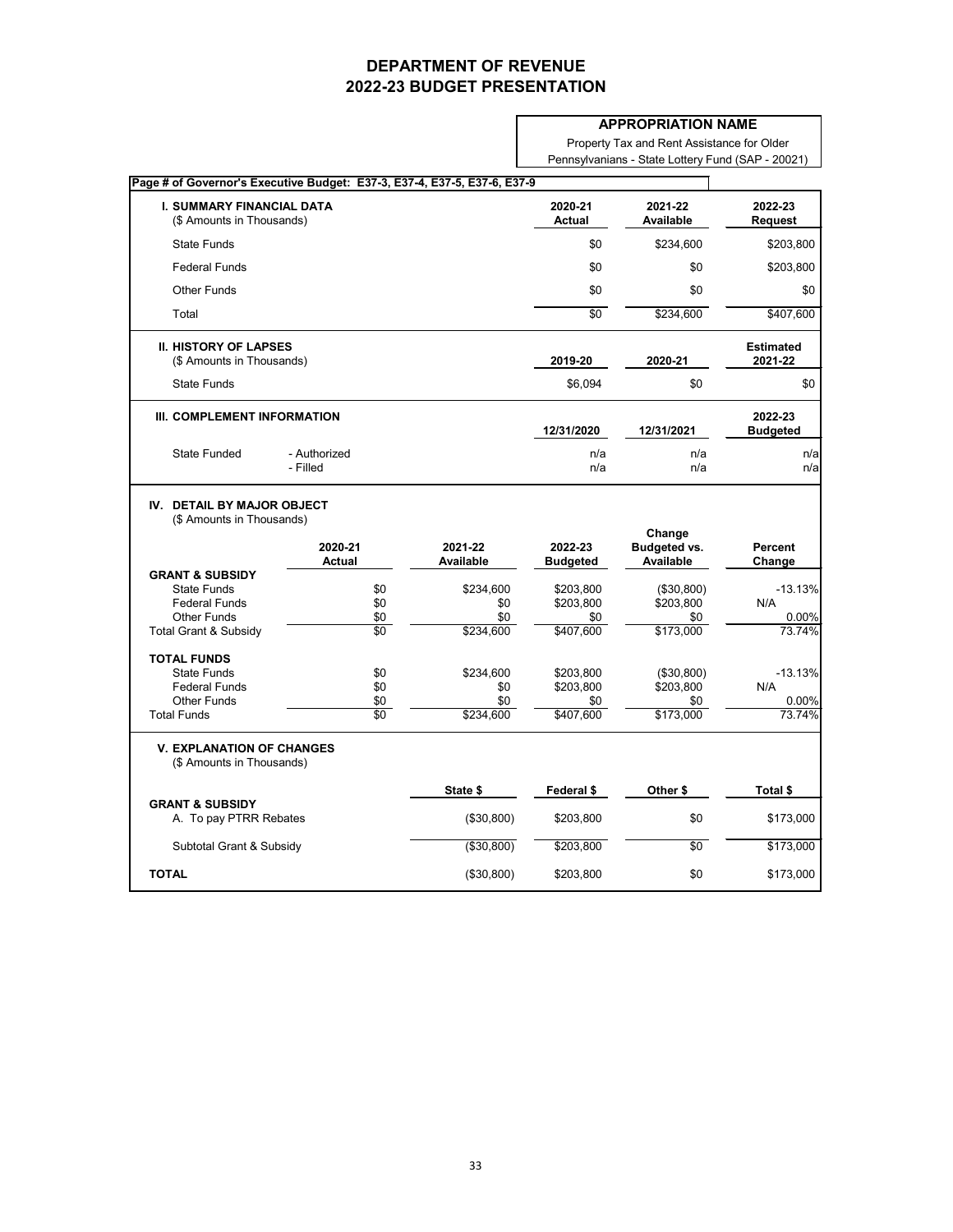Property Tax and Rent Assistance for Older Pennsylvanians - State Lottery Fund (SAP - 20021)

|                                                                                                                                                                                                                                                                                                                                                                                                                                                                                                                                                                                                                                                                                                                                                                                                                                                                                                                                                                                                                                                                                                      |            | $\frac{1}{2}$ chrisylvalilaris - Olate Lottery Fund (OAF - 2002 F) |         |
|------------------------------------------------------------------------------------------------------------------------------------------------------------------------------------------------------------------------------------------------------------------------------------------------------------------------------------------------------------------------------------------------------------------------------------------------------------------------------------------------------------------------------------------------------------------------------------------------------------------------------------------------------------------------------------------------------------------------------------------------------------------------------------------------------------------------------------------------------------------------------------------------------------------------------------------------------------------------------------------------------------------------------------------------------------------------------------------------------|------------|--------------------------------------------------------------------|---------|
| <b>DERIVATION OF REQUEST/</b><br>VI.<br><b>LEGISLATIVE CITATIONS</b>                                                                                                                                                                                                                                                                                                                                                                                                                                                                                                                                                                                                                                                                                                                                                                                                                                                                                                                                                                                                                                 |            |                                                                    |         |
| Derivation of Request<br>(A) Personnel                                                                                                                                                                                                                                                                                                                                                                                                                                                                                                                                                                                                                                                                                                                                                                                                                                                                                                                                                                                                                                                               |            |                                                                    |         |
| N/A                                                                                                                                                                                                                                                                                                                                                                                                                                                                                                                                                                                                                                                                                                                                                                                                                                                                                                                                                                                                                                                                                                  |            |                                                                    |         |
| (B) Operating Expenses                                                                                                                                                                                                                                                                                                                                                                                                                                                                                                                                                                                                                                                                                                                                                                                                                                                                                                                                                                                                                                                                               |            |                                                                    |         |
| N/A                                                                                                                                                                                                                                                                                                                                                                                                                                                                                                                                                                                                                                                                                                                                                                                                                                                                                                                                                                                                                                                                                                  |            |                                                                    |         |
| (C) Grants & Subsidies                                                                                                                                                                                                                                                                                                                                                                                                                                                                                                                                                                                                                                                                                                                                                                                                                                                                                                                                                                                                                                                                               |            |                                                                    |         |
| Provides funds for older Pennsylvanians, surviving spouses over 50 and permanently disabled citizens 18 years of<br>age or older through property tax and rent rebate assistance.                                                                                                                                                                                                                                                                                                                                                                                                                                                                                                                                                                                                                                                                                                                                                                                                                                                                                                                    |            |                                                                    |         |
| Legislative Citation:<br>72 P.S. 4751-8 & P.S. 3761-311                                                                                                                                                                                                                                                                                                                                                                                                                                                                                                                                                                                                                                                                                                                                                                                                                                                                                                                                                                                                                                              |            |                                                                    |         |
| <b>Additional Information</b>                                                                                                                                                                                                                                                                                                                                                                                                                                                                                                                                                                                                                                                                                                                                                                                                                                                                                                                                                                                                                                                                        |            |                                                                    |         |
| (1) 2020-21 Obligations rolled forward to 2021-22<br>(\$ Amounts in Thousands)                                                                                                                                                                                                                                                                                                                                                                                                                                                                                                                                                                                                                                                                                                                                                                                                                                                                                                                                                                                                                       |            |                                                                    |         |
| <b>State Funds</b>                                                                                                                                                                                                                                                                                                                                                                                                                                                                                                                                                                                                                                                                                                                                                                                                                                                                                                                                                                                                                                                                                   | \$0        |                                                                    |         |
| <b>Federal Funds</b><br><b>Other Funds</b>                                                                                                                                                                                                                                                                                                                                                                                                                                                                                                                                                                                                                                                                                                                                                                                                                                                                                                                                                                                                                                                           | \$0<br>\$0 |                                                                    |         |
| Total                                                                                                                                                                                                                                                                                                                                                                                                                                                                                                                                                                                                                                                                                                                                                                                                                                                                                                                                                                                                                                                                                                | \$0        |                                                                    |         |
| (2) 2021-22 Supplemental appropriation needs                                                                                                                                                                                                                                                                                                                                                                                                                                                                                                                                                                                                                                                                                                                                                                                                                                                                                                                                                                                                                                                         |            |                                                                    |         |
| N/A                                                                                                                                                                                                                                                                                                                                                                                                                                                                                                                                                                                                                                                                                                                                                                                                                                                                                                                                                                                                                                                                                                  |            |                                                                    |         |
| Date current appropriation will be exhausted: N/A                                                                                                                                                                                                                                                                                                                                                                                                                                                                                                                                                                                                                                                                                                                                                                                                                                                                                                                                                                                                                                                    |            |                                                                    |         |
| (3) Prior FY appropriations waived pursuant to Act 146 of 1980, used to support the 2021-22 appropriation.<br>(\$ Amounts in Thousands)                                                                                                                                                                                                                                                                                                                                                                                                                                                                                                                                                                                                                                                                                                                                                                                                                                                                                                                                                              |            |                                                                    |         |
| <b>State Funds</b><br><b>Other Funds</b>                                                                                                                                                                                                                                                                                                                                                                                                                                                                                                                                                                                                                                                                                                                                                                                                                                                                                                                                                                                                                                                             | \$0<br>\$0 |                                                                    |         |
|                                                                                                                                                                                                                                                                                                                                                                                                                                                                                                                                                                                                                                                                                                                                                                                                                                                                                                                                                                                                                                                                                                      |            |                                                                    |         |
| Total                                                                                                                                                                                                                                                                                                                                                                                                                                                                                                                                                                                                                                                                                                                                                                                                                                                                                                                                                                                                                                                                                                | \$0        |                                                                    |         |
| <b>VII. PROGRAM STATEMENT</b><br>This executive authorization provides funds for older Pennsylvanians, surviving spouses over 50 and permanently disabled<br>citizens 18 years of age or older to lead fuller lives by restoring a portion of their income through property tax and rent rebate<br>assistance.<br>Act 53 of 1985 set the income ceiling for program eligibility at \$15,000 per household. The maximum benefit was 100<br>percent of the property taxes or rent paid or \$500 - whichever was less. Act 30 of 1999 excluded 50 percent of Social Security<br>Income and Railroad Retirement Benefits from the income eligibility calculation.<br>HB 39 (Special Session of 2005) dramatically expanded the current Property Tax/Rent Rebate program to give more<br>Pennsylvanians a rebate and increase the amount of the rebates. The expansion includes increasing the household income<br>limit from \$15,000 to \$35,000 and increasing the maximum rebate from \$500 to \$650. In 2020-21, the average property tax<br>rebate was \$438 and the average rent rebate was \$548. |            |                                                                    |         |
| <b>VIII. PROGRAM PERFORMANCE</b>                                                                                                                                                                                                                                                                                                                                                                                                                                                                                                                                                                                                                                                                                                                                                                                                                                                                                                                                                                                                                                                                     |            |                                                                    |         |
|                                                                                                                                                                                                                                                                                                                                                                                                                                                                                                                                                                                                                                                                                                                                                                                                                                                                                                                                                                                                                                                                                                      | 2020-21    | 2021-22                                                            | 2022-23 |
| Property Tax/Rent Rebate claims paid by July 1st (for<br>applications received by June 1st)                                                                                                                                                                                                                                                                                                                                                                                                                                                                                                                                                                                                                                                                                                                                                                                                                                                                                                                                                                                                          | 71.00%     | 95.00%                                                             | 95.00%  |
|                                                                                                                                                                                                                                                                                                                                                                                                                                                                                                                                                                                                                                                                                                                                                                                                                                                                                                                                                                                                                                                                                                      |            |                                                                    |         |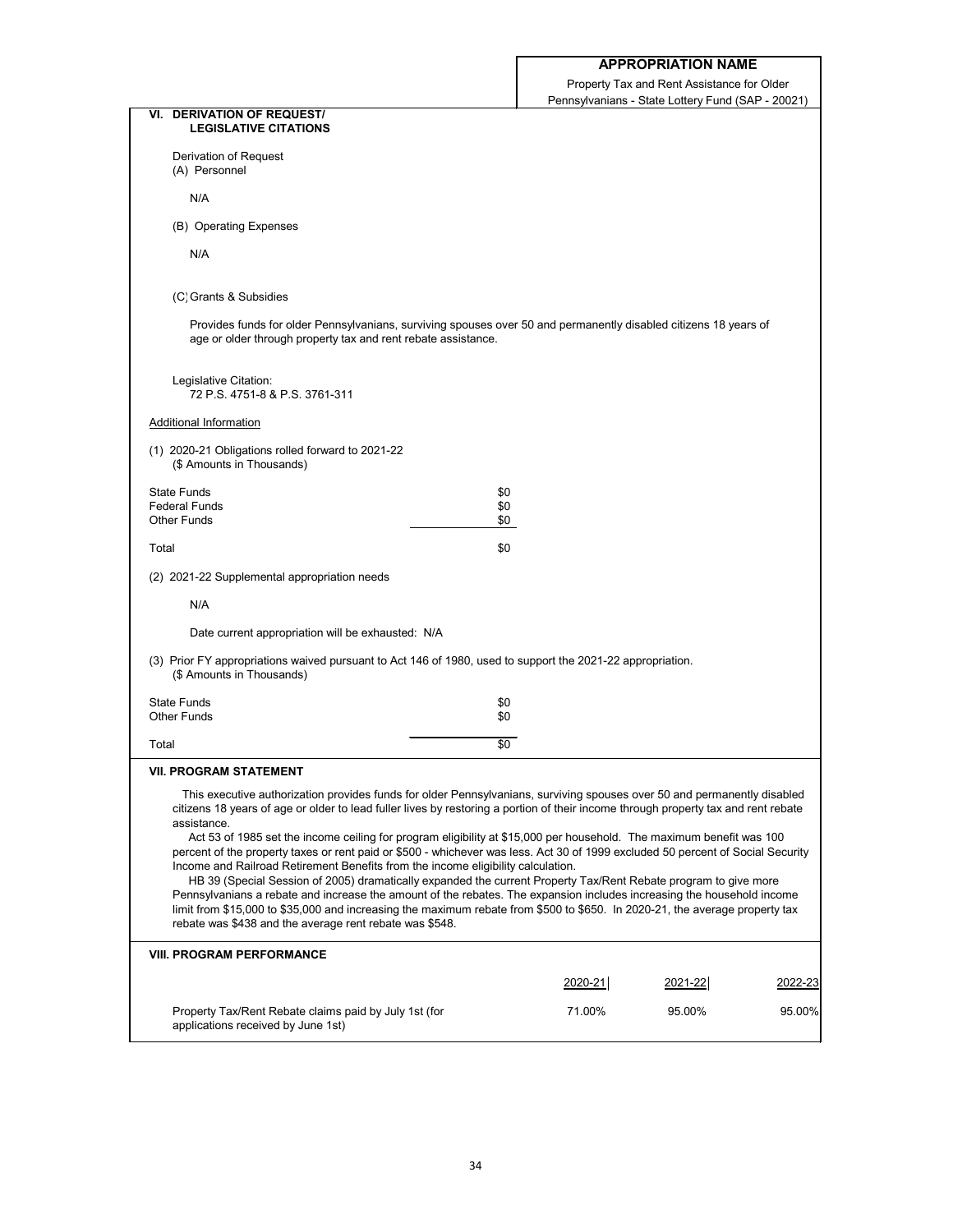### **APPROPRIATION NAME**

Fantasy Contest Operations (SAP - 14890)

|                                                                   | Page # of Governor's Executive Budget: E37-4, E37-5 |                             |                            |                                                   |                             |
|-------------------------------------------------------------------|-----------------------------------------------------|-----------------------------|----------------------------|---------------------------------------------------|-----------------------------|
| <b>I. SUMMARY FINANCIAL DATA</b><br>(\$ Amounts in Thousands)     |                                                     |                             | 2020-21<br><b>Actual</b>   | 2021-22<br><b>Available</b>                       | 2022-23<br><b>Request</b>   |
| <b>State Funds</b>                                                |                                                     |                             | \$0                        | \$0                                               | \$0                         |
| <b>Federal Funds</b>                                              |                                                     |                             | \$0                        | \$0                                               | \$0                         |
| <b>Other Funds</b>                                                |                                                     |                             | \$372                      | \$418                                             | \$418                       |
| Total                                                             |                                                     |                             | \$372                      | \$418                                             | \$418                       |
|                                                                   |                                                     |                             |                            |                                                   |                             |
| <b>II. HISTORY OF LAPSES</b><br>(\$ Amounts in Thousands)         |                                                     |                             | 2019-20                    | 2020-21                                           | <b>Estimated</b><br>2021-22 |
| <b>State Funds</b>                                                |                                                     |                             | \$0                        | \$0                                               | \$0                         |
|                                                                   |                                                     |                             |                            |                                                   |                             |
| III. COMPLEMENT INFORMATION                                       |                                                     |                             | 12/31/2020                 | 12/31/2021                                        | 2022-23<br><b>Budgeted</b>  |
|                                                                   |                                                     |                             |                            |                                                   |                             |
| <b>State Funded</b>                                               | - Authorized<br>- Filled                            |                             | n/a<br>n/a                 | n/a<br>n/a                                        | n/a<br>n/a                  |
| <b>DETAIL BY MAJOR OBJECT</b><br>IV.<br>(\$ Amounts in Thousands) | 2020-21<br><b>Actual</b>                            | 2021-22<br><b>Available</b> | 2022-23<br><b>Budgeted</b> | Change<br><b>Budgeted vs.</b><br><b>Available</b> | <b>Percent</b><br>Change    |
| <b>PERSONNEL</b><br><b>State Funds</b>                            | \$0                                                 | \$0                         | \$0                        | \$0                                               | $0.00\%$                    |
| <b>Federal Funds</b>                                              | \$0                                                 | \$0                         | \$0                        | \$0                                               | $0.00\%$                    |
| <b>Other Funds</b>                                                | \$219                                               | \$368                       | \$368                      | \$0                                               | $0.00\%$                    |
| <b>Total Personnel</b>                                            | \$219                                               | $\frac{1}{3368}$            | \$368                      | $\overline{50}$                                   | 0.00%                       |
| <b>OPERATING</b>                                                  |                                                     |                             |                            |                                                   |                             |
| <b>State Funds</b>                                                | \$0                                                 | \$0                         | \$0                        | \$0                                               | $0.00\%$                    |
| <b>Federal Funds</b>                                              | \$0                                                 | \$0                         | \$0                        | \$0                                               | 0.00%                       |
| <b>Other Funds</b>                                                | \$153                                               | \$50                        | \$50                       | \$0                                               | 0.00%                       |
| <b>Total Operating</b>                                            | \$153                                               | \$50                        | \$50                       | \$0                                               | $0.00\%$                    |
| <b>TOTAL FUNDS</b>                                                |                                                     |                             |                            |                                                   |                             |
| <b>State Funds</b>                                                | \$0                                                 | \$0                         | \$0                        | \$0                                               | $0.00\%$                    |
| <b>Federal Funds</b>                                              | \$0                                                 | \$0                         | \$0                        | \$0                                               | $0.00\%$                    |
| <b>Other Funds</b><br><b>Total Funds</b>                          | \$372<br>\$372                                      | \$418<br>\$418              | \$418<br>\$418             | \$0<br>$\sqrt{60}$                                | $0.00\%$<br>$0.00\%$        |
| <b>V. EXPLANATION OF CHANGES</b>                                  |                                                     |                             |                            |                                                   |                             |
| (\$ Amounts in Thousands)                                         |                                                     |                             |                            |                                                   |                             |
| <b>PERSONNEL</b>                                                  |                                                     | State \$                    | Federal \$                 | Other \$                                          | Total \$                    |
| A. Cost to carry current program.                                 |                                                     | \$0                         | \$0                        | \$0                                               | \$0                         |
| <b>Subtotal Personnel</b>                                         |                                                     | \$0                         | \$0                        | \$0                                               | \$0                         |
| <b>OPERATING</b>                                                  |                                                     |                             |                            |                                                   |                             |
| A. Cost to Maintain Operations                                    |                                                     | \$0                         | \$0                        | \$0                                               | \$0                         |
| <b>Subtotal Operating</b>                                         |                                                     | \$0                         | \$0                        | $\sqrt{60}$                                       | $\sqrt{6}$                  |
| <b>TOTAL</b>                                                      |                                                     | \$0                         | \$0                        | \$0                                               | \$0                         |
|                                                                   |                                                     |                             |                            |                                                   |                             |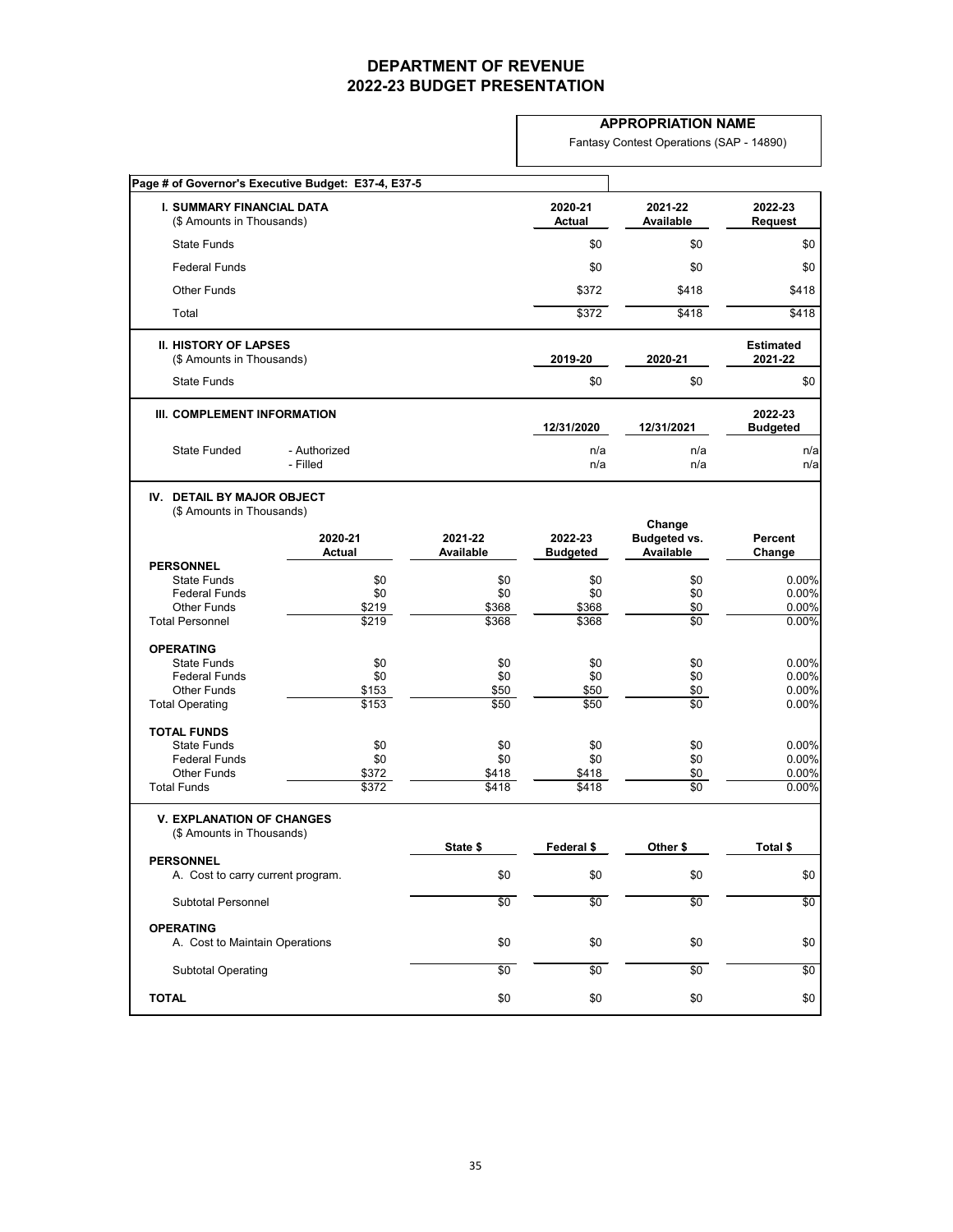Fantasy Contest Operations (SAP - 14890)

| <b>VI. DERIVATION OF REQUEST/</b><br><b>LEGISLATIVE CITATIONS</b>              |                                                                                                                           |  |
|--------------------------------------------------------------------------------|---------------------------------------------------------------------------------------------------------------------------|--|
| Derivation of Request<br>(A) Personnel                                         |                                                                                                                           |  |
| Personnel costs include funding to administer the Fantasy Contest Program.     |                                                                                                                           |  |
| (B) Operating Expenses                                                         |                                                                                                                           |  |
| Operating costs reflects funding needed to maintain current operations.        |                                                                                                                           |  |
| (C) Fixed Assets                                                               |                                                                                                                           |  |
| N/A                                                                            |                                                                                                                           |  |
| Legislative Citation:<br>Act 42 of 2017                                        |                                                                                                                           |  |
| <b>Additional Information</b>                                                  |                                                                                                                           |  |
| (1) 2020-21 Obligations rolled forward to 2021-22<br>(\$ Amounts in Thousands) |                                                                                                                           |  |
| <b>State Funds</b>                                                             | \$0                                                                                                                       |  |
| <b>Federal Funds</b><br><b>Other Funds</b>                                     | \$0<br>\$0                                                                                                                |  |
| Total                                                                          | \$0                                                                                                                       |  |
| (2) 2021-22 Supplemental appropriation needs                                   |                                                                                                                           |  |
| N/A                                                                            |                                                                                                                           |  |
| Date current appropriation will be exhausted: N/A                              |                                                                                                                           |  |
| (\$ Amounts in Thousands)                                                      | (3) Prior FY appropriations waived pursuant to Act 146 of 1980, used to support the 2021-22 appropriation.                |  |
| <b>State Funds</b>                                                             | \$0                                                                                                                       |  |
| <b>Other Funds</b>                                                             | \$0                                                                                                                       |  |
| Total                                                                          | \$0                                                                                                                       |  |
| <b>VII. PROGRAM STATEMENT</b>                                                  |                                                                                                                           |  |
|                                                                                | This program provides funds for the administration, collection and distribution of fantasy contest taxes and assessments. |  |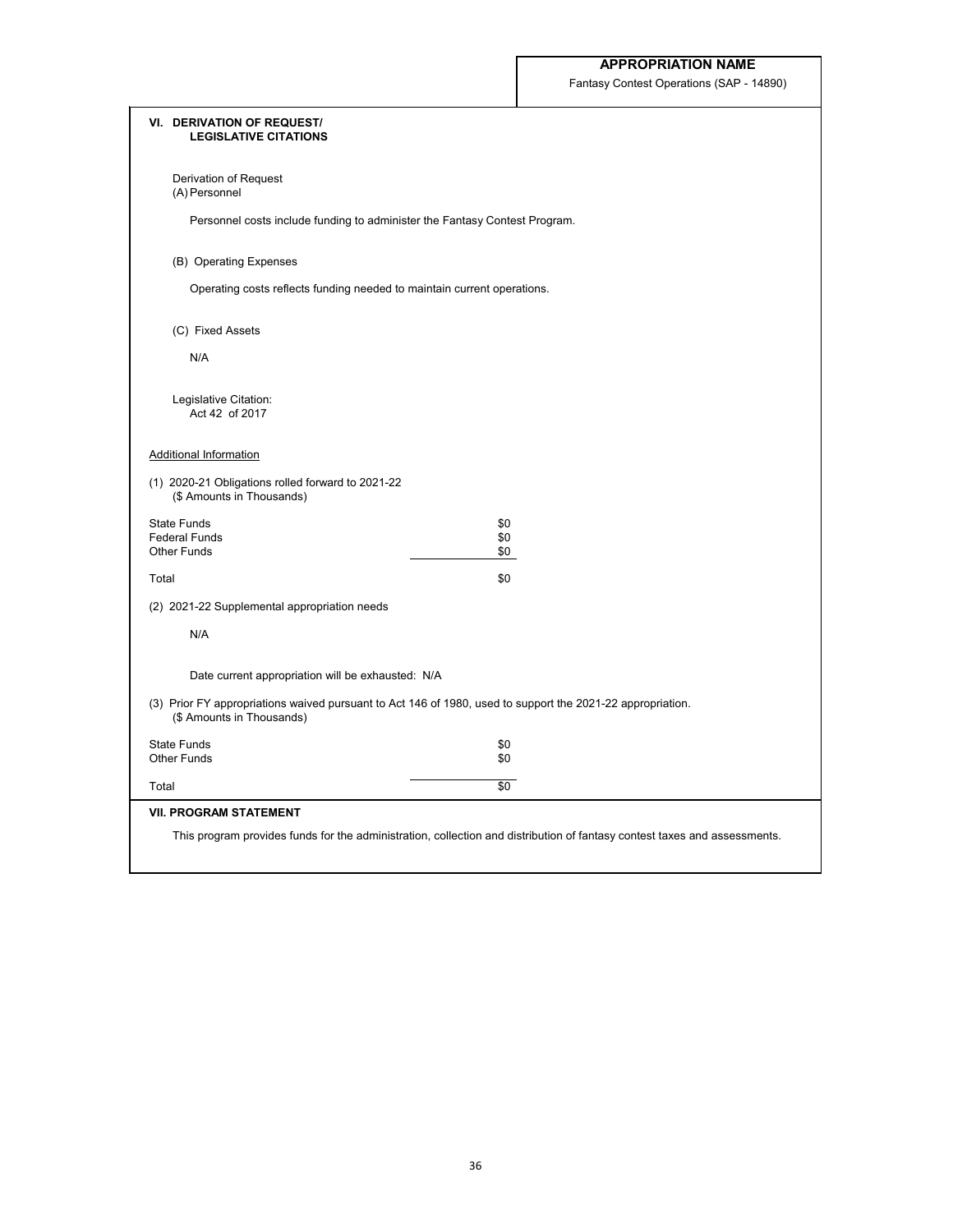### **APPROPRIATION NAME**

Collections - State Racing (SAP - 11109)

|                                                                   | Page # of Governor's Executive Budget: E37-4, E37-5 |                  |                          |                                                   |                             |
|-------------------------------------------------------------------|-----------------------------------------------------|------------------|--------------------------|---------------------------------------------------|-----------------------------|
| <b>I. SUMMARY FINANCIAL DATA</b><br>(\$ Amounts in Thousands)     |                                                     |                  | 2020-21<br><b>Actual</b> | 2021-22<br>Available                              | 2022-23<br><b>Request</b>   |
| <b>State Funds</b>                                                |                                                     |                  | \$261                    | \$262                                             | \$266                       |
| <b>Federal Funds</b>                                              |                                                     |                  | \$0                      | \$0                                               | \$0                         |
| <b>Other Funds</b>                                                |                                                     |                  | \$0                      | \$0                                               | \$0                         |
| Total                                                             |                                                     |                  | \$261                    | \$262                                             | \$266                       |
| <b>II. HISTORY OF LAPSES</b><br>(\$ Amounts in Thousands)         |                                                     |                  | 2019-20                  | 2020-21                                           | <b>Estimated</b><br>2021-22 |
| <b>State Funds</b>                                                |                                                     |                  | \$94                     | \$102                                             | \$0                         |
| III. COMPLEMENT INFORMATION                                       |                                                     |                  | 12/31/2020               | 12/31/2021                                        | 2022-23<br><b>Budgeted</b>  |
| <b>State Funded</b>                                               | - Authorized<br>- Filled                            |                  |                          |                                                   | n/a                         |
| <b>Benefit Factor</b>                                             |                                                     |                  | 87.88%                   | 70.37%                                            | 76.90%                      |
| <b>DETAIL BY MAJOR OBJECT</b><br>IV.<br>(\$ Amounts in Thousands) | 2020-21<br><b>Actual</b>                            | 2021-22          | 2022-23                  | Change<br><b>Budgeted vs.</b><br><b>Available</b> | <b>Percent</b>              |
| <b>PERSONNEL</b>                                                  |                                                     | <b>Available</b> | <b>Budgeted</b>          |                                                   | Change                      |
| <b>State Funds</b>                                                | \$71                                                | \$70             | \$74                     | \$4                                               | 5.71%                       |
| <b>Federal Funds</b>                                              | \$0                                                 | \$0              | \$0                      | \$0                                               | 0.00%                       |
| <b>Other Funds</b>                                                | \$0                                                 | \$0              | \$0                      | \$0                                               | 0.00%                       |
| <b>Total Personnel</b>                                            | \$71                                                | $\sqrt{$70}$     | $\sqrt{$74}$             | \$4                                               | 5.71%                       |
| <b>OPERATING</b>                                                  |                                                     |                  |                          |                                                   |                             |
| <b>State Funds</b>                                                | \$190                                               | \$192            | \$192                    | \$0                                               | 0.00%                       |
| <b>Federal Funds</b>                                              | \$0                                                 | \$0              | \$0                      | \$0                                               | 0.00%                       |
| <b>Other Funds</b>                                                | \$0                                                 | \$0              | \$0                      | \$0                                               | 0.00%                       |
| <b>Total Operating</b>                                            | \$190                                               | \$192            | \$192                    | \$0                                               | 0.00%                       |
| <b>TOTAL FUNDS</b>                                                |                                                     |                  |                          |                                                   |                             |
| <b>State Funds</b>                                                | \$261                                               | \$262            | \$266                    | \$4                                               | 1.53%                       |
| <b>Federal Funds</b>                                              | \$0                                                 | \$0              | \$0                      | \$0                                               | 0.00%                       |
| <b>Other Funds</b><br><b>Total Funds</b>                          | \$0<br>\$261                                        | \$0<br>\$262     | \$0<br>\$266             | \$0<br>$\sqrt{4}$                                 | 0.00%<br>1.53%              |
| <b>V. EXPLANATION OF CHANGES</b><br>(\$ Amounts in Thousands)     |                                                     |                  |                          |                                                   |                             |
|                                                                   |                                                     | State \$         | Federal \$               | Other \$                                          | Total \$                    |
| <b>PERSONNEL</b><br>A. Cost of maintaining complement             |                                                     | \$4              | \$0                      | \$0                                               | \$4                         |
| <b>Subtotal Personnel</b>                                         |                                                     | $\sqrt[6]{4}$    | \$0                      | \$0                                               | $\sqrt{4}$                  |
| <b>OPERATING</b>                                                  |                                                     |                  |                          |                                                   |                             |
| A. Cost to Maintain Operations                                    |                                                     | \$0              | \$0                      | \$0                                               | \$0                         |
| <b>Subtotal Operating</b>                                         |                                                     | \$0              | $\sqrt[6]{}$             | $\sqrt{6}$                                        | \$0                         |
| <b>TOTAL</b>                                                      |                                                     | \$4              | \$0                      | \$0                                               | \$4                         |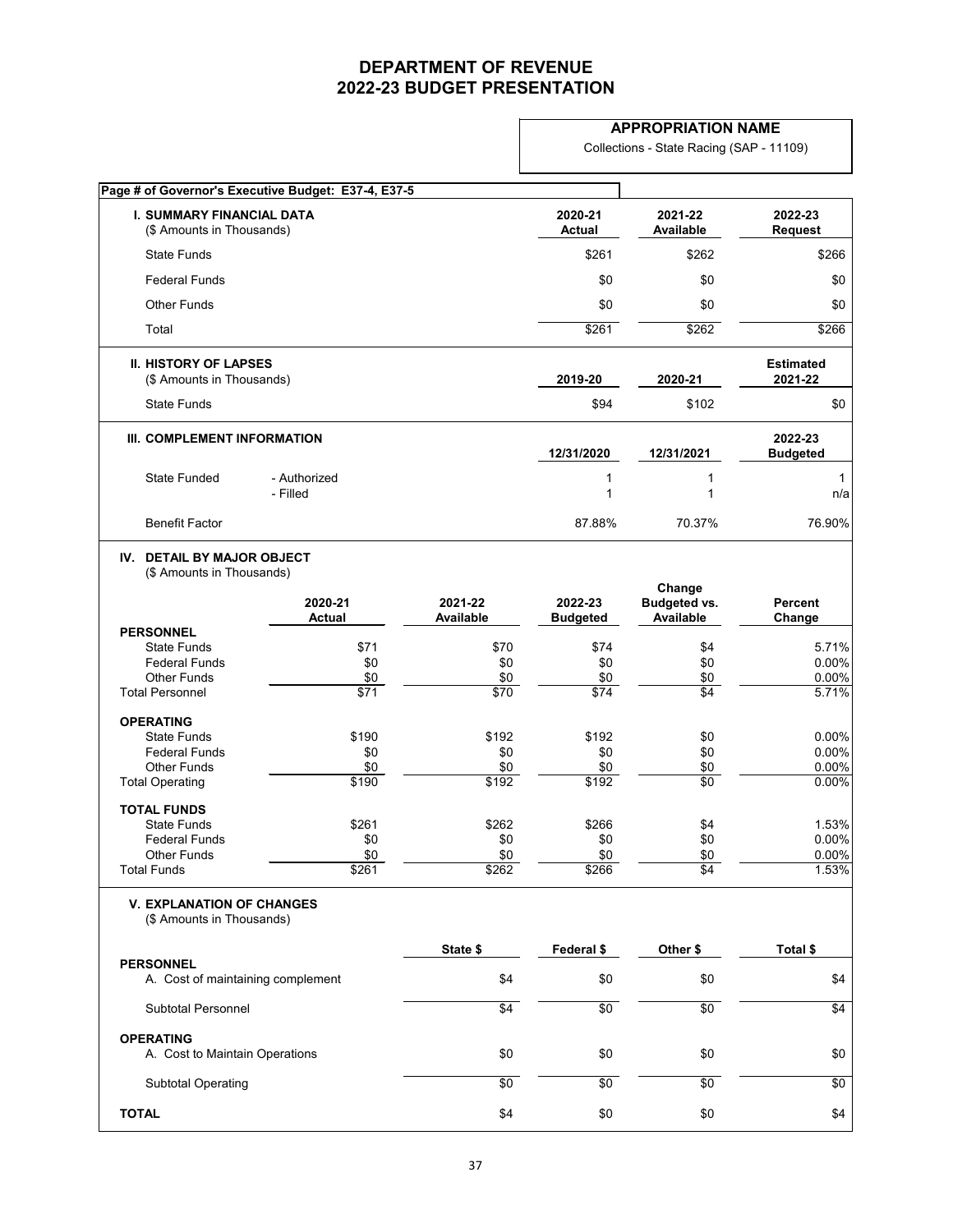Collections - State Racing (SAP - 11109)

|       | <b>VI. DERIVATION OF REQUEST/</b><br><b>LEGISLATIVE CITATIONS</b>                                                                       |
|-------|-----------------------------------------------------------------------------------------------------------------------------------------|
|       | Derivation of Request<br>(A) Personnel                                                                                                  |
|       | All personnel costs were calculated based on approved salary position and established employee<br>benefit rates.                        |
|       | (B) Operating Expenses                                                                                                                  |
|       | Operating costs were calculated to maintain required levels of operation.                                                               |
|       | (C) Fixed Assets                                                                                                                        |
|       | N/A                                                                                                                                     |
|       | Legislative Citation:<br>This appropriation was established under Act 93 of 1983.                                                       |
|       | <b>Additional Information</b>                                                                                                           |
|       | (1) 2020-21 Obligations rolled forward to 2021-22<br>(\$ Amounts in Thousands)                                                          |
|       | <b>State Funds</b><br>\$0                                                                                                               |
|       | <b>Federal Funds</b><br>\$0<br><b>Other Funds</b><br>\$0                                                                                |
| Total | \$0                                                                                                                                     |
|       | (2) 2021-22 Supplemental appropriation needs                                                                                            |
|       | N/A                                                                                                                                     |
|       | Date current appropriation will be exhausted: N/A                                                                                       |
|       | (3) Prior FY appropriations waived pursuant to Act 146 of 1980, used to support the 2021-22 appropriation.<br>(\$ Amounts in Thousands) |
|       | <b>State Funds</b><br>\$0                                                                                                               |
|       | <b>Other Funds</b><br>\$0                                                                                                               |
| Total | \$0                                                                                                                                     |
|       | <b>VII. PROGRAM STATEMENT</b><br>This program provides funds for the administration and collection of Horse and Harness Racing taxes.   |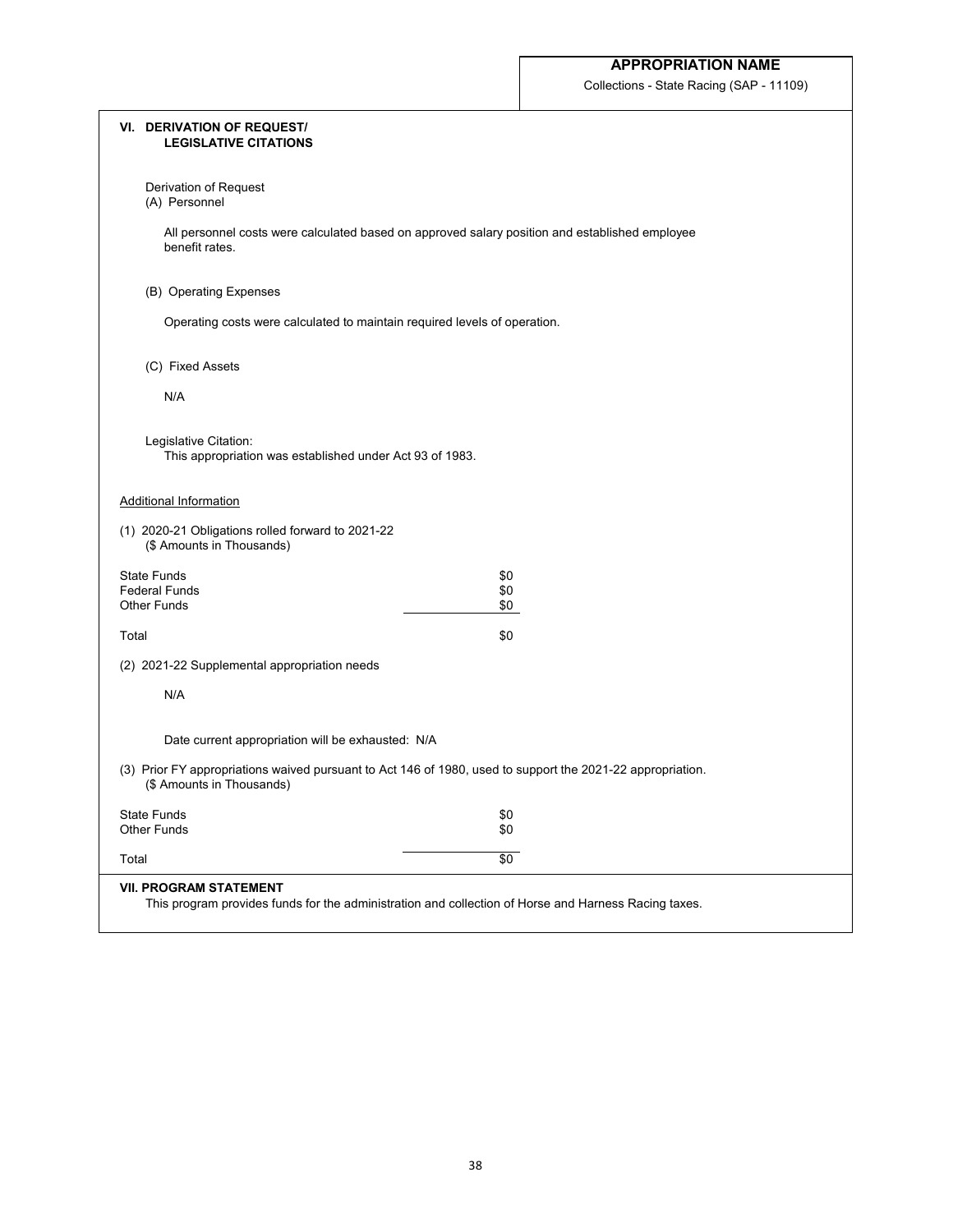|                                                                                                                | Page # of Governor's Executive Budget: E37-4, E37-5 |                                          |                                  |                                                   |                                  |
|----------------------------------------------------------------------------------------------------------------|-----------------------------------------------------|------------------------------------------|----------------------------------|---------------------------------------------------|----------------------------------|
| <b>I. SUMMARY FINANCIAL DATA</b><br>(\$ Amounts in Thousands)                                                  |                                                     |                                          | 2020-21<br><b>Actual</b>         | 2021-22<br><b>Available</b>                       | 2022-23<br><b>Request</b>        |
| <b>State Funds</b>                                                                                             |                                                     |                                          | \$0                              | \$0                                               | \$0                              |
| <b>Federal Funds</b>                                                                                           |                                                     |                                          | \$0                              | \$0                                               | \$0                              |
| <b>Other Funds</b>                                                                                             |                                                     |                                          | \$5,490                          | \$6,707                                           | \$6,848                          |
| Total                                                                                                          |                                                     |                                          | \$5,490                          | \$6,707                                           | \$6,848                          |
| <b>II. HISTORY OF LAPSES</b><br>(\$ Amounts in Thousands)                                                      |                                                     |                                          | 2019-20                          | 2020-21                                           | <b>Estimated</b><br>2021-22      |
| <b>State Funds</b>                                                                                             |                                                     |                                          | \$0                              | \$0                                               | \$0                              |
| <b>III. COMPLEMENT INFORMATION</b>                                                                             |                                                     |                                          | 12/31/2020                       | 12/31/2021                                        | 2022-23<br><b>Budgeted</b>       |
| <b>State Funded</b>                                                                                            | - Authorized<br>- Filled                            |                                          | 19<br>16                         | 19<br>16                                          | 19<br>n/a                        |
| <b>Benefit Factor</b>                                                                                          |                                                     |                                          | 73.45%                           | 66.96%                                            | 75.40%                           |
| IV. DETAIL BY MAJOR OBJECT<br>(\$ Amounts in Thousands)                                                        | 2020-21<br><b>Actual</b>                            | 2021-22<br><b>Available</b>              | 2022-23<br><b>Budgeted</b>       | Change<br><b>Budgeted vs.</b><br><b>Available</b> | <b>Percent</b><br>Change         |
| <b>PERSONNEL</b><br><b>State Funds</b><br><b>Federal Funds</b><br><b>Other Funds</b><br><b>Total Personnel</b> | \$0<br>\$0<br>\$1,253<br>\$1,253                    | \$0<br>\$0<br>\$1,741<br>$\sqrt{$1,741}$ | \$0<br>\$0<br>\$1,867<br>\$1,867 | \$0<br>\$0<br>\$126<br>\$126                      | 0.00%<br>0.00%<br>7.24%<br>7.24% |
| <b>OPERATING</b><br><b>State Funds</b><br><b>Federal Funds</b><br><b>Other Funds</b><br><b>Total Operating</b> | \$0<br>\$0<br>\$4,237<br>\$4,237                    | \$0<br>\$0<br>\$4,966<br>\$4,966         | \$0<br>\$0<br>\$4,981<br>\$4,981 | \$0<br>\$0<br>\$15<br>\$15                        | 0.00%<br>0.00%<br>0.30%<br>0.30% |
| <b>TOTAL FUNDS</b><br><b>State Funds</b><br><b>Federal Funds</b><br><b>Other Funds</b><br><b>Total Funds</b>   | \$0<br>\$0<br>\$5,490<br>\$5,490                    | \$0<br>\$0<br>\$6,707<br>\$6,707         | \$0<br>\$0<br>\$6,848<br>\$6,848 | \$0<br>\$0<br>\$141<br>\$141                      | 0.00%<br>0.00%<br>2.10%<br>2.10% |
| <b>V. EXPLANATION OF CHANGES</b><br>(\$ Amounts in Thousands)                                                  |                                                     | State \$                                 | Federal \$                       | Other \$                                          | Total \$                         |
| <b>PERSONNEL</b><br>A. Cost to maintain complement                                                             |                                                     | \$0                                      | \$0                              | \$126                                             | \$126                            |
| <b>Subtotal Personnel</b>                                                                                      |                                                     | \$0                                      | \$0                              | \$126                                             | \$126                            |
| <b>OPERATING</b>                                                                                               | A. Increase due to contractual changes              | \$0                                      | \$0                              | \$15                                              | \$15                             |
| <b>Subtotal Operating</b>                                                                                      |                                                     | $\sqrt{6}$                               | $\sqrt{6}$                       | $\sqrt{$15}$                                      | $\sqrt{$15}$                     |

| TAT A L<br>TOTAL | m /<br>งบ | ሶር<br>งบ | 141ه. |  |
|------------------|-----------|----------|-------|--|
|                  |           |          |       |  |

| <b>APPROPRIATION NAME</b> |  |
|---------------------------|--|
|---------------------------|--|

Gaming - General Operations (SAP - 14906)

39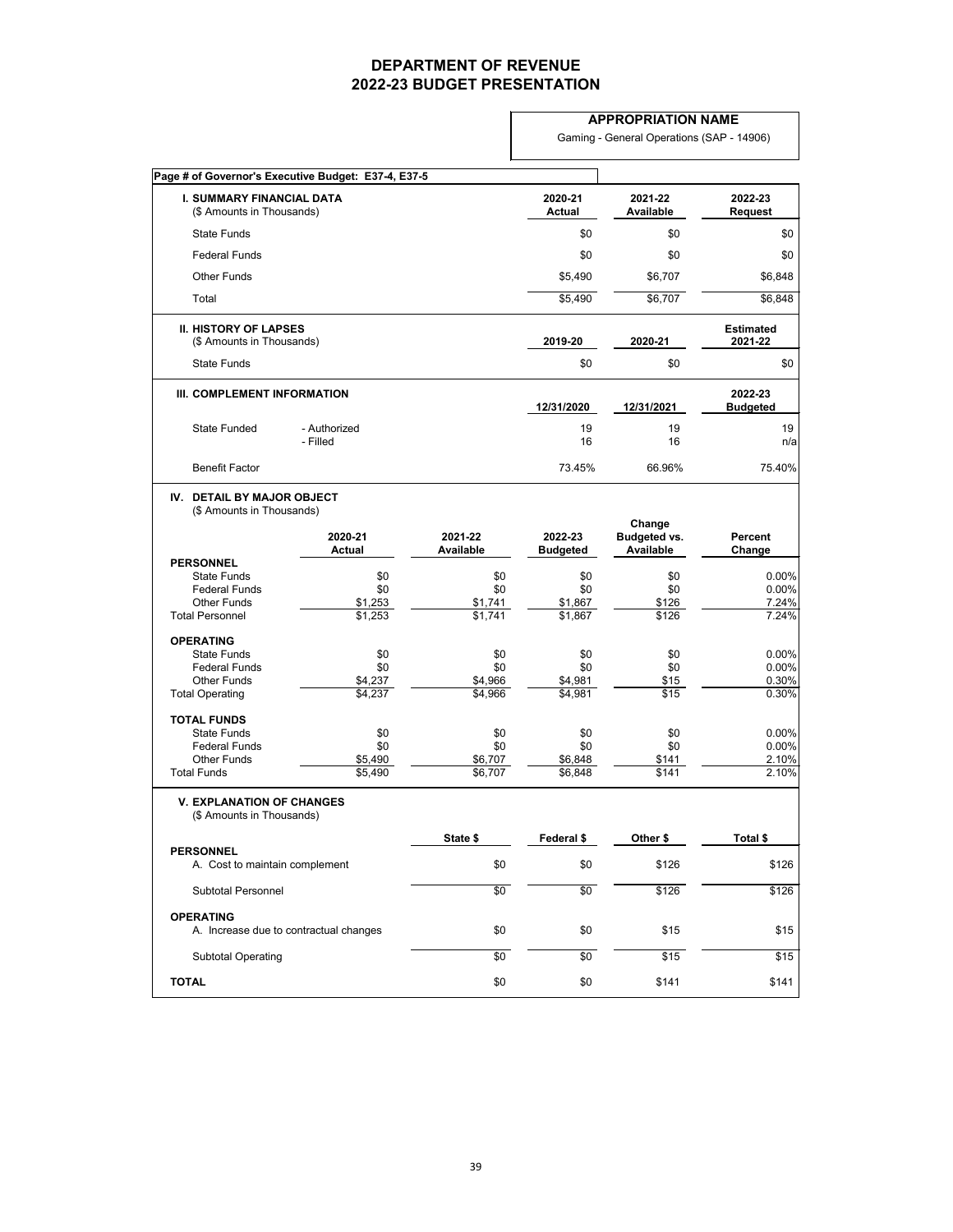Gaming - General Operations (SAP - 14906)

|                                            | <b>VI. DERIVATION OF REQUEST/</b><br><b>LEGISLATIVE CITATIONS</b>                                                                                                                             |
|--------------------------------------------|-----------------------------------------------------------------------------------------------------------------------------------------------------------------------------------------------|
|                                            | Derivation of Request<br>(A) Personnel                                                                                                                                                        |
|                                            | All personnel costs were calculated based on approved salary positions and established employee<br>benefit rates.                                                                             |
|                                            | (B) Operating Expenses                                                                                                                                                                        |
|                                            | Operating costs include funding for the Central Control Computer System and other costs to<br>administer the collection of gaming taxes and assessments. Increase due to contractual changes. |
|                                            | (C) Fixed Assets                                                                                                                                                                              |
| N/A                                        |                                                                                                                                                                                               |
|                                            | Legislative Citation:<br>This appropriation was established by an amendment to Act No. 71 of 2004 (Pennsylvania Race<br>Horse Development and Gaming Act).                                    |
|                                            | <b>Additional Information</b>                                                                                                                                                                 |
|                                            | (1) 2020-21 Obligations rolled forward to 2021-22<br>(\$ Amounts in Thousands)                                                                                                                |
| <b>State Funds</b>                         | \$0                                                                                                                                                                                           |
| <b>Federal Funds</b><br><b>Other Funds</b> | \$0<br>\$0                                                                                                                                                                                    |
| Total                                      | \$0                                                                                                                                                                                           |
|                                            | (2) 2021-22 Supplemental appropriation needs                                                                                                                                                  |
| N/A                                        |                                                                                                                                                                                               |
|                                            | Date current appropriation will be exhausted: N/A                                                                                                                                             |
|                                            | (3) Prior FY appropriations waived pursuant to Act 146 of 1980, used to support the 2021-22 appropriation.<br>(\$ Amounts in Thousands)                                                       |
| <b>State Funds</b><br><b>Other Funds</b>   | \$0<br>\$0                                                                                                                                                                                    |
| Total                                      | $\sqrt{60}$                                                                                                                                                                                   |
|                                            | <b>VII. PROGRAM STATEMENT</b>                                                                                                                                                                 |
|                                            | This program provides funds for the administration, collection, and distribution of gaming taxes and assessments.                                                                             |
|                                            |                                                                                                                                                                                               |

40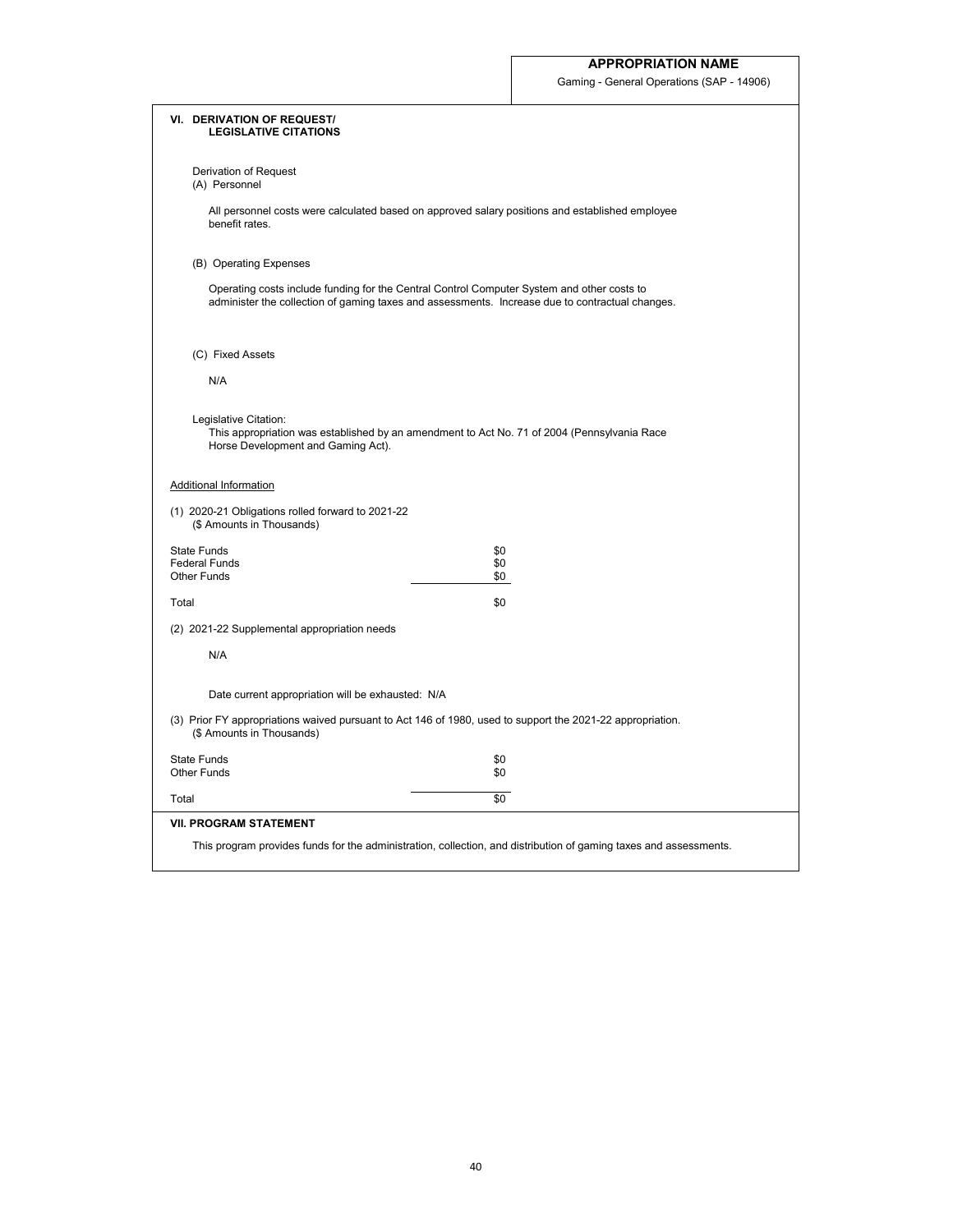|                                                                   |                          |                             | <b>APPROPRIATION NAME</b>  |                                         |                             |  |
|-------------------------------------------------------------------|--------------------------|-----------------------------|----------------------------|-----------------------------------------|-----------------------------|--|
|                                                                   |                          |                             |                            | VGT Operations (SAP - 14900)            |                             |  |
| Page # of Governor's Executive Budget: E37-4, E37-5               |                          |                             |                            |                                         |                             |  |
| <b>I. SUMMARY FINANCIAL DATA</b><br>(\$ Amounts in Thousands)     |                          |                             | 2020-21<br><b>Actual</b>   | 2021-22<br><b>Available</b>             | 2022-23<br><b>Request</b>   |  |
| <b>State Funds</b>                                                |                          |                             | \$0                        | \$0                                     | \$0                         |  |
| <b>Federal Funds</b>                                              |                          |                             | \$0                        | \$0                                     | \$0                         |  |
| <b>Other Funds</b>                                                |                          |                             | \$273                      | \$683                                   | \$683                       |  |
| Total                                                             |                          |                             | \$273                      | \$683                                   | \$683                       |  |
| <b>II. HISTORY OF LAPSES</b><br>(\$ Amounts in Thousands)         |                          |                             | 2019-20                    | 2020-21                                 | <b>Estimated</b><br>2021-22 |  |
| <b>State Funds</b>                                                |                          |                             | \$0                        | \$0                                     | \$0                         |  |
| III. COMPLEMENT INFORMATION                                       |                          |                             |                            |                                         | 2022-23                     |  |
|                                                                   |                          |                             | 12/31/2020                 | 12/31/2021                              | <b>Budgeted</b>             |  |
| <b>State Funded</b>                                               | - Authorized<br>- Filled |                             | n/a<br>n/a                 | n/a<br>n/a                              | n/a<br>n/a                  |  |
| <b>DETAIL BY MAJOR OBJECT</b><br>IV.<br>(\$ Amounts in Thousands) |                          |                             |                            | Change                                  |                             |  |
|                                                                   | 2020-21<br><b>Actual</b> | 2021-22<br><b>Available</b> | 2022-23<br><b>Budgeted</b> | <b>Budgeted vs.</b><br><b>Available</b> | <b>Percent</b><br>Change    |  |
| <b>PERSONNEL</b><br><b>State Funds</b>                            | \$0                      | \$0                         | \$0                        | \$0                                     | 0.00%                       |  |
| <b>Federal Funds</b>                                              | \$0                      | \$0                         | \$0                        | \$0                                     | 0.00%                       |  |
| <b>Other Funds</b>                                                | \$167                    | \$183                       | \$183                      | \$0                                     | 0.00%                       |  |
| <b>Total Personnel</b>                                            | \$167                    | \$183                       | \$183                      | \$0                                     | 0.00%                       |  |
| <b>OPERATING</b>                                                  |                          |                             |                            |                                         |                             |  |
| <b>State Funds</b><br><b>Federal Funds</b>                        | \$0                      | \$0<br>\$0                  | \$0<br>\$0                 | \$0                                     | 0.00%                       |  |
| <b>Other Funds</b>                                                | \$0<br>\$106             | \$500                       | \$500                      | \$0<br>\$0                              | 0.00%<br>0.00%              |  |
| <b>Total Operating</b>                                            | \$106                    | \$500                       | \$500                      | $\overline{50}$                         | 0.00%                       |  |
| <b>TOTAL FUNDS</b>                                                |                          |                             |                            |                                         |                             |  |
| <b>State Funds</b>                                                | \$0                      | \$0                         | \$0                        | \$0                                     | 0.00%                       |  |
| <b>Federal Funds</b><br><b>Other Funds</b>                        | \$0                      | \$0                         | \$0                        | \$0                                     | 0.00%                       |  |
| <b>Total Funds</b>                                                | \$273<br>\$273           | \$683<br>\$683              | \$683<br>\$683             | \$0<br>$\sqrt{6}$                       | 0.00%<br>0.00%              |  |
| <b>V. EXPLANATION OF CHANGES</b><br>(\$ Amounts in Thousands)     |                          |                             |                            |                                         |                             |  |
|                                                                   |                          | State \$                    | Federal \$                 | Other \$                                | Total \$                    |  |
| <b>PERSONNEL</b><br>A. Personnel costs to administer program      |                          | \$0                         | \$0                        | \$0                                     | \$0                         |  |
| <b>Subtotal Personnel</b>                                         |                          | $\sqrt{6}$                  | $\sqrt{6}$                 | $\sqrt{6}$                              | $\sqrt{$0}$                 |  |
|                                                                   |                          |                             |                            |                                         |                             |  |
| <b>OPERATING</b><br>A. Costs include funding for VGT Operations   |                          | \$0                         | \$0                        | \$0                                     | \$0                         |  |
| <b>Subtotal Operating</b>                                         |                          | \$0                         | \$0                        | \$0                                     | \$0                         |  |
| <b>TOTAL</b>                                                      |                          | \$0                         | \$0                        | \$0                                     | \$0                         |  |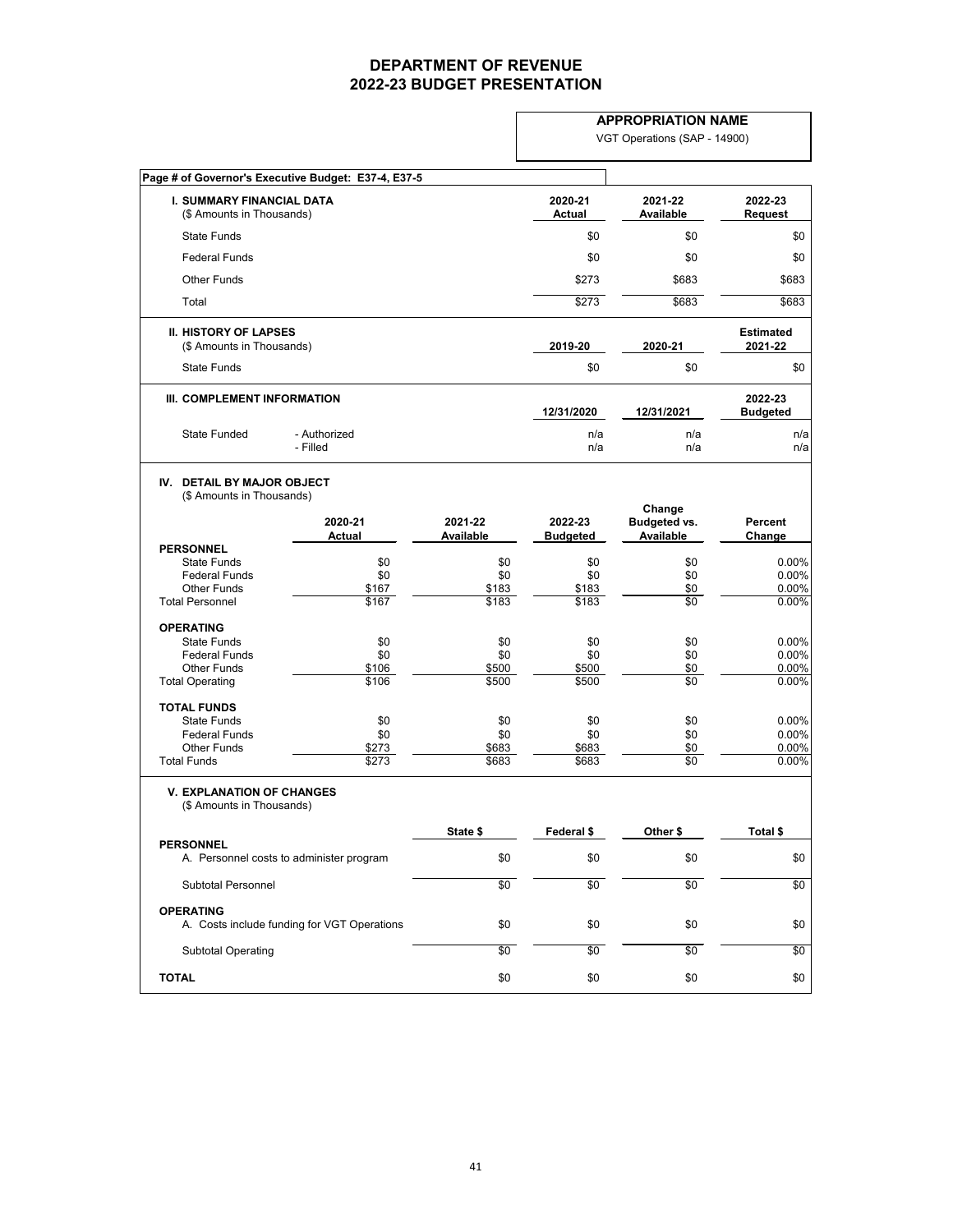VGT Operations (SAP - 14900)

|       | <b>VI. DERIVATION OF REQUEST/</b><br><b>LEGISLATIVE CITATIONS</b>                                                                       |
|-------|-----------------------------------------------------------------------------------------------------------------------------------------|
|       | Derivation of Request<br>(A) Personnel                                                                                                  |
|       | Personnel costs include funding to administer the VGT program.                                                                          |
|       | (B) Operating Expenses                                                                                                                  |
|       | Operating costs include funding for VGT Operations.                                                                                     |
|       | (C) Fixed Assets                                                                                                                        |
|       | N/A                                                                                                                                     |
|       | Legislative Citation:<br>Act 42 of 2017                                                                                                 |
|       | <b>Additional Information</b>                                                                                                           |
|       | (1) 2020-21 Obligations rolled forward to 2021-22<br>(\$ Amounts in Thousands)                                                          |
|       | <b>State Funds</b><br>\$0                                                                                                               |
|       | <b>Federal Funds</b><br>\$0<br><b>Other Funds</b><br>\$0                                                                                |
| Total | \$0                                                                                                                                     |
|       | (2) 2021-22 Supplemental appropriation needs                                                                                            |
|       | N/A                                                                                                                                     |
|       | Date current appropriation will be exhausted: N/A                                                                                       |
|       | (3) Prior FY appropriations waived pursuant to Act 146 of 1980, used to support the 2021-22 appropriation.<br>(\$ Amounts in Thousands) |
|       | <b>State Funds</b><br>\$0<br><b>Other Funds</b><br>\$0                                                                                  |
| Total | $\overline{50}$                                                                                                                         |
|       | <b>VII. PROGRAM STATEMENT</b>                                                                                                           |
|       | This program provides funding for the administration, collection, and distribution of VGT taxes and assessments.                        |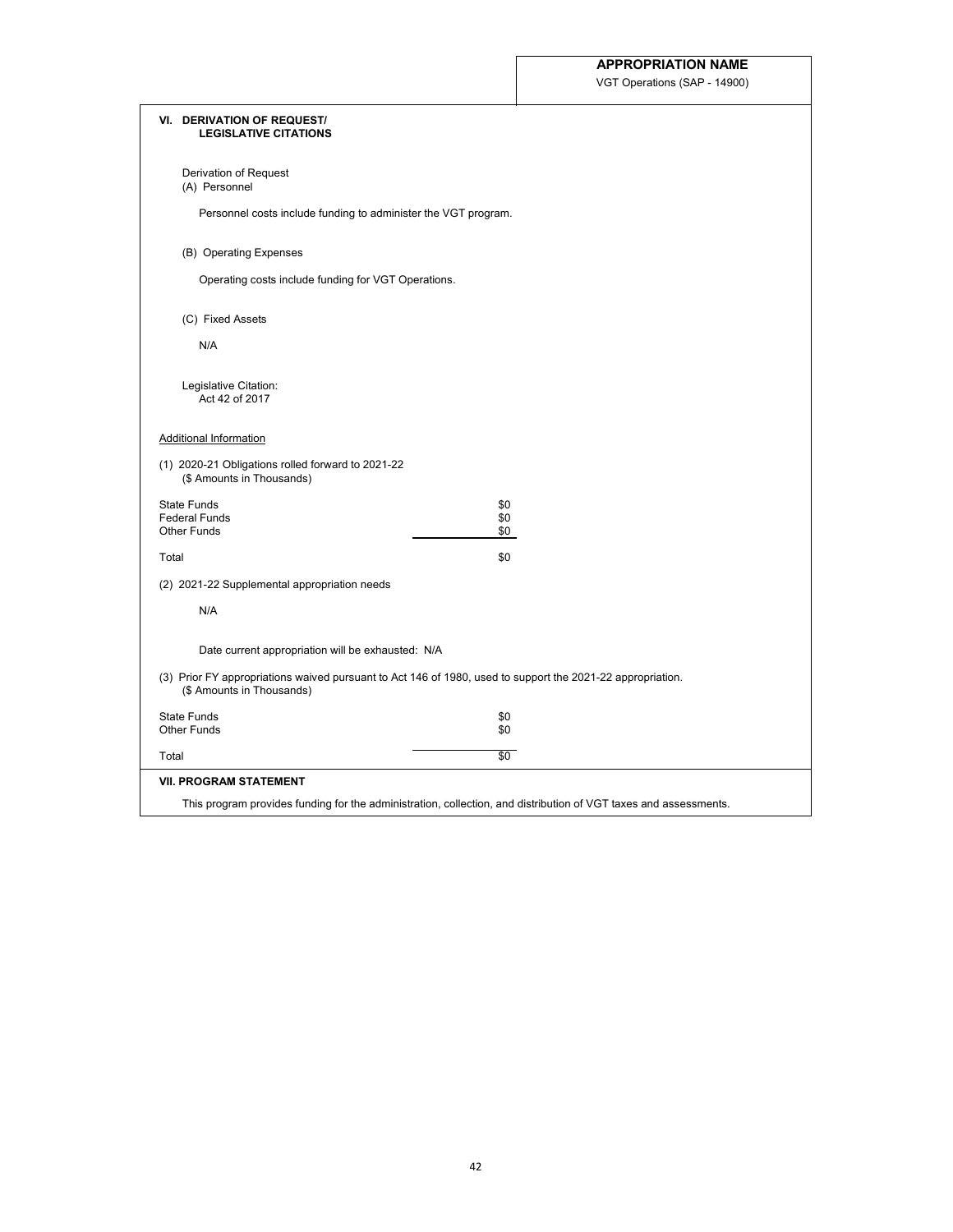|                                                                                                              |                                                     |                              |                                 | <b>APPROPRIATION NAME</b>                         |                                              |
|--------------------------------------------------------------------------------------------------------------|-----------------------------------------------------|------------------------------|---------------------------------|---------------------------------------------------|----------------------------------------------|
|                                                                                                              |                                                     |                              |                                 | Loan Repayment General Fund (SAP - 14909)         |                                              |
|                                                                                                              | Page # of Governor's Executive Budget: E37-4, E37-5 |                              |                                 |                                                   |                                              |
| <b>I. SUMMARY FINANCIAL DATA</b><br>(\$ Amounts in Thousands)                                                |                                                     |                              | 2020-21<br><b>Actual</b>        | 2021-22<br><b>Available</b>                       | 2022-23<br><b>Request</b>                    |
| <b>State Funds</b>                                                                                           |                                                     |                              | \$0                             | \$0                                               | \$0                                          |
| <b>Federal Funds</b>                                                                                         |                                                     |                              | \$0                             | \$0                                               | \$0                                          |
| <b>Other Funds</b>                                                                                           |                                                     |                              | \$294                           | \$898                                             | \$0                                          |
| Total                                                                                                        |                                                     |                              | \$294                           | \$898                                             | \$0                                          |
| <b>II. HISTORY OF LAPSES</b><br>(\$ Amounts in Thousands)                                                    |                                                     |                              | 2019-20                         | 2020-21                                           | <b>Estimated</b><br>2021-22                  |
| <b>State Funds</b>                                                                                           |                                                     |                              | \$0                             | \$0                                               | \$0                                          |
| III. COMPLEMENT INFORMATION                                                                                  |                                                     |                              | 12/31/2020                      | 12/31/2021                                        | 2022-23<br><b>Budgeted</b>                   |
| <b>State Funded</b>                                                                                          | - Authorized<br>- Filled                            |                              | n/a<br>n/a                      | n/a<br>n/a                                        | n/a<br>n/a                                   |
| <b>DETAIL BY MAJOR OBJECT</b><br>IV.<br>(\$ Amounts in Thousands)                                            | 2020-21<br><b>Actual</b>                            | 2021-22<br><b>Available</b>  | 2022-23<br><b>Budgeted</b>      | Change<br><b>Budgeted vs.</b><br><b>Available</b> | <b>Percent</b><br>Change                     |
| <b>OTHER</b><br><b>State Funds</b><br><b>Federal Funds</b><br><b>Other Funds</b><br><b>Total Other</b>       | \$294<br>\$294                                      | \$898<br>\$898               | \$0<br>$\overline{60}$          | \$0<br>\$0<br>(\$898)<br>(\$898)                  | 0.00%<br>0.00%<br>$-100.00\%$<br>$-100.00\%$ |
| <b>TOTAL FUNDS</b><br><b>State Funds</b><br><b>Federal Funds</b><br><b>Other Funds</b><br><b>Total Funds</b> | \$0<br>\$0<br>\$294<br>\$294                        | \$0<br>\$0<br>\$898<br>\$898 | \$0<br>\$0<br>\$0<br>$\sqrt{6}$ | \$0<br>\$0<br>(\$898)<br>(\$898)                  | 0.00%<br>0.00%<br>$-100.00\%$<br>$-100.00\%$ |
| <b>V. EXPLANATION OF CHANGES</b><br>(\$ Amounts in Thousands)                                                |                                                     |                              |                                 |                                                   |                                              |
|                                                                                                              |                                                     | State \$                     | Federal \$                      | Other \$                                          | Total \$                                     |
| <b>OTHER</b><br>A. Loan repayment to General Fund                                                            |                                                     |                              |                                 | (\$898)                                           | (\$898)                                      |
| Subtotal Other                                                                                               |                                                     | \$0                          | \$0                             | $($ \$898)                                        | $($ \$898)                                   |
| <b>TOTAL</b>                                                                                                 |                                                     | \$0                          | \$0                             | (\$898)                                           | (\$898)                                      |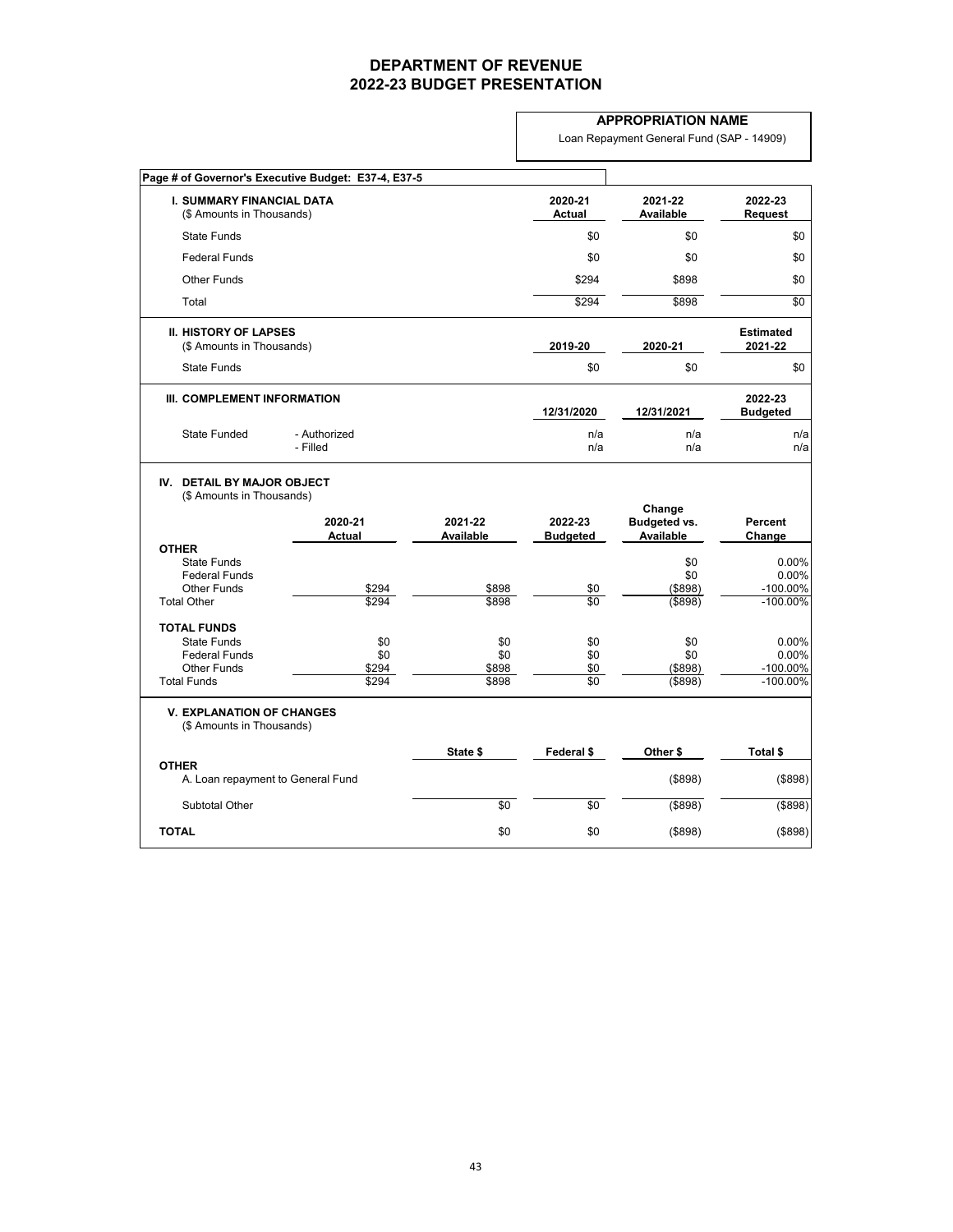Loan Repayment General Fund (SAP - 14909)

 $\mathcal{L}_{\mathcal{A}}$ 

| <b>VI. DERIVATION OF REQUEST/</b><br><b>LEGISLATIVE CITATIONS</b>              |                                                                                                                                                                                                                                                                                                                                                                                                                                                                                                     |
|--------------------------------------------------------------------------------|-----------------------------------------------------------------------------------------------------------------------------------------------------------------------------------------------------------------------------------------------------------------------------------------------------------------------------------------------------------------------------------------------------------------------------------------------------------------------------------------------------|
| Derivation of Request<br>(A) Other                                             |                                                                                                                                                                                                                                                                                                                                                                                                                                                                                                     |
| Loan repayment to General Fund                                                 |                                                                                                                                                                                                                                                                                                                                                                                                                                                                                                     |
| Legislative Citation:<br>Act 42 of 2017                                        |                                                                                                                                                                                                                                                                                                                                                                                                                                                                                                     |
| <b>Additional Information</b>                                                  |                                                                                                                                                                                                                                                                                                                                                                                                                                                                                                     |
| (1) 2020-21 Obligations rolled forward to 2021-22<br>(\$ Amounts in Thousands) |                                                                                                                                                                                                                                                                                                                                                                                                                                                                                                     |
| <b>State Funds</b><br><b>Federal Funds</b>                                     | \$0                                                                                                                                                                                                                                                                                                                                                                                                                                                                                                 |
| <b>Other Funds</b>                                                             | \$0<br>\$0                                                                                                                                                                                                                                                                                                                                                                                                                                                                                          |
| Total                                                                          | \$0                                                                                                                                                                                                                                                                                                                                                                                                                                                                                                 |
| (2) 2021-22 Supplemental appropriation needs                                   |                                                                                                                                                                                                                                                                                                                                                                                                                                                                                                     |
| N/A                                                                            |                                                                                                                                                                                                                                                                                                                                                                                                                                                                                                     |
| Date current appropriation will be exhausted: N/A                              |                                                                                                                                                                                                                                                                                                                                                                                                                                                                                                     |
| (\$ Amounts in Thousands)                                                      | (3) Prior FY appropriations waived pursuant to Act 146 of 1980, used to support the 2021-22 appropriation.                                                                                                                                                                                                                                                                                                                                                                                          |
| <b>State Funds</b><br><b>Other Funds</b>                                       | \$0<br>\$0                                                                                                                                                                                                                                                                                                                                                                                                                                                                                          |
| Total                                                                          | $\sqrt{6}$                                                                                                                                                                                                                                                                                                                                                                                                                                                                                          |
| <b>VII. PROGRAM STATEMENT</b>                                                  |                                                                                                                                                                                                                                                                                                                                                                                                                                                                                                     |
|                                                                                | In accordance with Section 4104 of Act 42 of 2017, various video gaming licensee deposit accounts have previously been<br>established in the Video Gaming Fund. These restricted receipt (ledger 4) accounts were established in the Video Gaming Fund<br>to account for the receipt and disbursement of licensee deposits as required by the Act. Section 1799-E(b.1) of Act 20 of 2019<br>authorized a loan from the General Fund which shall be repaid from Section 4104 regulatory assessments. |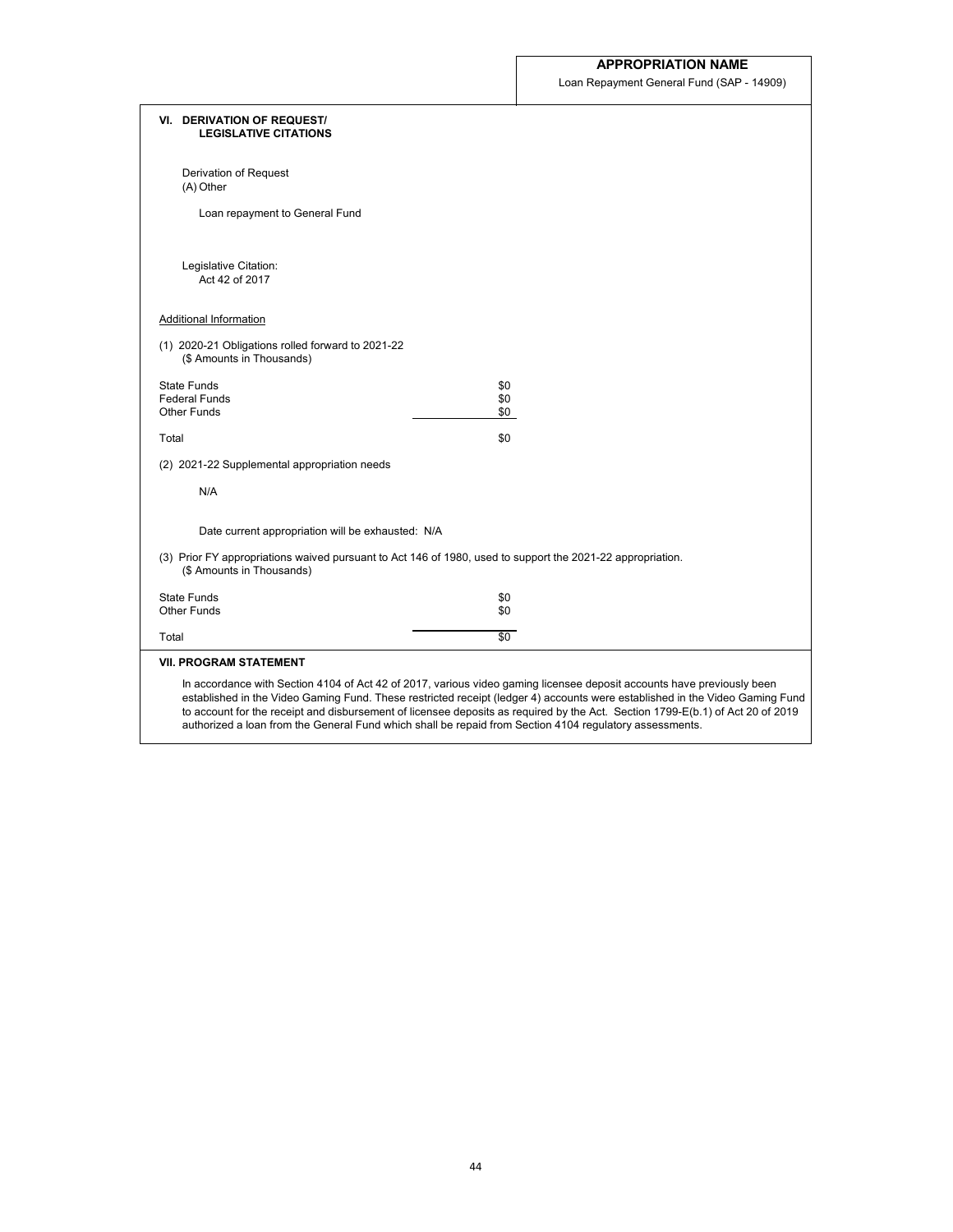# **Allegheny Local Sales Tax Cost of Administration Allegheny Regional Asset District**

|                                                           |                           | 2019-20       |             | 2020-21     |               | 2021-22          |
|-----------------------------------------------------------|---------------------------|---------------|-------------|-------------|---------------|------------------|
|                                                           |                           | <b>Actual</b> |             | Actual      |               | <b>Estimated</b> |
| <b>REVENUE</b> (Net of Collection Costs)                  | \$                        | 200,732,323   | $\mathbf S$ | 217,430,403 | $\mathcal{S}$ | 209,081,363      |
| <b>COLLECTION COSTS</b>                                   |                           |               |             |             |               |                  |
| <b>Return Processing</b>                                  | $\mathbb{S}$              | 1,502,095     | \$          | 1,351,779   | <sup>\$</sup> | 1,426,937        |
| Computer Operations*                                      |                           | 33,287        |             | 33,287      |               |                  |
| Appeals                                                   |                           | 34,368        |             | 40,672      |               | 37,520           |
| Audits                                                    | $\$$                      | 929,174       |             | 1,500,781   |               | 1,214,977        |
| Collections & Litigation                                  | \$                        | 826,197       | \$          | 628,762     | \$            | 727,480          |
| <b>TRANSACTION COSTS - SUBTOTAL</b>                       | \$                        | 3,325,122     | \$          | 3,555,282   | \$            | 3,406,914        |
| PennDOT                                                   | $\boldsymbol{\mathsf{S}}$ | 48,882        | \$          | 63,991      | \$            | 56,436           |
| <b>TOTAL COSTS OF COLLECTION</b>                          | -S                        | 3,374,003     | \$          | 3,619,273   | \$            | 3,463,351        |
| Total Costs as a % of Revenue                             |                           | 1.68%         |             | 1.66%       |               | 1.66%            |
| Tax Returns Processed that Included<br>County Information |                           | 288,530       |             | 289,111     |               | 288,821          |
| <b>Transaction Costs/Returns</b>                          | \$                        | 11.69         | \$          | 12.52       | - \$          | 11.99            |
| Average Remittance/Return                                 | \$                        | 695.71        | \$          | 752.07      | \$            | 723.91           |

\* The mainframe DOR maintains shut down on 7/1/2021 due to PaTH, no CPU charges for FY2021-22.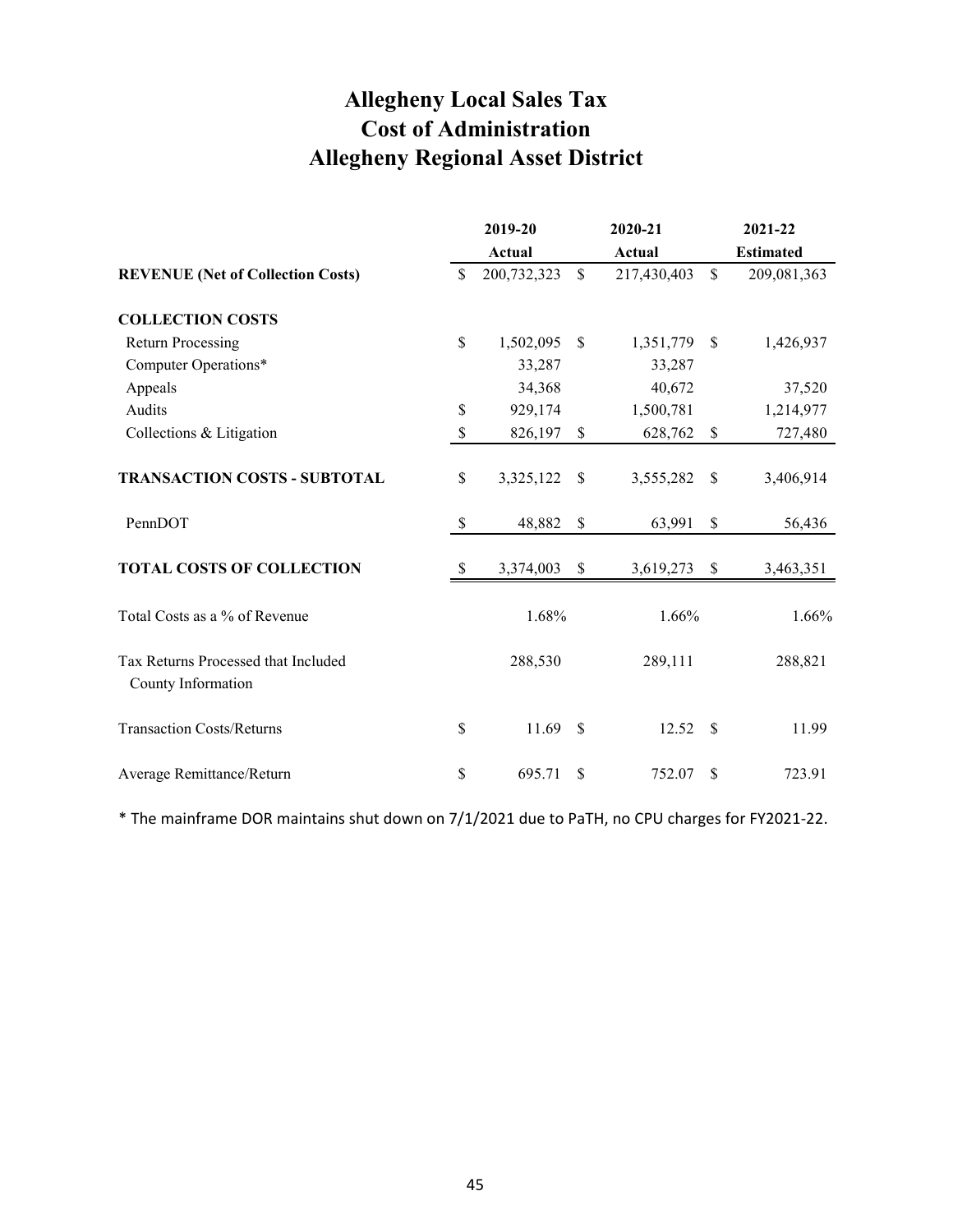# **Philadelphia Local Sales Tax Cost of Administration vs Revenue**

|                                                           |              | 2019-20       |              | 2020-21     |                           | 2021-22          |
|-----------------------------------------------------------|--------------|---------------|--------------|-------------|---------------------------|------------------|
|                                                           |              | <b>Actual</b> |              | Actual      |                           | <b>Estimated</b> |
| <b>REVENUE</b> (Net of Collection Costs)                  | $\mathbb{S}$ | 330,180,222   | $\mathbb{S}$ | 346,225,173 | $\mathbb{S}$              | 338,202,698      |
| <b>ADMINISTRATIVE COSTS</b>                               |              |               |              |             |                           |                  |
| <b>Return Processing</b>                                  | \$           | 1,531,142     | $\mathbb{S}$ | 1,342,058   | $\mathcal{S}$             | 1,436,600        |
| Computer Operations *                                     |              | 33,287        |              | 33,287      |                           |                  |
| Appeals                                                   |              | 25,762        |              | 30,840      |                           | 28,301           |
| Audits                                                    |              | 993,453       |              | 1,159,921   |                           | 1,076,687        |
| Collections & Litigation                                  |              | 842,335       |              | 623,042     |                           | 732,689          |
| <b>TRANSACTION COSTS - SUBTOTAL</b>                       | \$           | 3,425,980     | \$           | 3,189,148   | \$                        | 3,274,277        |
| PennDOT                                                   | \$           | 60,747        | \$           | 93,675      | \$                        | 77,210.82        |
| <b>TOTAL COSTS OF COLLECTIONS</b>                         | \$           | 3,486,727     | $\mathbb{S}$ | 3,282,823   | $\boldsymbol{\mathsf{S}}$ | 3,351,487        |
| Total Costs as a % of Revenue                             |              | 1.06%         |              | 0.95%       |                           | 0.99%            |
| Tax Returns Processed that Included<br>County Information |              | 294,118       |              | 287,122     |                           | 290,620          |
| <b>Transaction Costs/Returns</b>                          | \$           | 11.85         | \$           | 11.43       | \$                        | 11.53            |
| Average Remittance/Return                                 | \$           | 1,122.61      | \$           | 1,205.85    | \$                        | 1,163.73         |

\* The mainframe DOR maintains shut down on 7/1/2021 due to PaTH, no CPU charges for FY2021-22.